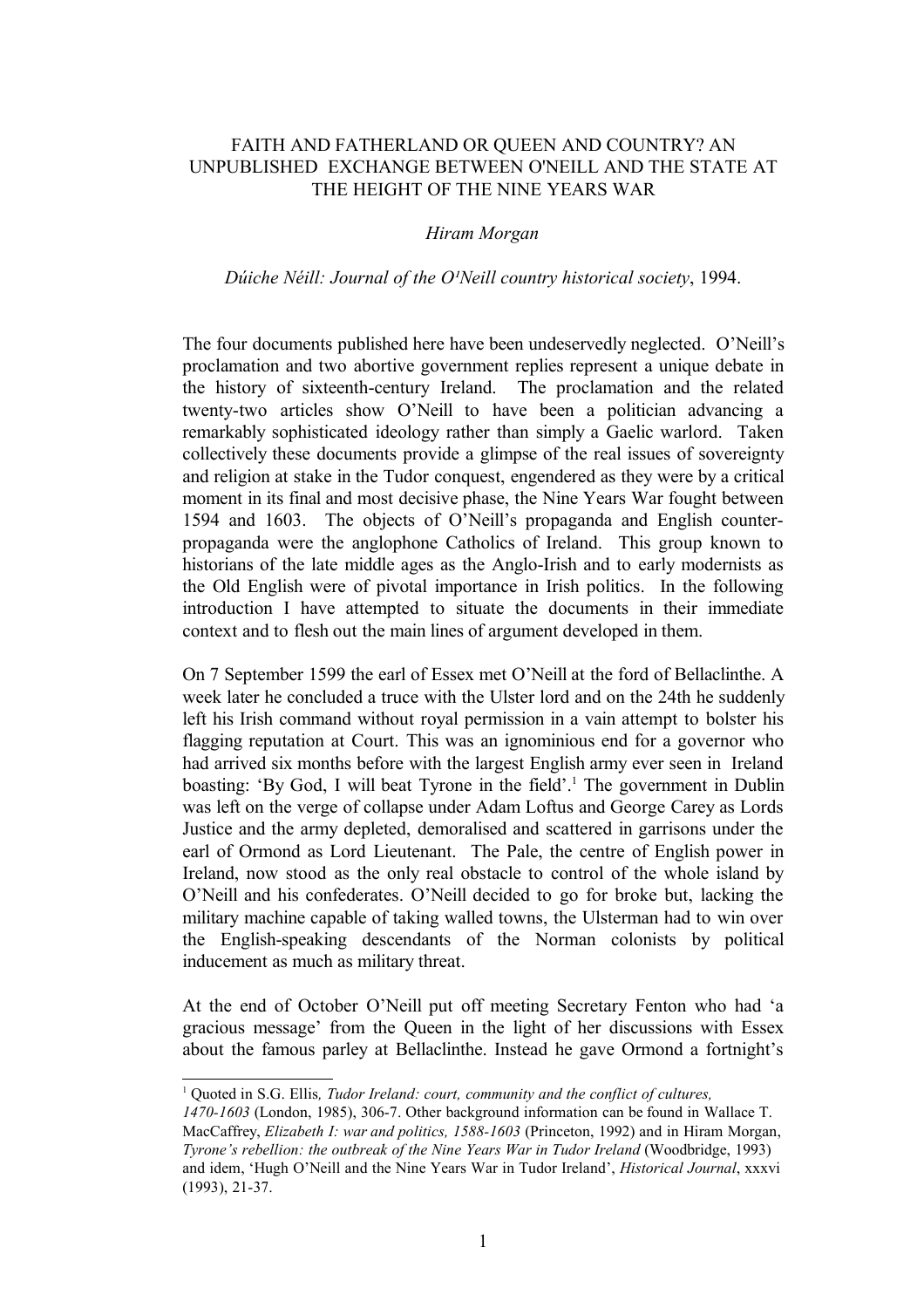notice of his termination of the ceasefire alleging violation on the government side and adopted a far more belligerent stance with the state than hitherto. 'From henceforth, if you write to me, I wish you command your secretary to be more discreet and use the word traitor as seldom as he may. By chiding there is little gotten at my hands, and they that are joined with me fight for the Catholic religion and liberties of our country, the which I protest before God is my whole intention'.<sup>[2](#page-1-0)</sup> In a circular to the lords of Munster in 1596 and in individual letters to Anglo-Irish gentry in 1598 and 1599, O'Neill had already asserted these ideological objectives as his ultimate purpose.<sup>[3](#page-1-1)</sup> In mid-November O'Neill resumed hostilities on the pretext that the original ceasefire which had been brokered personally with Essex was void as its co-guarantor was now under arrest.<sup>[4](#page-1-2)</sup> It was in these circumstances that the famous twenty-two articles which Sir Robert Cecil later glossed as 'Ewtopia' were drawn up. This set of nationalist demands dealt with religion, politics, land and trade. As well as a final negotiating position with the crown, the articles were plainly a political manifesto aimed at the Anglo-Irish gentry and townsmen who would have been major beneficiaries. In fact, the articles, copies of which were picked up by government messengers and spies, were never formally propounded to the state and may never have been communicated in full to the Palesmen.<sup>[5](#page-1-3)</sup> However, a proclamation closely related to the twenty-two articles was circulated, though perhaps no more than a handful in the northern reaches of the Pale.<sup>[6](#page-1-4)</sup> There are two extant copies dated: Dungannon, 15 November 1599 *novo stilo.[7](#page-1-5)* One is in the British Library entitled 'The coppie of a sedicious lybell sent by Tyrone to the lords and gentlemen of the Palle in Ireland' and the other is found amongst Archbishop Ussher's papers in Trinity College, Dublin entitled 'Copie of a trayterous writing delyvered throughout Ireland by the Archtraytor, hugh late Earle of Tyrone'.<sup>[8](#page-1-6)</sup> Both documents are similar though unlike the T.C.D. copy reproduced here, the B.L. version is signed at the top and divided into paragraphs.

<span id="page-1-0"></span><sup>2</sup> O'Neill to earl of Ormond, 30 Oct./9 Nov. 1599 (*Cal. S.P. Ire., 1599-1600,* pp. 208-9).

<span id="page-1-1"></span><sup>3</sup> O'Neill *et al* to the Irish of Munster, 6 Jul. 1596 (*Cal. Carew MSS, 1589-1600, p. 179*);

O'Neill to James Fitzpiers, 3 Mar. 1598 (*Cal. S.P. Ire., 1598-99*, pp.358-9); O'Neill to the White Knight, 7 Apr. 1599 (*Cal. S.P. Ire., 1599-1600*, p. 8).

<span id="page-1-2"></span><sup>4</sup> O'Neill to Essex, 10 Nov. 1599 (Ibid, pp.240-1); William Warren, 'My declaration touching my journey to Tyrone', 13 Nov. 1599 (*Cal. Carew MSS*, 1589-1600, pp.348-9).

<span id="page-1-3"></span><sup>5</sup> 'Articles intended to be stood upon by Tyrone', ?Nov. 1599 (*Cal. S.P. Ire., 1599-1600*, pp.

<sup>279-80);</sup> Sir William Warren to Sir Robert Cecil, 24 Dec. 1599 (ibid, pp. 339-40);

<sup>&#</sup>x27;Intelligences drawn out of several letters, lately written from the North to Sir Geoffrey Fenton', 2 Jan. 1600 (ibid, p. 388).

<span id="page-1-4"></span><sup>6</sup> Cyril Falls, the last historian to look at this episode, asserted that O'Neill's twenty-two articles were the substance of his secret discussions with Essex at the ford of Bellaclinthe as subsequently recalled by the latter and that a 'damnable libel' relating to the articles was no longer extant. He was wrong on both counts. Cyril Falls, *Elizabeth's Irish wars* (London, 1950), ch.17.

<span id="page-1-5"></span><sup>7</sup> The Irish confederates used the new Gregorian calendar. As a result Thomas Barnewall was able to obtain one of the proclamations in Dungannon dated 15 November new style on 8 November old style: 'The declaration of Thomas Barnewall, of Robertstown, in the county of Meath', 15 November 1599 *(Cal. S.P. Ire., 1599-1600*, pp. 252-3).

<span id="page-1-6"></span><sup>8</sup> B.L. Add. MS 38, 139, no. 1, part B, ff.10v-11r; T.C.D. MS 578, f.31.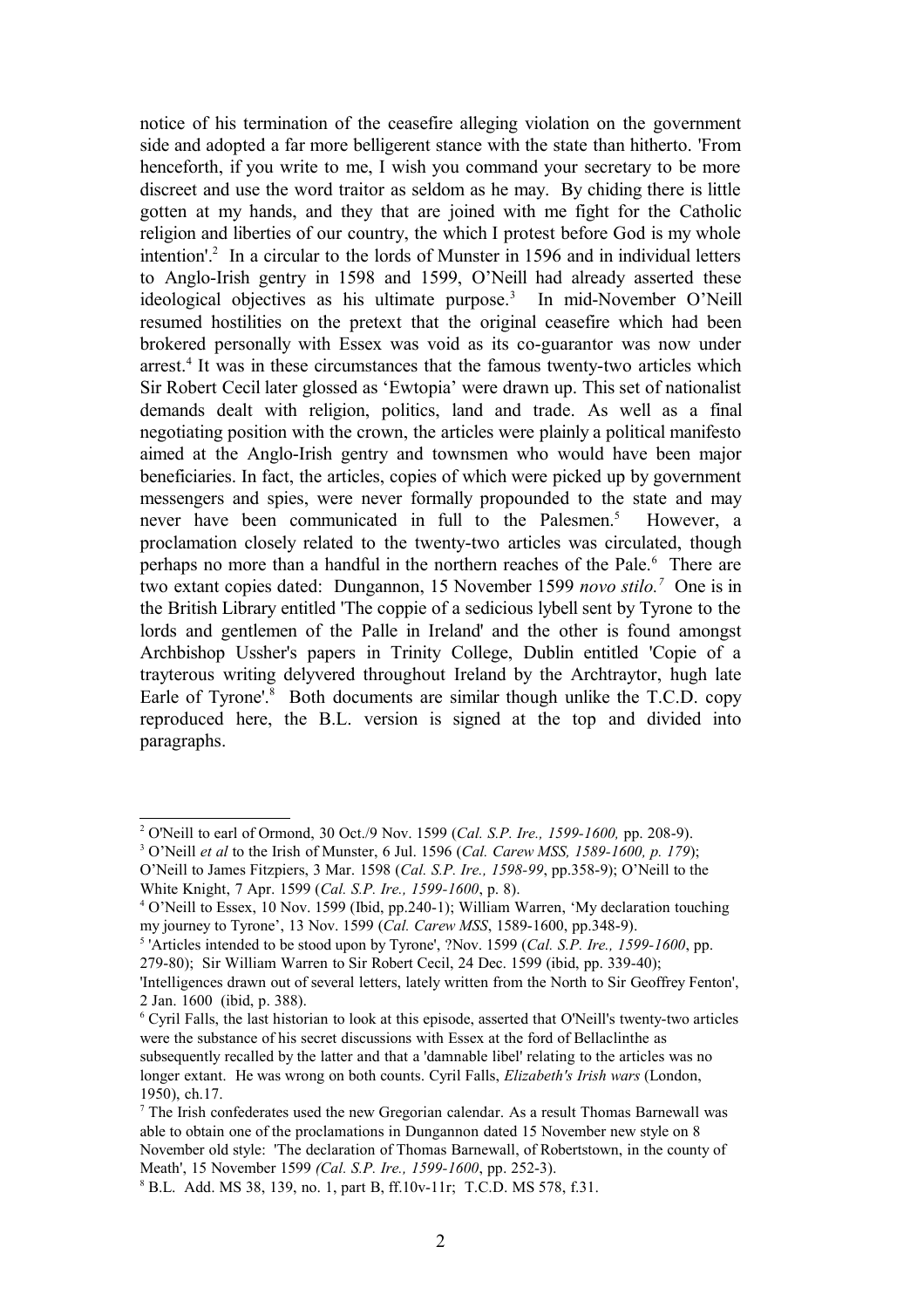If the twenty-two articles were a carrot to win over the Anglo-Irish, the proclamation was a stick to threaten them. Whereas the articles were designed to appeal to their interests as Irishmen, the proclamation was intended to jolt their consciences as Catholics. O'Neill alleged that the continued obedience of the Anglo-Irish to Elizabeth was only serving to promote heresy. He would relieve them of their goods, lands and positions if they did not join his cause. And in a rhetorical flourish, he turned the ideology of the Tudor conquest on its head by complaining against the policies of the English government which kept the country in a state of ignorance and incivility. At this very time Christopher Nugent, the baron of Delvin, was under the severest military pressure and on the point of submission.<sup>[9](#page-2-0)</sup> If submissions were not forthcoming from such men, O'Neill was threatening here to plant others in their place. Government analysts had already recognised this aspect of O'Neill's policy. Captain Nicholas Dawtrey said that 'for this purpose, he, the rebellious earl, hath both Jesuits and seminaries to employ in all places to stir the base-born of every great house, or other discontented men of any family that are left without living, promising them that, if they can beat the English out of Ireland, that the Pope and his lieutenant, the traitor Tyrone, shall make them great lords'.[10](#page-2-1) Basically O'Neill was threatening each noble house in Ireland with internal revolution if it did not adhere to the confederate cause.

Of course O'Neill was offering the Anglo-Irish an alternative. He was promising to do all in his power to extend what privileges and liberties he had won to new adherents. He asserted that his main objective was the establishment of Catholicism throughout Ireland and that he had rejected all the conditions offered to him because it was not on the table. It was in this context that he stated 'I have protested and doe hereby protest if I had gotten to be king in Ireland without the Catholic religion... I would not the same accept'. This is O'Neill's only reference to kingship but it is far too rhetorical to attach any significant meaning to it. It has an equivalent in his contemporary statement to Sir John Harrington that he would not live without freedom of conscience 'though the Queen would give him Ireland'.<sup>[11](#page-2-2)</sup> In fact O'Neill had already given up the idea of a crown, if he ever had such an aspiration, in May 1596 when he and O'Donnell agreed to become vassals of Philip II and requested him to appoint Cardinal Archduke Albert as their prince.<sup>[12](#page-2-3)</sup> O'Neill tried to refute the accusation that his war against the English was for private rather than altruistic reasons. This was well-founded however in that he had clearly adopted the Catholic cause in 1596 two years after the commencement of the war to widen his basis of support at home and abroad.<sup>[13](#page-2-4)</sup> On the other hand, O'Neill was right in claiming that the Queen's commissioners had suppressed news of his religious demands. For

<span id="page-2-0"></span><sup>9</sup> C. Delvin to the earl of Ormond, 25 Nov. 1599 (*Cal. S.P. Ire., 1599-1600*, pp. 300-1).

<span id="page-2-1"></span><sup>10</sup> Captain N. Dawtrey to Sir Robert Cecil, 6 June 1598 (*Cal. S.P. Ire., 1598-99*, pp. 171-2).

<span id="page-2-2"></span><sup>&</sup>lt;sup>11</sup> 'Report of a journey into the North of Ireland written to Justice Carey by Harrington', 1599, (Thomas Park (ed.), *Nugae Antiquae* (London, 1804), I, 247-52.

<span id="page-2-3"></span><sup>12</sup> Certificate given by Captain Alonso Cobos to the Irish Catholics, 15 May 1596 (*Cal. S. P. Spain, 1587-1603*, p.169); O'Neill and O'Donnell to Philip II, 16 May 1596 (ibid, p. 620); David Burke to Sir Conyers Clifford, 5 May 1597, (*Cal, S.P. Ire., 1596-97*, p. 286).

<span id="page-2-4"></span><sup>&</sup>lt;sup>13</sup> 'The Earl, O'Donnell and the rest their demands sent to the commissioners', 19 Jan. 1596 (Cambridge University Library MS, Kk 1 15 no. 63 f.134); O'Neill *et al* to the Irish of Munster, 6 Jul. 1596 (*Cal. Carew MSS, 1589-1600*, p. 179).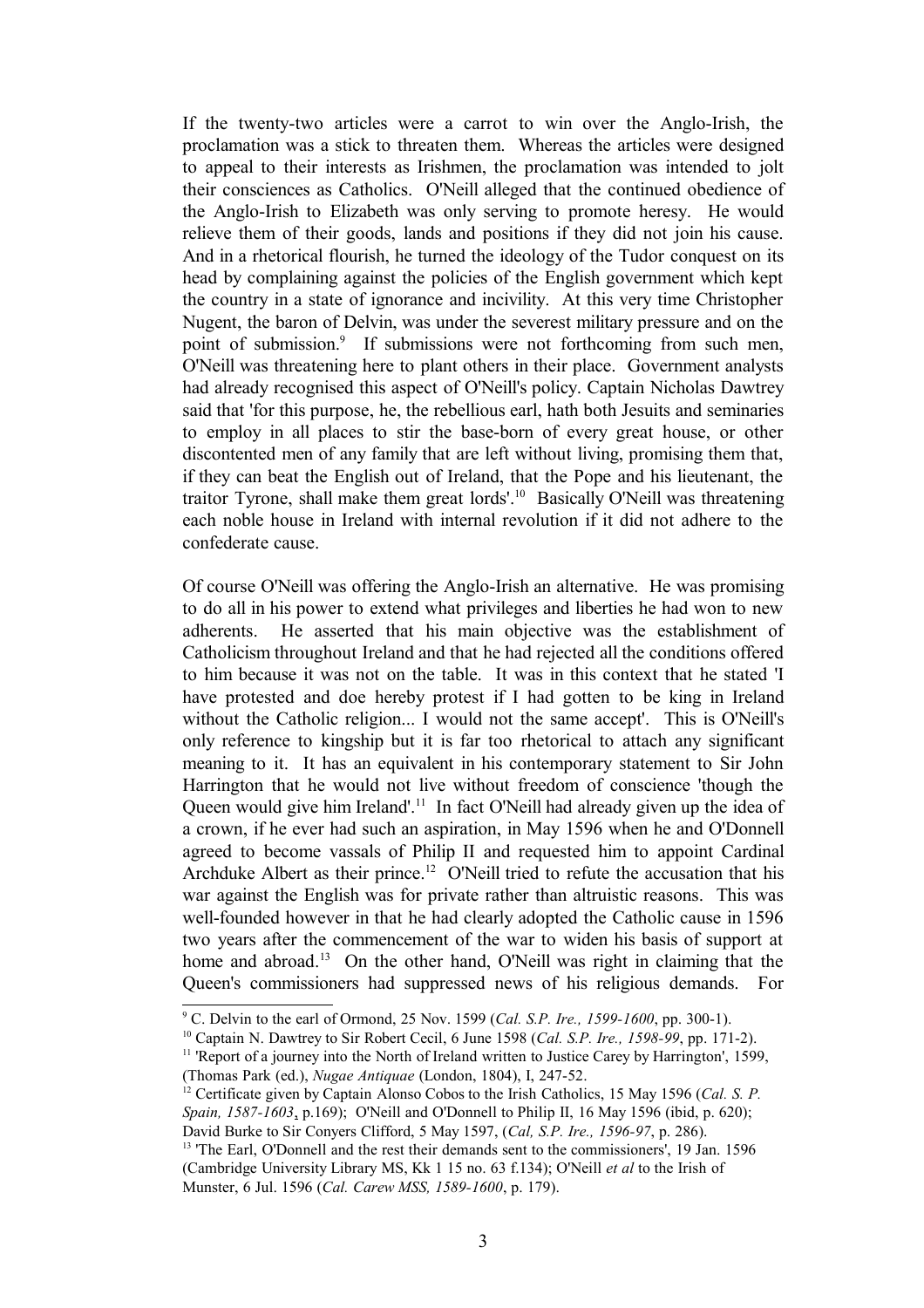instance his first article addressed to the earl of Ormond in December 1597 had requested 'that all the inhabitants of Ireland may have free liberty of conscience or at least ways the benefit of her Majesty's positive law, without being cumbered with the law of reason'.[14](#page-3-0) Having justified his own position, O'Neill turned on the Anglo-Irish reciting the terms of *Regnans in excelsis,* the Papal bull exhibited against Queen Elizabeth in 1570. This bull of excommunication had deprived her of her kingdom and absolved her subjects from their allegiance and he insisted that Catholics were mistaken if they believed that the Pope had subsequently revoked the sentence against her. In fact English Jesuits had extracted an ambiguous declaration from Pope Gregory in 1580 which was widely interpreted as a suspension and much of the diplomatic activity on O'Neill's behalf in Rome was aimed, albeit unsuccessfully, at obtaining a renewal or confirmation of the excommunication.[15](#page-3-1) Furthermore he indicated the effectiveness of a Holy War by giving the recent example of France where Catholic subjects had fought their natural prince - Henry IV - until such times as he was forced to profess Catholicism and reconcile himself to the Holy See. O'Neill concluded his proclamation by challenging the Anglo-Irish in rousing terms to follow his example of putting public utility before private commodity.

O'Neill's proclamation like the twenty-two articles was couched in the ideology of faith and fatherland. This combined the patriotic commonwealth sentiments of the Anglo-Irish reformers dating from the mid-century with the militant brand of Catholicism which had emerged in the 1570s.<sup>[16](#page-3-2)</sup> Such a potent mix had first been given a public airing when James Fitzmaurice returned from the continent in 1579.[17](#page-3-3) Prior to the war none of O'Neill's letters had shown any interest in political ideas; rather they were all matter-of-fact day-to-day business. In April 1600 the Protestant bishops, Loftus and Jones, accused the recently-captured Jesuit, Henry Fitzsimmons, of penning the proclamation 'seeing it is thought Tyrone hath about him no person of learning to devise such a writing'. Their only evidence in support of this allegation was a claim that O'Neill had instructed Thomas Barnewall, a visiting Palesman, to deliver the first proclamation to Fitzsimmons but that he handed it over to the State instead.<sup>[18](#page-3-4)</sup> This was obviously an attempt to blacken Fitzsimmons' name by association since Barnewall had already given a declaration to the contrary, namely that in Dungannon he had had to persuade Richard Owen - 'a man very inward with Tyrone' - who had six or seven proclamations for distribution in Dublin and Drogheda to give him a copy.[19](#page-3-5) On this basis we can discount Fitzsimmons as the author. An informant of Lord Justice Carey had been shown eighteen articles by Tyrone's secretary 'that they intended hereafter, if occasion served, to prefer to Her Majesty; but

<span id="page-3-0"></span><sup>14</sup> 'The humble petition of the earl of Tyrone', 23 Dec. 1597 (*Cal. S.P. Ire., 1596-97*, p. 476) endorsed 'The earl of Tyrone's requests - suppressed'.

<span id="page-3-1"></span><sup>15</sup> P. J. Corish, 'The origins of Catholic nationalism', part 8, III, 15-18 in *The History of Irish Catholicism*, ed. P. J. Corish (Dublin, 1967-).

<span id="page-3-2"></span><sup>&</sup>lt;sup>16</sup> B. Bradshaw, *The Irish constitutional revolution of the sixteenth century* (Cambridge, 1979), especially the final chapter.

<span id="page-3-3"></span><sup>17</sup> Myles V. Ronan, *The Reformation in Ireland under Elizabeth* (London, 1930), pp.613-21.

<span id="page-3-4"></span><sup>18</sup> Loftus and Jones to Whitgift, Archishop of Canterbury, 7 Apr. 1600 (*Cal. S.P. Ire., 1600*, p.77).

<span id="page-3-5"></span><sup>&</sup>lt;sup>19</sup> The declaration of Thomas Barnewall, of Robertstown, in the county of Meath', 15 Nov. 1599 (,*Cal. S.P. Ire., 1599-1600,* p. 253).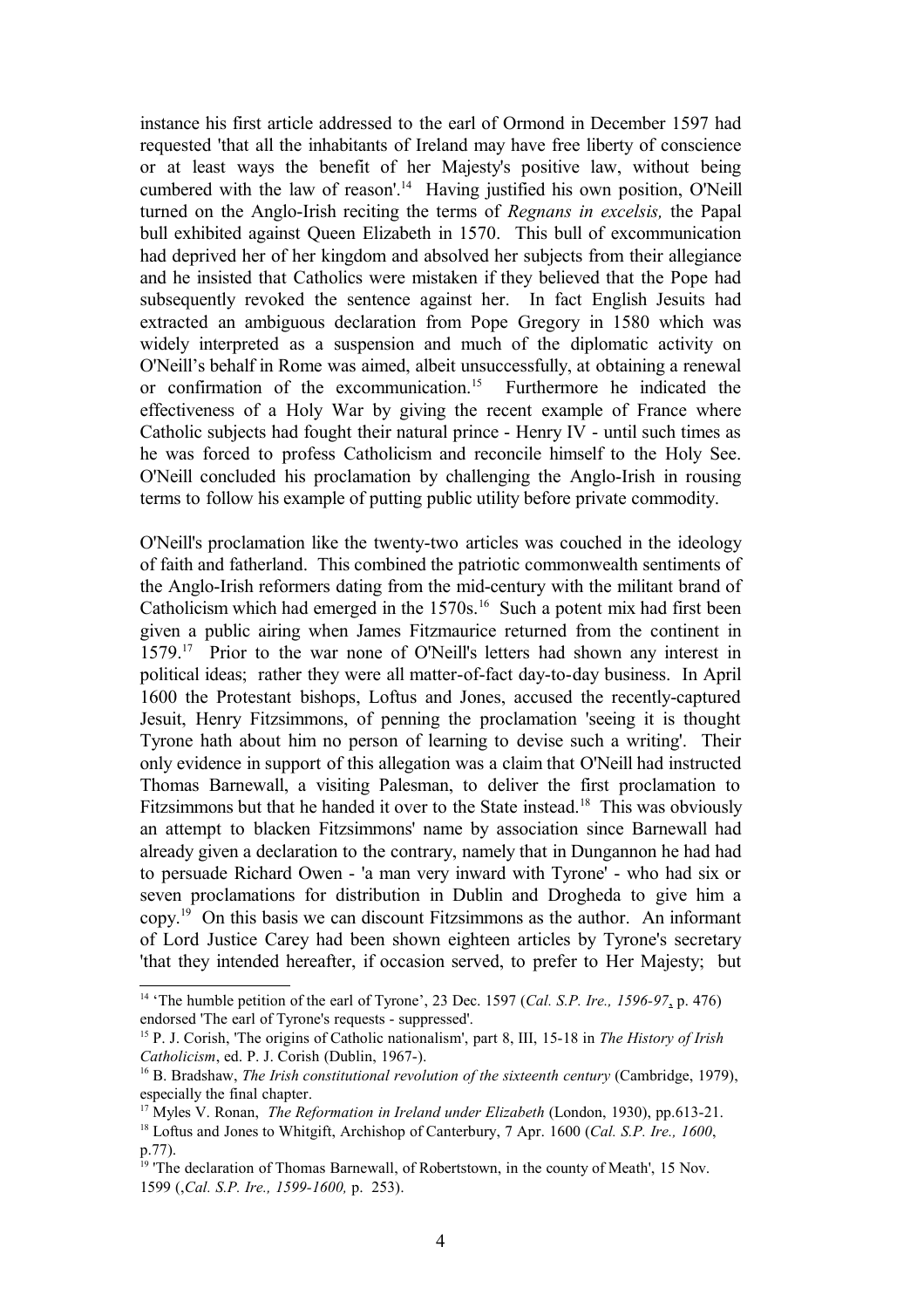because they were not yet perfected, until O'Donnell's next meeting, he could not get a copy of them'.[20](#page-4-0) Sir William Warren, who acquired a copy of the full twenty-two articles, claimed that they 'were written and devised by a Scot, who both wrote and devised the libels and proclamations, that were signed above by Tyrone, as if he were Prince of Piedmont'.<sup>[21](#page-4-1)</sup> There were, however, no Scots serving O'Neill in a political capacity and given the uniqueness of the proclamation, we must assume that O'Neill himself had a hand in composing it, the more so because part of it was an exercise in self-justification. Furthermore, he would have had a good grounding in Commonwealth ideas having been brought up in the Pale and having attended parliament. A clear indication of O'Neill's religious stance was his celebration of Easter according to Pope Gregory's new calendar along with other Ulster leaders in 1584 though to retain the good offices of the state he had continued to attend Protestant services when visiting the Lord Deputy in Dublin.<sup>[22](#page-4-2)</sup> No doubt, Henry Hovenden, O'Neill's secretary and foster-brother, would have helped draft the proclamation and seminary priests would have been on hand to offer advice.

When the government in Dublin received O'Neill's proclamation on 17 November, it decided that a further meeting with the 'archtraitor' which had been commissioned by London twelve days earlier was not only dishonourable and fruitless but also offensive to her majesty. Instead they demanded the speedy appointment of a sufficiently enabled deputy to defend the subject and offend the rebel.[23](#page-4-3) The beleaguered council was frightened by O'Neill's proclamation. 'This traitorous and villainous libel...', reported Carey, 'is divulged and spread abroad by these Popish priests and Jesuits (whereof this country doth swarm), and do mightily infest and induce this bad nation, being apt to embrace anything that may have any colour (how false soever it be) to maintain their rebellious actions'.[24](#page-4-4) The queen's officials were particularly worried about the effects of the so-called libel on the steadfastness and loyalty of the Palesmen, not least, Thomas Jones, the bishop of Meath since 1585, who was at the council meeting which received the proclamation. He requested a copy of the document and for a few days shut himself away from other business 'to devise an answer to that pernicious writing'.[25](#page-4-5) Jones's reply entitled 'The answer of a faithful servant to his sovereign Prince to a seditious libel signed by Tyrone' and dated 30 November 1599 exists only in a rough copy in Marsh's Library. The original was amongst Ussher's papers in Trinity College. It was recorded in Bernard's published catalogue of 1690 but was not included in the hand-list of 1742.<sup>[26](#page-4-6)</sup> It is possible

<span id="page-4-0"></span> $20$  Sir George Carey to Sir Robert Cecil, 3 Dec. 1599 (Ibid, p.296).

<span id="page-4-1"></span><sup>&</sup>lt;sup>21</sup> Sir William Warren to Sir Robert Cecil, 24 Dec. 1599 (P.R.O. S.P. 63/206/100). Whoever transcribed this passage for the *Calendar of State Papers, Ireland, 1599-1600*, p.339 made the incredible mistake of turning the elided indefinite article and noun 'ascote' into a surname 'Ascote'.

<span id="page-4-2"></span> $22$  Loftus and Wallop to Walsingham, 26 Mar. 1584 (P.R.O. S.P. 63/108/56). Thomas Lee, 'A brief declaration of the government of Ireland...1594' in John Lodge (ed.), *Desiderata Curiosa Hibernica* (Dublin, 1772), I, 111.

<span id="page-4-3"></span><sup>23</sup> Irish Council to Privy Council, 17 Nov. 1599 (*Cal. S.P. Ire., 1599-1600*, 245-51).

<span id="page-4-4"></span><sup>24</sup> Carey to Cecil, 4. Dec. 1599 (*Cal. S.P. Ire., 1599-1600*, 303).

<span id="page-4-5"></span> $25$  Jones to Cecil, 5 Dec. 1599 (Ibid, 303).

<span id="page-4-6"></span><sup>26</sup> Edward Bernard, *Catalogi librorum manuscriptorum Angliae ac Hibernicae*, Oxford, 1690), item 170. 39.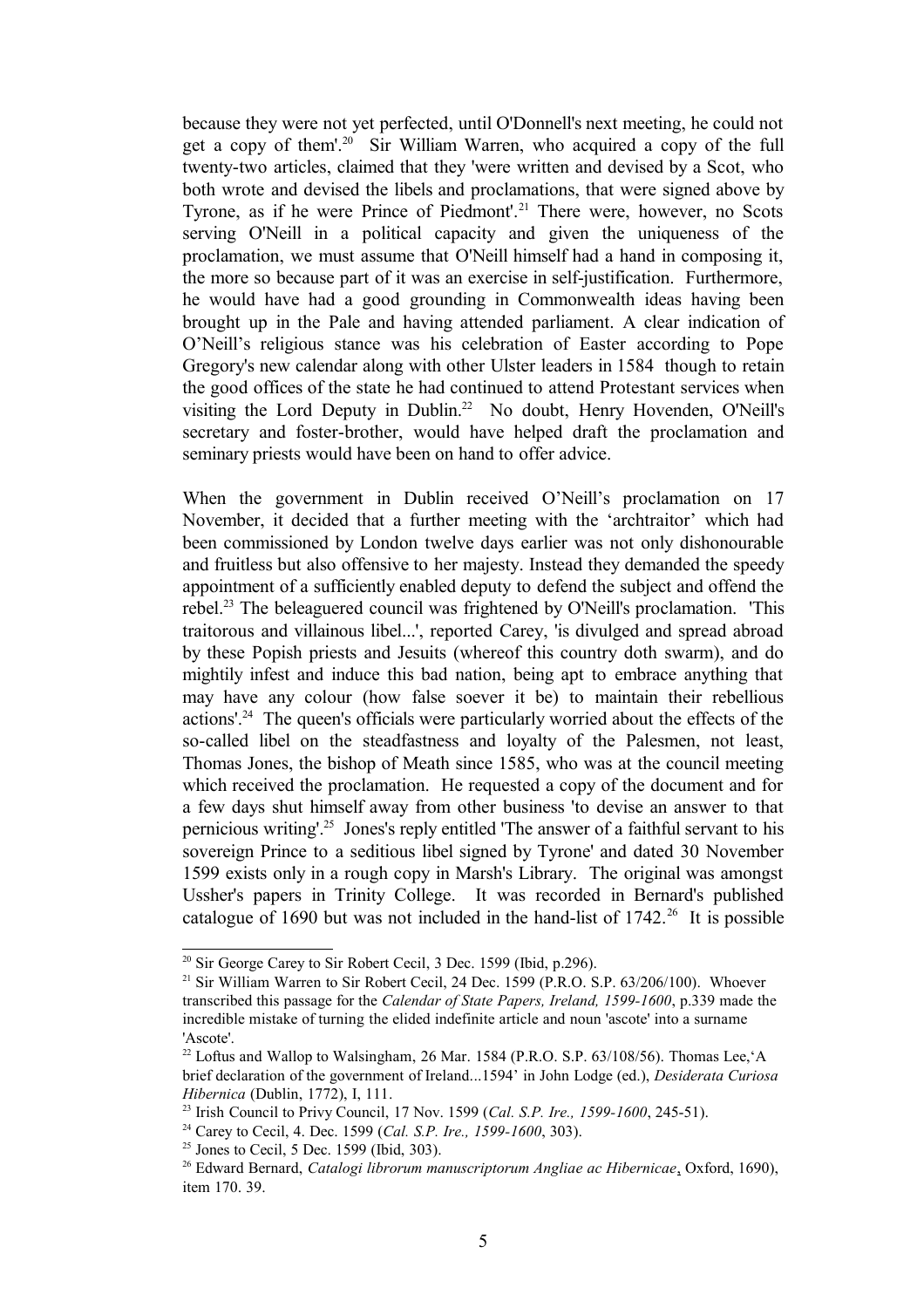that Narcissus Marsh had the original on loan for the purposes of making a copy for his archdiocesan library and that the original was lost as a result. Marsh was doubtless interested in the manuscript because it was the work of one of his predecessors and because its rejection of papal authority was still relevant to the concerns of the Protestant ascendancy at the turn of the seventeenth century. Jones's reply was ten times the length of O'Neill's proclamation. As he informed Sir Robert Cecil about its content, 'For matters of fact therein rehearsed, I know I have not erred, and for the points of learning, in regard of the shortness of time, and my forced absence from my study and books at Ardbraccan, I have borrowed some matter and reasons from the Bishop of Winchester, out of his learned book against the Jesuits'.<sup>[27](#page-5-0)</sup>

Jones's reply was directed to the gentry of the Pale. He asked his audience to recall how at the start of hostilities O'Neill had only complained about the activities of certain government officers. How come he was now charging the Queen who had given him the benefit of the doubt for so long with tyranny? O'Neill was revealed as a man of deep dissimulation who was forsaking his ordained place in society by challenging regalian rights. Jones warned the gentry to ignore the blandishments in O'Neill's libel because far from offering them liberation, he was beguiling them into slavery. The bishop then proceeded to refute what he considered to be the main points of O'Neill's proclamation. O'Neill was in the first instance appealing to the Palesmen as his fellow countrymen and fellow Catholics but as Jones pointed out such an appeal hardly tallied with the actual policy on the ground. Far from promoting the prosperity of his countrymen, O'Neill and his confederates were deliberately laying waste their lands. Jones exemplified lordships in the Northern Pale and Midlands which had thus suffered and depicted the Ulster potentate as an unnatural man bent on destroying his native land. Staunch professors of Catholicism had suffered depredations after the same fashion. Resorting to racial slur, the bishop wondered how the Palesmen could even think of placing their fate in the hands of a savage people who had already committed a long list of depravities against them. O'Neill threatened anarchy, not the reformation of the country. And where O'Neill called on the Palesmen not to relieve the Queen's army, Jones insisted that as representative of divinely appointed authority it was the real defender of the liberties of the Pale. This first section, which ended with citation of Old Testament examples of evil men who were at first successful but who at the last felt God's retribution, was in line with traditional Tudor theories of obedience as reflected in the homilies preached at times of rebellion.[28](#page-5-1)

Jones pursued the same line in refuting O'Neill's second point that he was fighting for the extirpation of heresy and the establishment of Catholicism. Princes with the sword appointed unto them by God could wage wars of religion but for a subject to bear arms against his natural prince was not justifiable in any religion. God gave princes the sword to establish obedience and there was no biblical sanction for subjects to take the sword against the prince for whatever

<span id="page-5-0"></span> $27$  Jones to Cecil, 5 Dec. 1599 (Ibid, p. 304). Ardbraccan, Jones's residence in County Meath, was on the borders threatened by O'Neill.

<span id="page-5-1"></span><sup>28</sup> A. J. Griffiths, *Two books of homilies appointed to be read in churches*, (2 vols., Oxford, 1859), i. 105-117; ii, 550-600.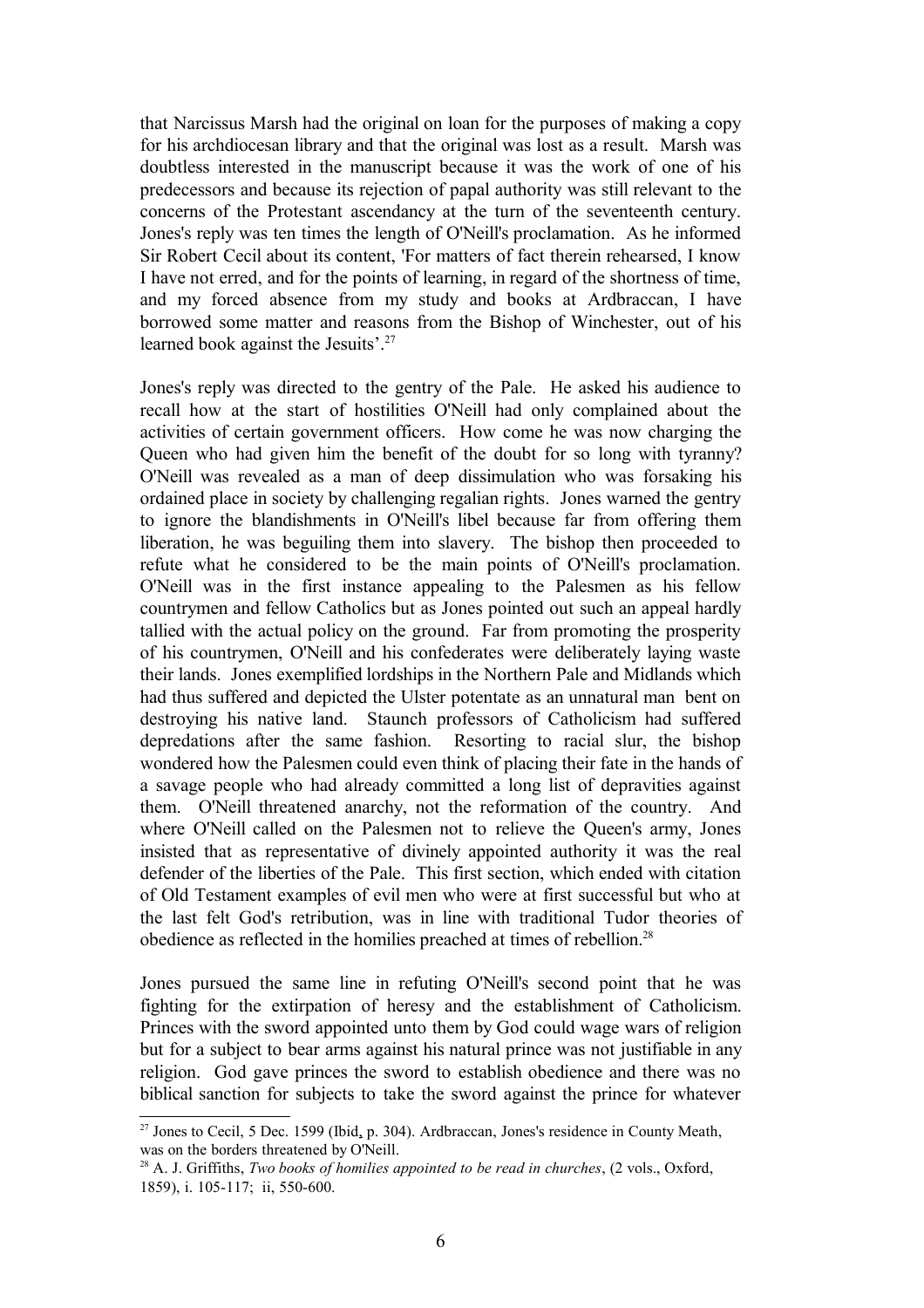reason. Indeed Jones emphasised that a major concern of religion was to teach that God and the prince should be obeyed, that the evils of rebellion should be abhorred and that social hierarchy was natural and immutable. The bishop then turned from these general points to wondering why O'Neill had suddenly made liberty of conscience the *sine qua non* of his demands. He questioned the contention that O'Neill had been fighting on religious grounds from the start by citing the various negotiations between the state and the Ulsterman which he either had knowledge of or direct personal involvement in. Certainly O'Neill had only demanded religious liberty at the second round of negotiations and then only for Ulster. Jones was present with Ormond and Fenton in Dundalk when O'Neill demanded liberty of conscience throughout Ireland in the winter of 1597/8. The key question was whether the commissioners had rejected an article offensive to royal prerogative to spare the Queen's wrath as Jones asserted or whether it had been done to prevent the news of the demand leaking out and being broadcast round the country to the further discomfiture of the state. Here Jones was relaying a half-truth because the state had worried ever since the second round of negotiations that O'Neill would proclaim a religious war.<sup>[29](#page-6-0)</sup> Jones also asserted that O'Neill had deliberately raised the religious issue at the end of the 1597/8 talks after it had been dormant since its initial rejection as a strategem to abort the treaty. The bishop therefore concluded that O'Neill was simply using religion as a pretentious cover in an ambitious drive for sovereignty.

The bulk of Jones's refutation concerned O'Neill's deployment of *Regnans in exclesis*, the papal bull which had in 1570 deposed Elizabeth from her throne, absolved her subjects from their oaths of allegiance and declared her excommunicate.[30](#page-6-1) Jones did admit that a pope of Rome, namely Pius V, had passed such a bull but many learned writers of the day had confuted it. Although the sentence was in abeyance, it was not formally cancelled so that Jesuits and seminary priests coming to England and Ireland were in conscience bound to uphold it. Jones dealt first with the Pope's claim to universal sovereignty which afforded him the power to depose kings and princes. Only God, the ordainer of all things, had such power. There were many examples in the Old Testament which reserved this prerogative to God and this was not altered by anything in the New Testament. Jones asserted that God had commanded bishops and other clergy to be obedient to Princes and that St Peter from whom popes claimed to derive their succession had urged subordination to temporal power. The power of the pope and other bishops was spiritual and their only role in the temporal sphere was counsel and persuasion. St John Chrysostom and St Bernard were used as authorities to justify this position. Jones was taking the obvious line here but there is a distinct echo of the divine right of kings theory which had recently been expounded in the higher echelons of the Church of England.<sup>[31](#page-6-2)</sup> He further

<span id="page-6-0"></span><sup>29</sup> Jones to Burghley, 28 Dec. 1597 (*Cal. S.P. Ire., 1596-97*, p.487). In January 1596 when liberty of conscience was first mooted, Lord Deputy Russell informed Burghley that 'The rebel's first demand touching freedom of religion is a matter so dangerous to be made known here as I thought fit to keep the same secret, even from those of Her Majesty's council here' (*Cal. S.P. Ire., 1592-96*, p.457).

<span id="page-6-1"></span><sup>30</sup> For text and translation of the bull see G. R. Elton, *The Tudor constitution,* (2nd edition, Cambridge 1982), pp. 423-28.

<span id="page-6-2"></span><sup>31</sup> John Guy, 'The queen, the court and the ecclesiastical polity' in John Guy (ed.), *The reign of Elizabeth: court and culture in the last decade* (Cambridge, forthcoming).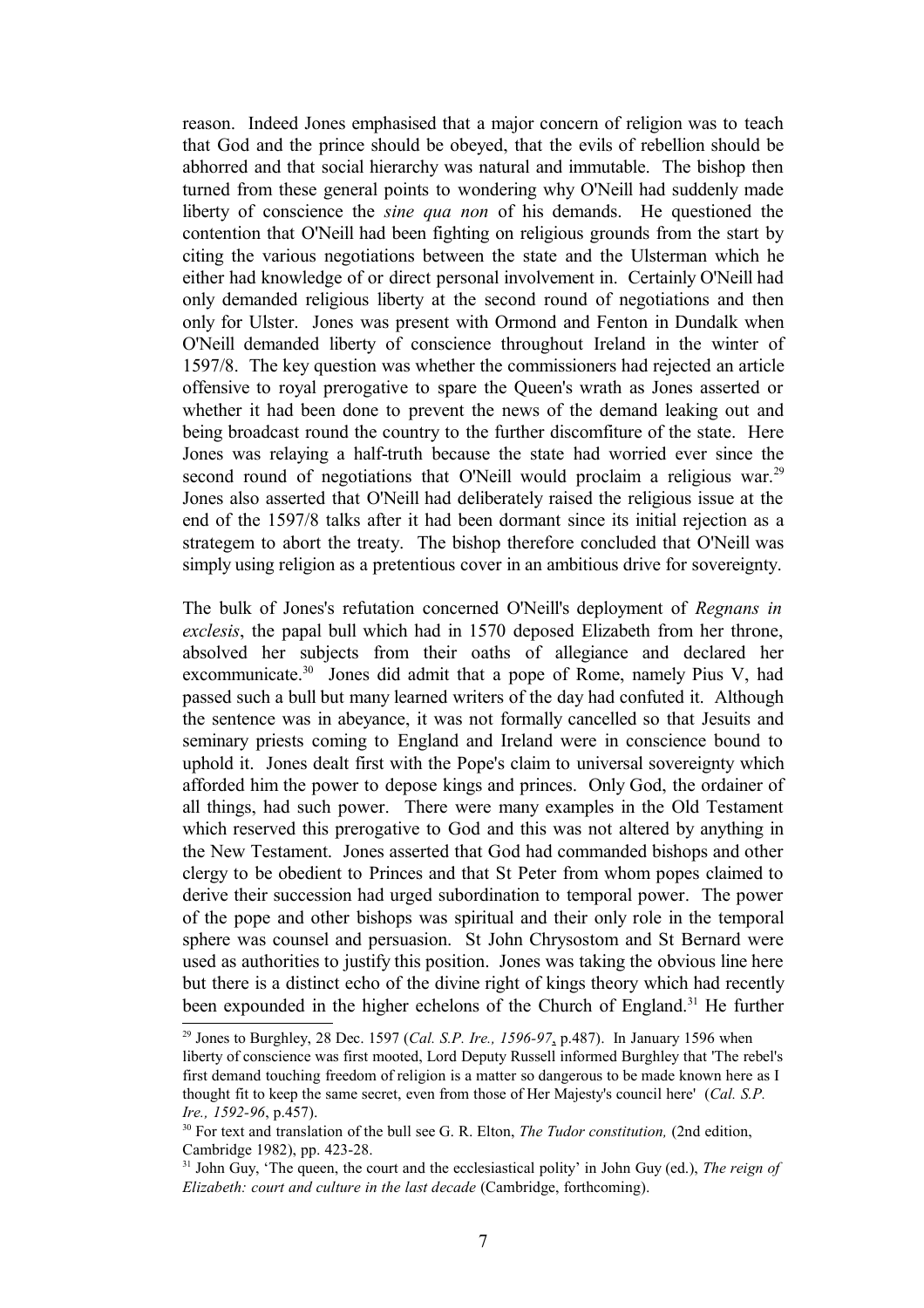adopted the conventional Protestant argument that for a thousand years the church had served and obeyed princes, even pagan and heretical ones. All this changed when Pope Gregory VII challenged the authority of his former master, the emperor Henry IV, and his example had been continued by subsequent bishops of Rome though no Christian prince had ever acknowledged their right to do so. Jones then used the instance of the rebellion of Rudolph of Swabia during the investiture controversy as a parallel with that of the earl of Tyrone. Not only did Pope Gregory attempt to depose and humiliate Henry IV, he also incited the Duke of Swabia against him and trumped him up as Emperor. Succumbing to eventual and inevitable defeat, Rudolph on his death-bed lamented his ungrateful rebellion against his liege lord. The pope and his cohorts had likewise incited Tyrone and promised him a crown after Elizabeth had supported him so bountifully with a pension and had advanced him to an earldom.<sup>[32](#page-7-0)</sup> Tyrone ought to take the case of Rudolph to heart. This story of Rudolph's miserable end was the first of a number of examples which Jones lifted from Heinrich Bullinger's *Refutatio* which the Swiss reformer had composed against the Papal bull at the behest of his English friends in 1571.<sup>[33](#page-7-1)</sup>

The second aspect of the bull maintained by Tyrone's libel was the pope's ability to absolve subjects from their oaths of obedience. For Jones this assertion merely compounded the pope's erroneous claim to universal sovereignty. The precepts of God requiring obedience in subjects were plain; no man had any right to dispense with them; the canons of the Roman church itself forbade their violation. Nor was the wickedness, tyranny or idolatry of a prince any excuse for insubordination. God had prescribed hierarchies of duty, of servant to master, of child to parent and of wife to husband. If inferiors could not discharge themselves on account of the wickedness or heresy of a superior in private circumstances, how could a subject be absolved from obedience to the prince who as father of the country exercised public authority? Papists defended their treachery by the claim that it was justifiable to break evil promises. Jones could not see the oaths of loyalty made to Elizabeth in the same light and then proceeded to show examples of the dreadful consequences of breaking faith with one's prince. He retailed a story which Bullinger had drawn from Platina's *Lives of the popes.* In the fifteenth century Eugenius IV, in accordance with a decree of the Council of Constance that faith was not to be kept with heretics or infidels, encouraged Ladislav, the king of Hungary, to break his oath to Amurathes, the Turkish emperor. The Hungarian king was on the point of victory at the battle of Varna when Amurathes appealed to Christ to punish his followers for their duplicity. As a result Ladislav and 30,000 Christians perished.[34](#page-7-2) Thus did God punish liars and perjurors. Jones repeated Bullinger's use of St. Ambrose and St. Augustine on keeping such covenants and reflected on his government's daily experience of the Irish breaking ceasefire agreements.<sup>[35](#page-7-3)</sup> Old and New Testament teaching about keeping faith with infidels surely entailed

<span id="page-7-0"></span><sup>&</sup>lt;sup>32</sup> The story circulating in Ireland that the Pope was having a crown made for O'Neill in Rome was a complete fiction.

<span id="page-7-1"></span><sup>33</sup> Henry Bullinger, *A confutation of the pope's bull against Elizabeth,* (translated from the Latin by Arthur Golding, London, 1572), pp.72-5.

<span id="page-7-2"></span><sup>34</sup> Ibid, 66-7.

<span id="page-7-3"></span><sup>35</sup> Ibid, 68.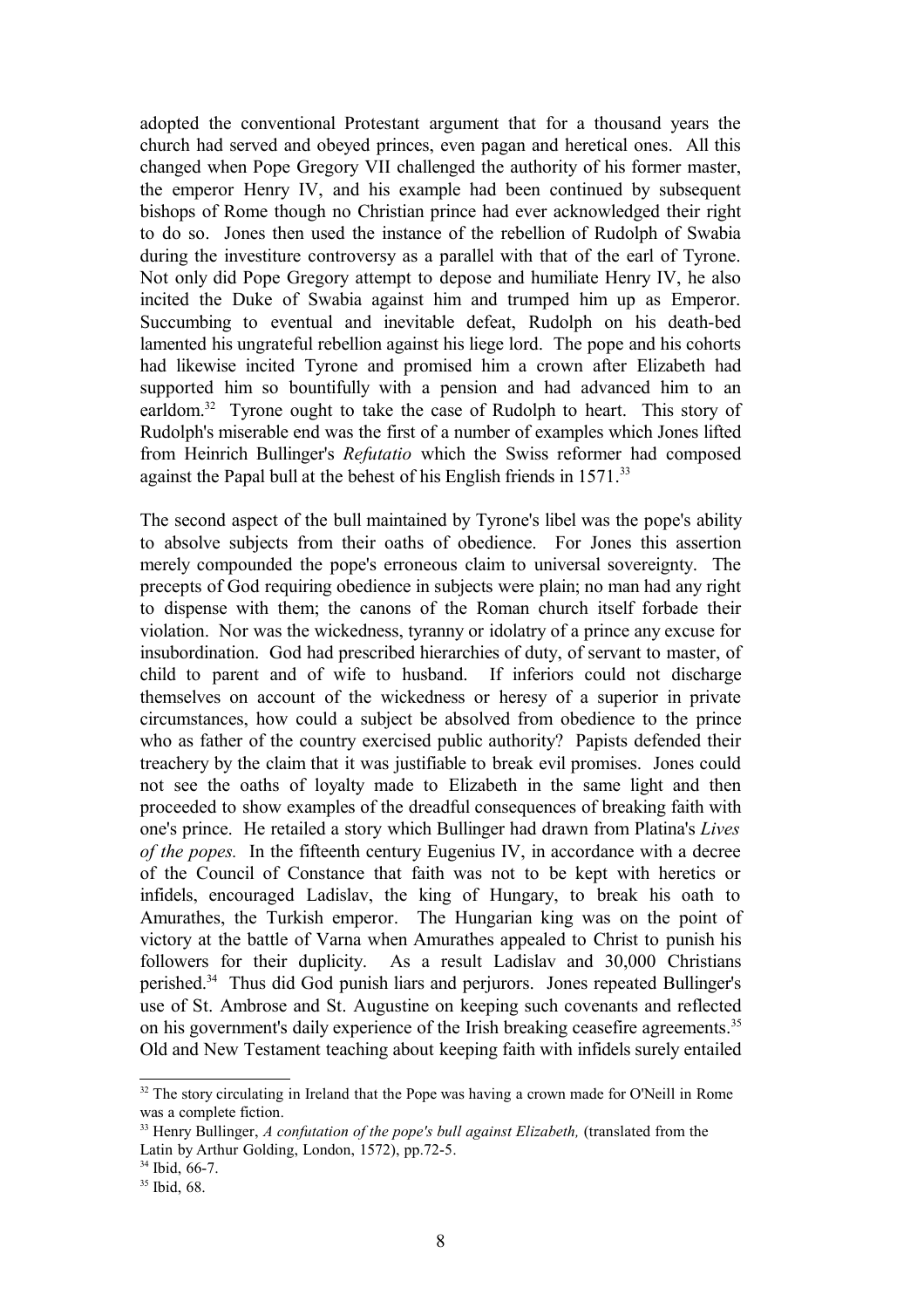all good Christians in England and Ireland staying loyal to Queen Elizabeth. Another example which Jones drew from Bullinger was especially apt. He had related the synod of Toledo held before the Spanish king in the seventh century. There the churchmen adopted a canon which threatened perjurors and rebels with excommunication from the Catholic church and banishment from civil society for violations of their oaths to the prince. The earl of Tyrone and his confederates ought to take note of this Spanish view of sedition. Philip III was clearly using them after the manner of Cæsar who loved treasons but hated traitors and the pope was promoting the same rebellion and perjury with spurious authority.

The third part of the Pope's bull used by Tyrone was his excommunication of Elizabeth for heresy. Jones went back to the original meaning of excommunication. Here he drew examples from Thomas Bilson's *Christian subjection and unchristian rebellion* - the bishop of Winchester's book against the Jesuits referred to in his correspondence with Cecil.<sup>[36](#page-8-0)</sup> Bilson had looked at the views expressed by St Augustine on excommunication during the Donatist heresy. Augustine had considered the use of excommunication as arrogant, pernitious and sacrilegious. Its application to a group invited the danger of schism and even where an individual deserved excommunication it was better to reprehend and reform than ostracise and destroy. Proof of Augustine's warning was plainly evident in the Pope's disastrous dealings with Elizabeth and her subjects. Jones knew that St Paul had advised ostracism as a means of excommunication but this made no sense in the case of princes who required the attendance of subjects on their persons and who as God's anointed deserved honour and obedience. The most objectionable imputation of the Papal excommunication was of course that the Queen and her subjects were heretics maintaining a false doctrine with no basis in scripture. Bullinger had already dealt with this issue. Jones now called on the Papists to disprove that the Anglican religion was not Catholic. It had its grounds in God's book, its articles were those of the true, Catholic and apostolic faith prescribed by the Lord himself, its object was salvation through the blood of Jesus Christ. Bullinger had asserted that the Queen had established no new religion of her own devising but had simply institutionalised that comprised in scripture.<sup>[37](#page-8-1)</sup> Jones's gloss was obvious. The Queen was not a heretic. The Papists who had invented many ceremonies of their own were. Bullinger also came in handy when Jones touched on the disputed term 'Catholic'. The word signified universal and encompassed all the followers of Jesus Christ dispersed over the face of the earth. The churches of Rome, Antioch, Alexandria etc were merely members of the universal body whose head was Jesus Christ. This claim that the English church was one of the members of this universal church was a familiar Anglican nostrum.<sup>[38](#page-8-2)</sup> Thus the Queen was as good a Catholic as the pope. His excommunication was thereby rendered groundless and totally ineffectual. The earl of Tyrone and his partakers were foolish to justify the odious action of

<span id="page-8-0"></span><sup>36</sup> Thomas Bilson, *The true difference between Christian subjection and unchristian rebellion,* (London, 1586), pp. 368, 377.

<span id="page-8-1"></span><sup>37</sup> Bullinger, *A confutation,* pp. 62-3.

<span id="page-8-2"></span><sup>38</sup> John Guy, 'The Henrician Age' in J.G. Pocock (ed.), *The varieties of British political thought, 1500-1800* (Cambridge, 1993), 38.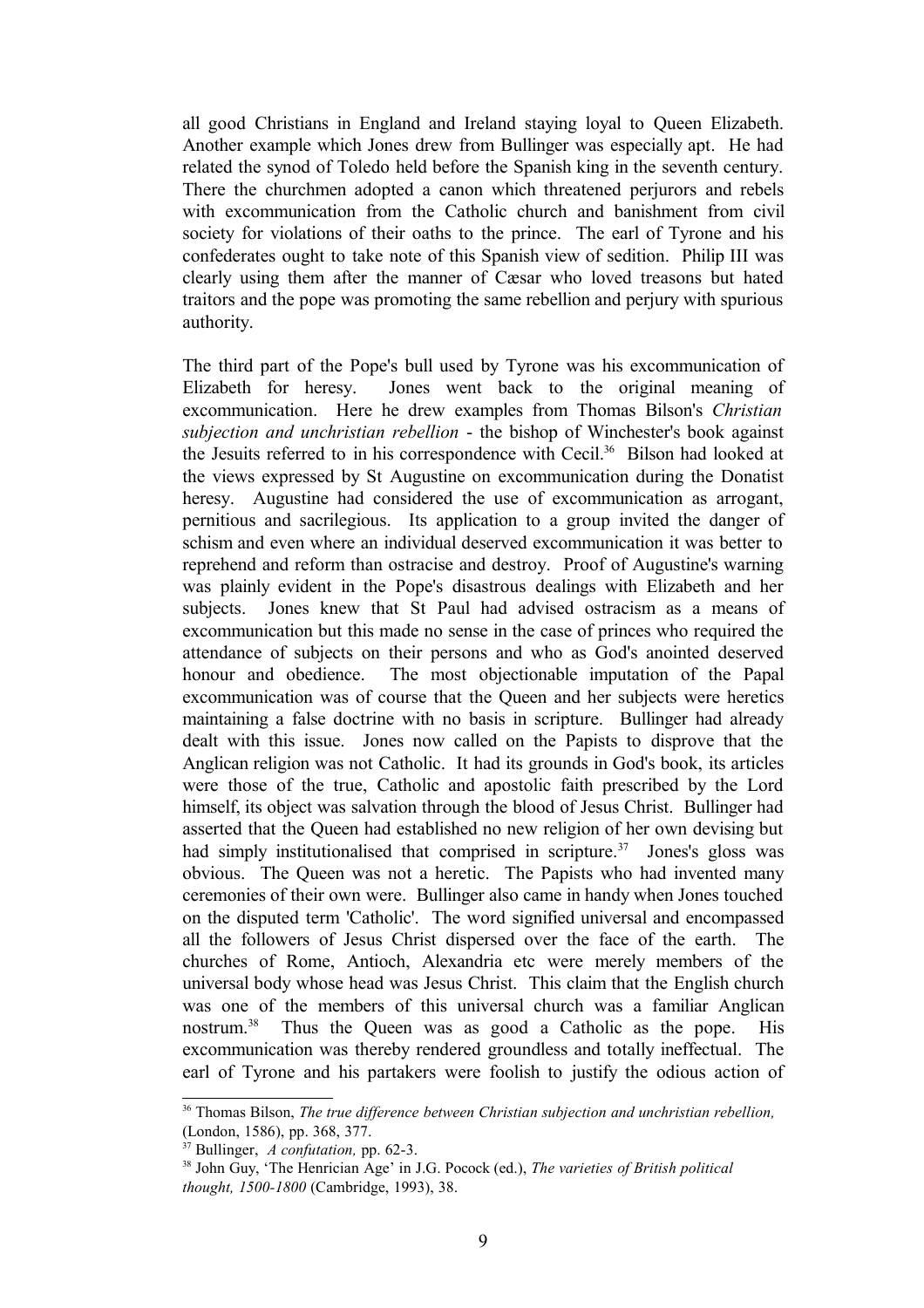rebellion on such a weak foundation as the pope's bull. They should remember that their corporal oaths to the sovereign were recorded in heaven and that their perjury would not escape divine retribution. They should take the opportunity to repent now because no priest, bishop or pope could discharge them from their oaths of loyalty.

There were other slanderous and outrageous statements of Tyrone which Jones felt obliged to answer. Where Tyrone claimed that the Queen was a persecutor of Catholics, Jones alleged that no one suffered for the sake of his conscience. In England Rome-runners returning with the papal bull to stir up the people were convicted by the laws of parliament on political rather than religious grounds. By contrast in Ireland Jones thought that there was far too much indulgence and remissness shown towards such troublemakers! Where Tyrone referred to the example of the French rebelling against Henry IV and forcing him to change his religion, Jones insisted that the end could never justify the means and refused to discuss the issue in depth because the French king was in amity with the Queen. Reminding the Palesmen of their English descent and their steadfast loyalty to the Crown since the conquest, Jones could not believe that they were about to subject themselves and their families to the tyranny of a mere Irish lord. If Tyrone left the royal offers of clemency unanswered and the cries of the native country he had wrecked unheeded, Jones was sure that God who advanced the Queen to the throne would bless her royal arms with strength and fortitude to revenge his disloyalty and rebellion. Thus concluded Jones's refutation of Tyrone's libel. When he showed it to his fellow councillors on 4 December, they were divided on what course to take. The bishop and some of the council wanted it published forthwith but Lord Justice Carey and Secretary Fenton wanted such action postponed and the document forwarded to England for perusal and approval.[39](#page-9-0) Fenton believed the refutation of 'a libel so scandalous in the highest degree against our sovereign, and that before it was known what operations it had or could work in the minds of the people, might be to raise conceits and apprehensions in the minds of the unsettled multitude, when they should see an answer proclaimed to a matter that was not as yet published'.<sup>[40](#page-9-1)</sup> Therefore, on the advice of his colleagues, Jones sent the refutation to Sir Robert Cecil 'considering it concerns Her Majesty and her government so nearly as it doth'.<sup>[41](#page-9-2)</sup>

When the authorities in London perused Jones's answer to O'Neill's proclamation, they decided to have another answer composed. This one, which survives in draft form, was far more sophisticated and polemical than Jones's turgid sermon. It was purportedly written by Catholic lords of the Pale. Whilst this is clearly not the case, there is no evidence to suggest who the author actually was. At first sight Christopher Holywood, a Jesuit from the Pale, looks to be a possibility. At this time he was captured entering England through Dover and interviewed by Cecil. He refused the oath of supremacy and was

<span id="page-9-0"></span><sup>39</sup> Carey to Cecil, 4 December 1599 (*Cal. S.P. Ire., 1599-1600,* p.303); Fenton to Cecil, 7 December 1599 (Ibid*,* p. 308).

<span id="page-9-1"></span><sup>40</sup> Fenton to Cecil, 7 December 1599 (Ibid*,* p. 308).

<span id="page-9-2"></span> $41$  Jones to Cecil, 5 December 1599 (Ibid, p. 303-4).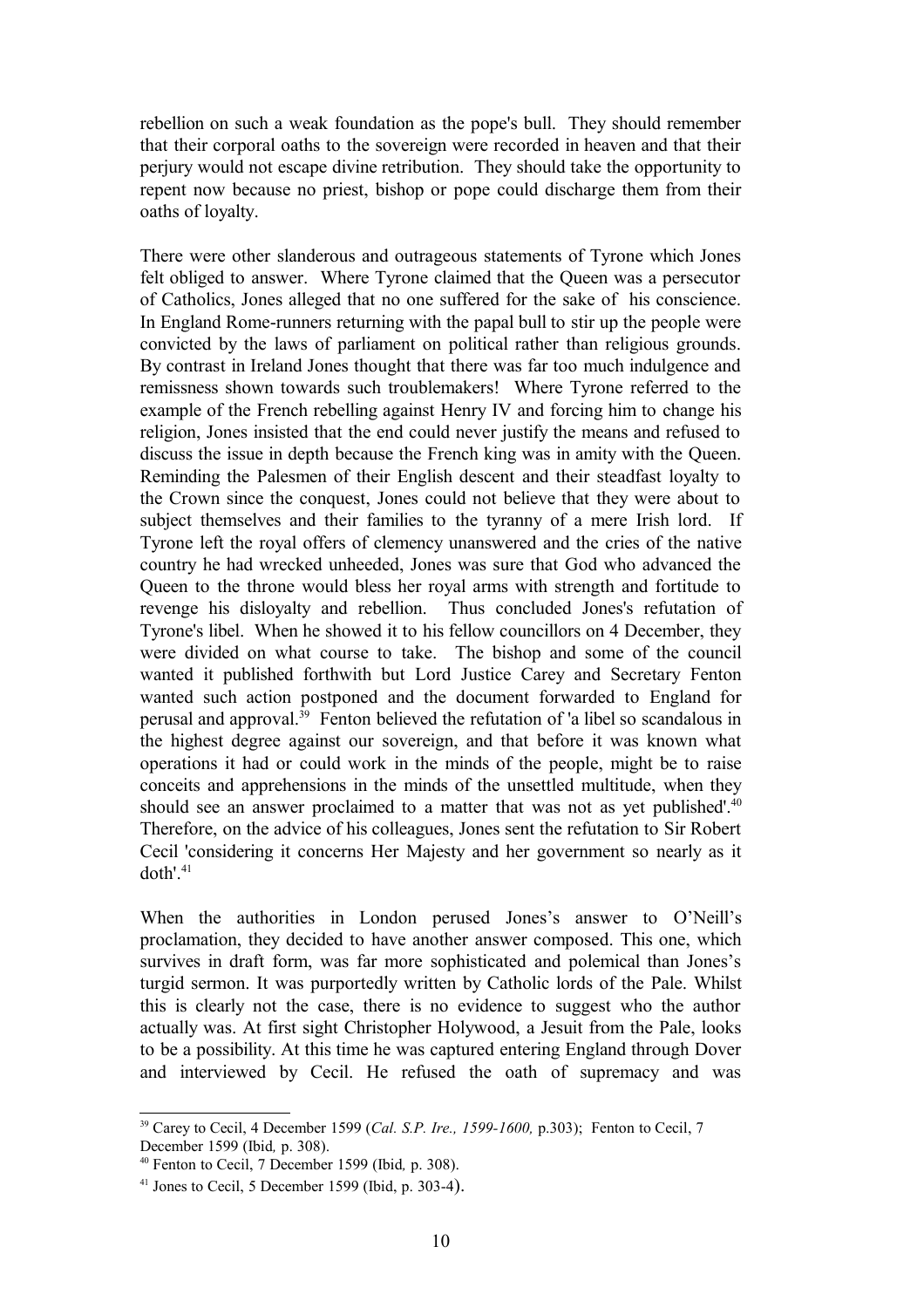imprisoned.[42](#page-10-0) Not only was he available and competent, he was also regarded as politically reliable. At the start of January, Patrick Plunket, Lord Dunsany, asked Cecil for Holywood to be sent into Ireland to back up the clergymen of the Pale who were disputing the legitimacy of confederate actions with O'Neill's priests.<sup>[43](#page-10-1)</sup> However it is far more likely that a government official, who was familiar with Irish policy and Catholic arguments about obedience to temporal authority, composed the draft. For whoever wrote it had access to state papers, a view of the first answer by Jones and made a fundamental mistake with a lapse in Protestant doctrine. Furthermore it was amended, corrected and added to by Lord Treasurer Buckhurst and Secretary Cecil.

The second answer began with images of man consumed by his own sensuality. Taking their cue from a proverb of King Solemon about the impossiblity of squeezing foolishness out of fool, the honest lords extended the metaphor to this case of a traitor pursuing his own iniquitious path and continuing to spew out iniquity rather than listen to the voice of reason. O'Neill's proclamation was just that and the honest lords of the Pale felt the need to present an answer in case silence would be taken for complicity. These lords insisted that they knew the difference between conscience and reason and upbraided the upstart O'Neill for daring to act in the name of Catholicism when his life was an insult to that very religion. The four main points of O'Neill's proclamation were then recited and systematically refuted.

There followed a sustained piece of invective against O'Neill's private motivations and public actions with considerable emphasis being put on hypocrisy, impiety and overweening ambition. This section opened with one of the most thorough condemnations of rebellion found anywhere in Tudor discourse. The honest lords then seized upon O'Neill's use of the word 'king' in his proclamation. They claimed that the Ulsterman was now so puffed up with pride and ambition that he had lost control of his judgement and all sense of proportion. The second answer then stated that heathens in their conflict commonly talked of altars and hearths in their propaganda. This was a particularly discerning remark in that early modern patriotism had its origins in ideas passed down from Republican Rome but it was designed in this case to facilitate the allegation that O'Neill was not really a Christian. The idea that O'Neill had been fighting for the Catholic religion from the outset was rejected as absurd as was the idea that he had a commission from the Pope. Furthermore it was claimed that no layman in Ulster had ever been questioned because of his conscience though it was admitted that clergymen, who had allegedly been preaching treason and disobedience, had been. In this section opportunity was also taken to make the unsubstantiated claim that O'Neill had been conniving with the king of Spain since the shipwreck of the Armada. We know that O'Neill aided certain Spanish gentlemen but in this instance the name given to the man through whom he had supposedly communicated was simply made up.

The second answer cited an intercepted letter from James Fitzthomas Fitzgerald, the titular earl of Desmond, to the king of Spain as evidence that this nobleman

<span id="page-10-0"></span> $42$  *D.N.B.* IX, 1110-1.

<span id="page-10-1"></span><sup>43</sup> Dunsany to Cecil, 2 January 1600 (*Cal. S.P. Ire., 1599-1600*, pp.373-5).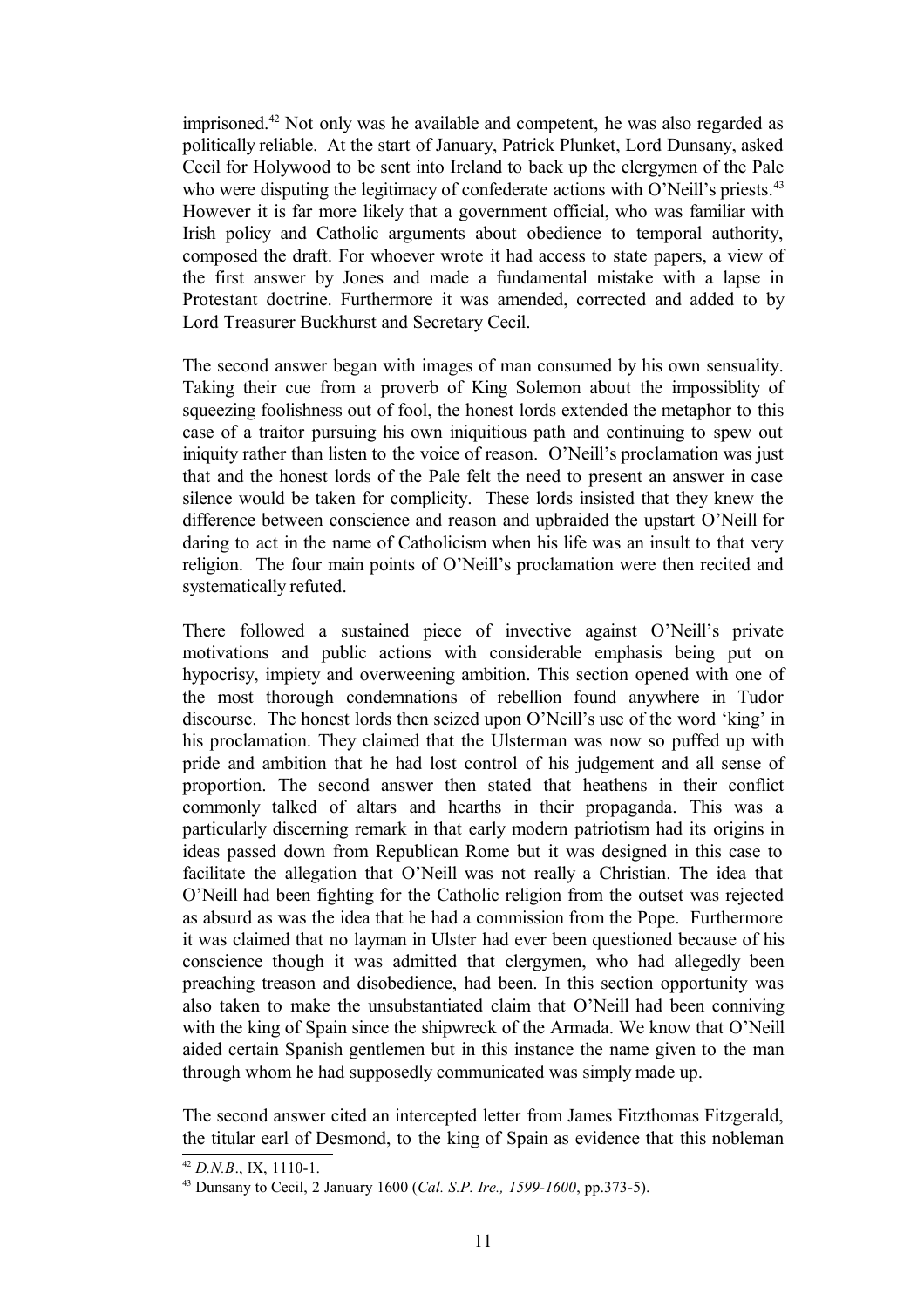living in a civilised part of Ireland was trying to distance himself from the bogtrotting O'Neill. This was a frightful misrepresentation of Fitzgerald's letter which was a virulent personal attack on Queen Elizabeth and her regime in Ireland.[44](#page-11-0) Contempt was poured on O'Neill's utterances about conscience and religion - his only interest was naked power and abusing the good intentions of Crown in granting him pardons to seek greater power. There had been misgovernment in the past but the Queen had harkened to his complaints and had promised redress. Not only was he ungrateful to his Prince and benefactress but his rebellion was deliberately destroying the country he claimed to love. How could he declaim against policies keeping the country in ignorance and incivility when the Pale was the upholder of civilised values in Ireland with its many good schools and many of its gentry going to university in England. The second answer had to acknowledge that some Palesmen's sons were now going to university elsewhere (i.e. to Catholic colleges on the continent) but nevertheless poured scorn on the idea that Gaelic Irishmen such as O'Neill were the least bit interested in education. Furthermore it was ridiculous to believe from O'Neill's actions that he was interested in civil goverment in any way. And if the Palesmen now abandoned their natural and god-given link with the English crown, they would degenerate into a similar state of barbarism. In a passage derived from Jones's answer, the depredations that O'Neill and his fosterbrothers had perpetrated upon the loyal Catholic subjects in Counties Louth and Meath were given as examples of O'Neill's love of his country and indulgence of his fellow Catholics. The honest lords requested their fellow Palesmen to seek the protection of God, the Queen and the army. O'Neill only wanted their support because he lacked the real means to win the war. His victories were denigrated as cowardly ambushes by a bunch of criminals. The Palesmen should not entrust their vital interests of religion, defence and priveleges to a low-life such as O'Neill, though Cecil or Buckhurst were careful to strike out a sentence in the original draft claiming that they were in fact well-looked after in every respect by the current regime.

The second answer also sought to refute O'Neill's deployment of the Papal excommunication against Elizabeth. This section was more theoretical employing examples from the Old and New Testaments, the church fathers, church councils and the history of church-state relations. God had instituted excommunication against murderers and thiefs, in other words against rebels like O'Neill himself. The Palesmen honoured the Holy Father as Christ's vicar on earth but were reminded that church councils had forbidden excommunications against princes because such sentences were apt to provoke bloodshed and civil strife. David had kept his peace whilst the impious Saul had been king and the Israelites in Egypt had restrained themselves from rebellion against Pharoah. Neither situation was in any way comparable to the happy relationship between the Palesmen and their benevolent Queen. There were the examples of St Paul submitting himself to God's will and St Ambrose and St Augustine counselling submission to temporal authority. Examples were cited from the history of France of national law rejecting and a general council overturning excommunications against kings. Finally Christ's own instruction to the

<span id="page-11-0"></span><sup>44</sup> James Fitzthomas Fitzgerald to Philip II, 3 Mar. 1599 (*Cal. S.P. Ire., 1598-99*, p.504); 'The examination of Andrew Roche', 30 March 1599 (*HMC Salisbury MSS*, IX, 121-2).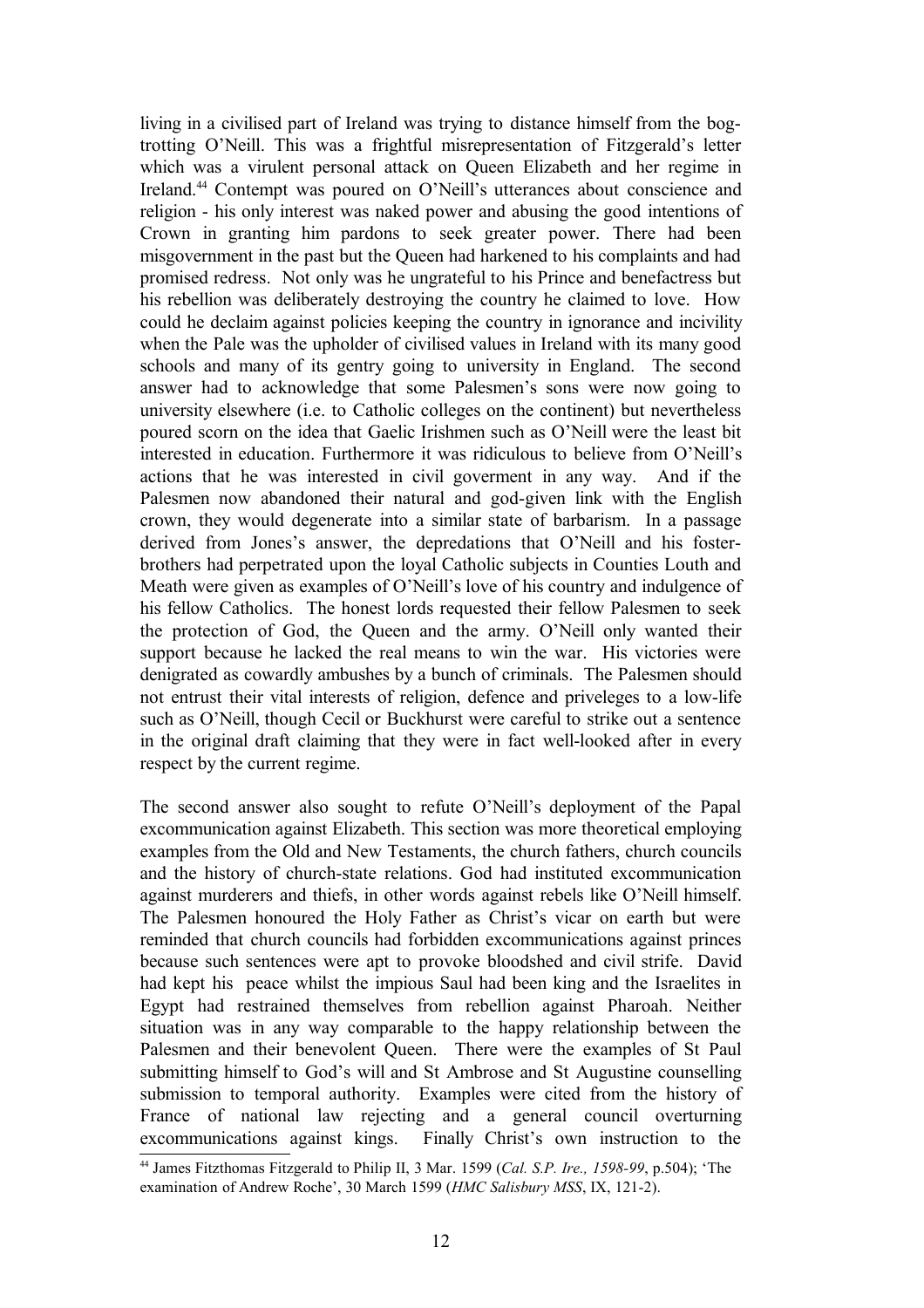Apostles about rendering unto Cæsar was drawn from St Matthew's gospel as confirmation of this principle.

The ties of allegiance which bound the subject to his prince were indissoluble. The honest Catholic lords of the Pale however unwittingly exposed themselves as fakes when the writer of the second answer asserted that reprobate princes should not be forcibly resisted. This was pure Protestant doctrine as developed by Luther and Melancthon and propagated in English by Tyndale's *Obedience of a christian man* (1528).[45](#page-12-0) The writer continued unwares stating that Popes had no power to dispense contrary to the law of nature and that it was up to God to work conversions in the hearts of kings. In any case O'Neill might simply be reusing the bull of Pope Pius against Elizabeth which had been suspended or perhaps using a new one procured by making false representations about the Queen persecuting Catholics. Instead the honest lords of the Pale dwelt on the amount of freedom they had to practise their religion and claimed that the Pope would excommunicate O'Neill once the truth was known. The second answer concluded with a call on Palesmen who had joined the archtraitor to think again. The odiousness of rebellion in general and O'Neill's vices in particular were rehearsed. The hanging of his cousin, Hugh Gavelach MacShane (whom the state wrongly claimed was executed by O'Neill himself) and the mistreatment of his half-brother, Turlough MacHenry, were held up as prime examples. O'Neill was self-evidently a tyrant who could not be trusted. The Queen was a mighty Prince whose forces would eventually overcome O'Neill. Only she could assure the Palesmen of the peaceful enjoyment of their rights and property. The crown promised mercy to any wayward subjects but if they persisted in their rebellion with O'Neill they doomed themselves and their families to the same inevitable destruction.

Despite the composition of two repudiations of O'Neill's seditious libel, the government did not publish either of them. Presumably it was felt that their publication would only repeat O'Neill's libels and spread them further afield. Jones's reply was long-winded and the second composition was patently contrived. The latter moreover came close to recognising that the Palesmen could be practising Catholics and remain loyal - something which the state did not want to admit. Ironically this second answer predicted many of the arguments that the Palesmen were later to use. However, it awaited the return of Christopher Holywood from his internment in England amongst English priests by whom he was clearly influenced to see the deployment of such arguments. Anyhow the government officials in Dublin who feared that O'Neill's propaganda would work an alteration in the hearts and minds of these Catholic recusants need not have worried because the Palesmen remained steadfast in the face of O'Neill's blandishments and threats. The obvious example here is Christopher Nugent, lord of Delvin, whose lands in Westmeath were on the frontline with the confederates. During the Catholic revolt by Viscount Baltinglass in 1580-1, he had been under arrest and his brother William had been in actual rebellion.[46](#page-12-1) If O'Neill was going to win over any Anglo-Irish lord, it

<span id="page-12-0"></span><sup>45</sup> Quentin Skinner, *Foundations of Modern Political Thought* (Cambridge, 1978), II, 69-70.

<span id="page-12-1"></span><sup>46</sup> Helen Coburn Walshe, 'The rebellion of William Nugent, 1581' in R.V. Comerford *et al* eds. *Religion, conflict and co-existence: essays presented to Monsignor Patrick J. Corish* (Dublin,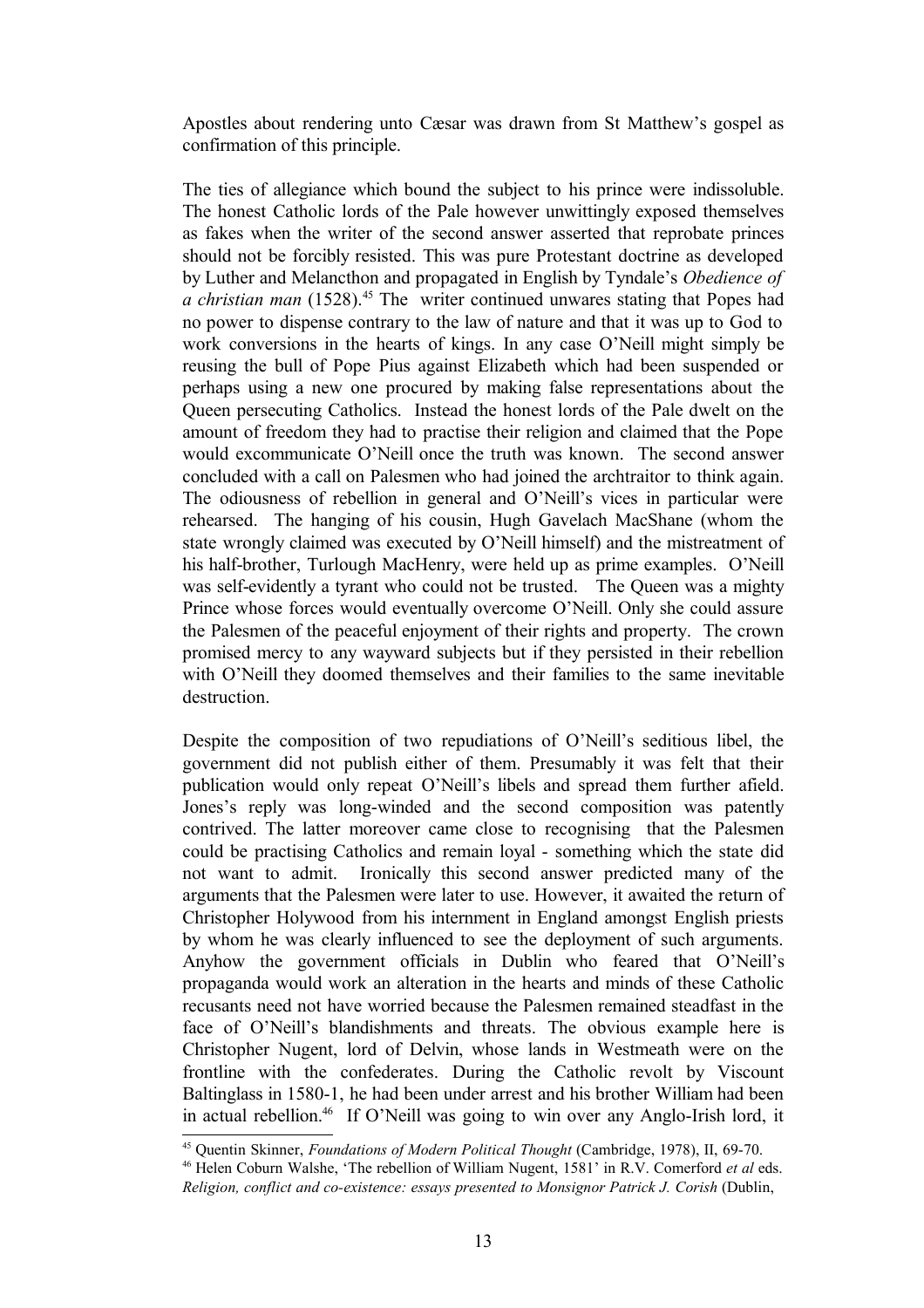had to be Nugent. Many of Nugent's leading tenants did submit to O'Neill basically to save their harvest from destruction and spoiliation - but the lord himself stood firm  $47$ 

At the end of November 1599 Delvin sent Thomas Leicester and Matthew Archbold with certain questions to O'Neill in the hope of gaining a respite in order to thresh his corn. The tenor of these questions suggest familiarity with O'Neill's proclamation. Delvin's men were instructed to ask O'Neill why he was attempting to destroy in the English Pale to which he had no claim but which the Nugents and others had held legally from the Queen and her progenitors for 400 years. In reply O'Neill protested that he was not seeking any land in the English Pale but 'rather a reformation of abuses, and to establish the Catholic religion'. Delvin was more vehement in his second instruction to Leicester and Archbold: 'you are to tell him (if he pretend he doth the same for the advancement of the Catholic religion, as commonly he giveth out) that all the inhabitants of the English Pale, for the more part, and specially myself, are Catholics, and were when he was not thought to be one; and many of us, having heard and read more than he did, could never find in Scripture, General Council, by the Fathers or any authentical authority, that subjects ought to carry arms against their anointed Christian Prince, for religion or any other cause, and specially against so gracious a Prince as we have, whose bounty and special favour we have ever found, and he himself most of any. Therefore this gross and inexcusable ignorance is not sufficient for him to seek our destruction, who must regard our duty unto our native and gracious Prince (enjoined thereunto by God's commandment) more than what life or living he can deprive us of'. If O'Neill had any greivances about religion, he should seek redress through the normal channels and to await the Queen's answer like an honest and reasonable subject. 'Which course if he shall deny, let him understand that the world in general must judge that he useth pretence of religion but as a cloak for tyranny, for which he may expect no other reward in this world, or in the world to come, than every other presevering in like purpose have had.' To this expostulation of Catholic loyalism, O'Neill answered 'that the English Palesmen were a kind of Catholics, and said, howbeit the Lord of Delvin taketh upon to be one, and that he endured trouble for the same, when himself was a schismatic, yet he knew that the Lord of Delvin would not hazard the loss of a foot of land, or forego his good meat, drink, and lodging to advance the Catholic Religion; therefore said he would not spare those that would serve, and did maintain others to serve, against him.'[48](#page-13-1)

This set-piece exchange was of course presented by Delvin to the Irish Council as a sign of his loyalty. As such it was window-dressing but it nevertheless demonstrates the ideological gap between the confederates and the Palesmen which O'Neill's propaganda was unable to bridge. The problem was that the

<sup>1990), 26-52.</sup>

<span id="page-13-0"></span><sup>47</sup> William Warren to Cecil, 3 Dec 1599 (*Cal. S.P. Ire., 1599-1600*, pp.305-7); Richard Weston to Fenton, 6 Dec 1599 (Ibid, p.317); Patrick Plunket, Baron Dunsany to Cecil, 2 Jan 1600 (Ibid, p.373).

<span id="page-13-1"></span><sup>48</sup>'Instructions for my lieutenant, Thomas Leicester, and my servant, Matthew Archbold, to treat and parley with Tyrone', 25 Nov. 1599 (*Cal S.P. Ire., 1599-1600*, pp.292-3); 'The proceedings of us, the said Thomas and Matthew, with Tyrone', 26 Nov. 1599 (Ibid, pp293-4).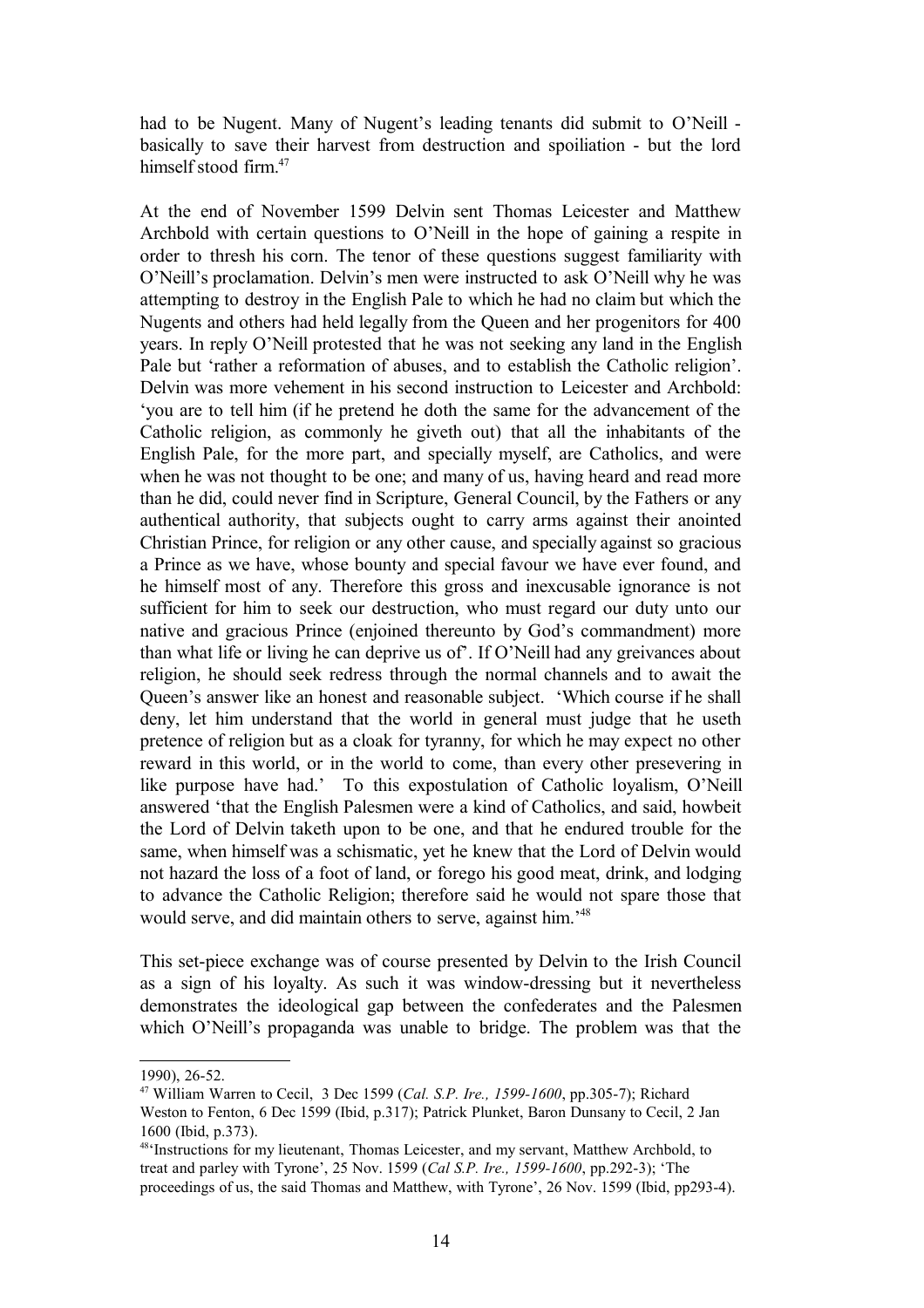Palesmen hated the Gaelic Irish more than they disliked the Protestant *arrivistes* from England. Their ancestors had lost their blood conquering and defending their lands against the Gaelic Irish. They may have learned to speak the Irish language but they valued the purity of their English culture and had ingrained habits of loyalty to the English crown. They considered themselves not only more civilised but also by the same token better Catholics than the Irish. At bottom they considered the Gaelic lords too tyrannical in government to be trusted with the leadership of a civil society. In the 1580s and 1590s the Palesmen had decided to abandon the higher reaches of national politics to concentrate on their religious and landed interests and in future it was only to protect the same interests that they engaged in politics and it was only when these were seriously threatened that they took the initiative. One government adviser writing in 1598 judged the situation correctly: 'Of their defection to the Irish there is no fear, but to remain neutral in this action is their desire'.<sup>[49](#page-14-0)</sup> In this regard the upshot of Delvin's steadfastness presents the enduring paradox. According to the *Annals of the Four Masters*, Delvin submitted to O'Neill when he marched south in early spring of 1600. There is no mention of this in government records and if he did it was no more than temporary involuntary submission to *force majeure*. [50](#page-14-1) However at the end of the year unsubstantiated allegations of conspiracy with O'Neill were made against Delvin and the following year these were taken up by Secretary Fenton.<sup>[51](#page-14-2)</sup> In June 1602 Delvin was imprisoned in Dublin Castle. The following month while Delvin lay terminally ill in the castle, the avaritious Fenton wrote to Cecil regretting the fact that the Palesman would die before his alleged treasons could be proved and his lands thereby made available for confiscation.<sup>[52](#page-14-3)</sup>

O'Neill's strident faith and fatherland nationalism not only failed to convince the Palesmen but also it scuppered the last chance for a compromise peace. Essex had been arrested on his return to England for granting too many knighthoods, signing too many money warrants and for leaving his post without permission, not for parleying with O'Neill at Bellaclinthe.<sup>[53](#page-14-4)</sup> The Queen had heeded Essex's opinion on O'Neill and as a result had commissioned Fenton to tell O'Neill that he need not despair of pardon. The advent of the proclamation saw the abandonment of the meeting though what was on offer was more or less the aborted 1596 settlement with O'Neill being allowed to compound underhand for Ulster but with his confederates in the Midlands, Munster and elsewhere having to deal for themselves.<sup>[54](#page-14-5)</sup> The speeches made by Privy Councillors to judges and other notables in London towards the end of November show that conditions for

<span id="page-14-1"></span><span id="page-14-0"></span><sup>49</sup> Anonymous, 'Paper on the condition of Ireland', 1598 (*Cal. S.P. Ire., 1597-98*, pp.443-5). <sup>50</sup> *A.F.M*., VI, 2147.

<span id="page-14-2"></span><sup>51</sup> 'William Udall's memorials concerning Lord Delvin', Dec. 1600 (*Cal. S.P. Ire., 1600-1601*, 117-8); Fenton to Cecil, 8 May 1601 (Ibid, 312-3).

<span id="page-14-3"></span><sup>52</sup> 'Memorandum by Fenton on Delvin's case', 5 June 1602 (*Cal.S.P. Ire, 1601-2*, pp.405-6); Carey to Cecil, 9 June 1602 (Ibid, pp. 410-1); Fenton to Cecil, 29 July 1602 (Ibid, pp.457-8).

<span id="page-14-4"></span><sup>53</sup> Queen to Fenton, 5 Nov. 1599 (*Cal. S.P. Ire, 1599-1600*, pp. 227-9); Robert Cecil, 'A

memorial of certain points...', 3 Oct 1599 (Ibid, pp.169-70); 'The earl of Essex his answers, 3 Oct. 1599 (*Cal. Carew, 1589-1600*, pp.336-7); 'Memoranda by Essex on the state of Ireland', 5 Oct 1599 (*Cal. S.P. Ire., 1599-1600*, pp.176-7).

<span id="page-14-5"></span><sup>&</sup>lt;sup>54</sup> Queen to Fenton, 5 Nov. 1599 (Ibid, pp. 227-9); Queen to Lords Justice and Irish Council, 5 Nov. 1599 (Ibid, pp.229-233).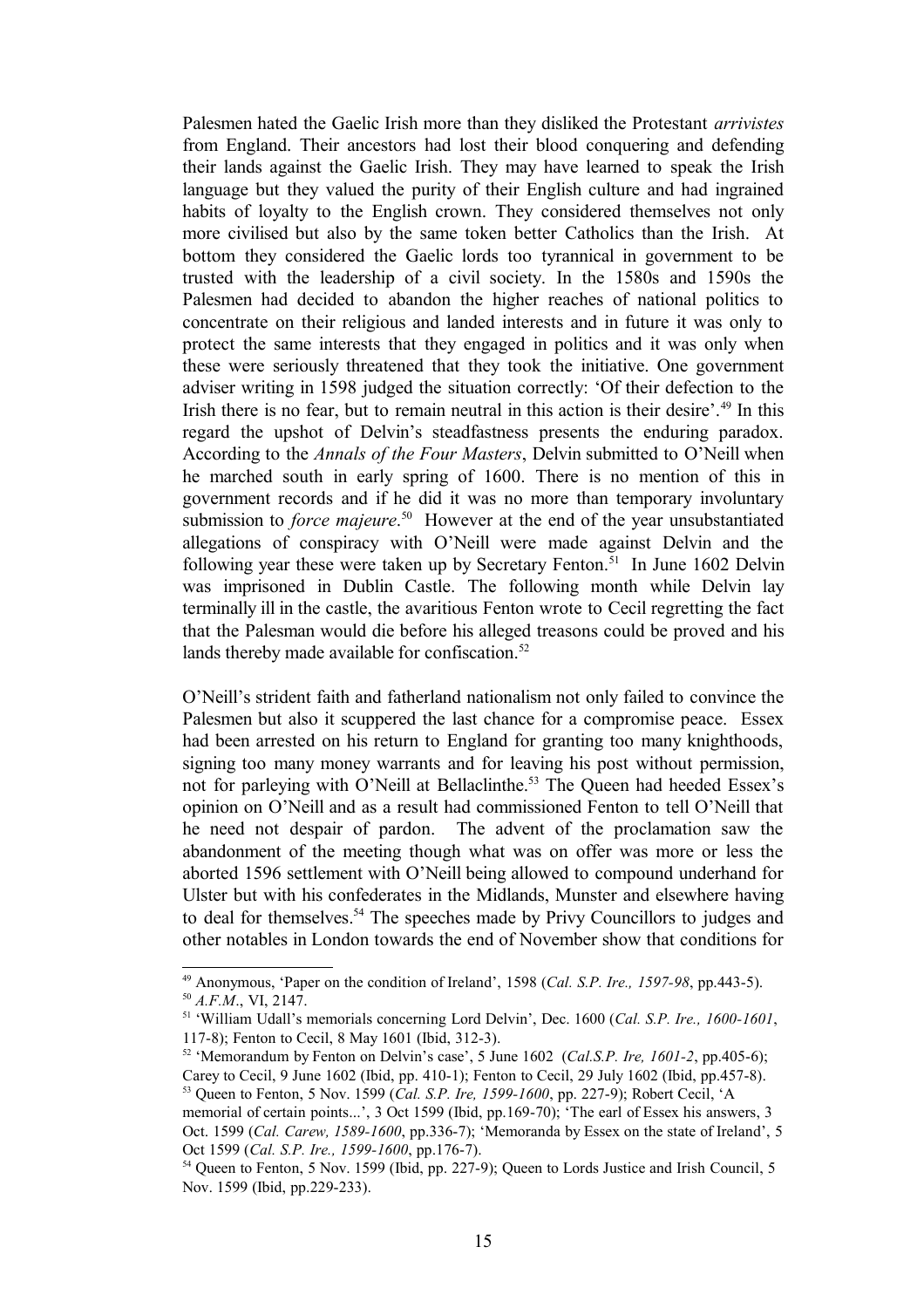a settlement were present but that the opportunity was ebbing away. Their purpose was to scotch certain damaging rumours and libels circulating about the conduct of policy in Ireland, mainly it seems that the earl of Essex had not been sufficiently backed. The Privy Councillors reassured the gathering about the extraordinary backing Essex had received and how the earl had himself been the main proponent of policy, though the Lord Keeper and Lord Admiral were now indicating that they regarded the Bellaclinthe meeting as a mistake which dishonoured the Queen.<sup>[55](#page-15-0)</sup> A war weariness was apparent in Secretary Cecil's speech. A fortune had been wasted on Ireland, there was discontent among the soldiery and O'Neill could have Ulster for all he cared. He said it had been foolish for Essex to leave his command in such a peremptory fashion because he would have been given permission to return home in due course in any case. It was plain to Cecil that O'Neill was using Essex's detention as a pretext to elevate his demands to a wholly unacceptable level. Cecil had come to this conclusion even before he had news of the proclamation and the renewal of hostilities. In other words he already knew that the war would have to go on and be fought to a finish.<sup>[56](#page-15-1)</sup>

After another patched-up ceasefire, Fenton along with Ormond finally met O'Neill at Ardee on 1 December. Fenton told the earl how far Essex had dealt with the Queen on his behalf and abstracted part of the Queen's letters at his request.[57](#page-15-2) Ormond met O'Neill separately and found him more insolent than ever before proclaiming that religion was the cause of his fight and witnessed Palesmen visiting his camp.<sup>[58](#page-15-3)</sup> The commissioners and the confederate leader agreed a further cessation until 1 January. On the fringes of the same meeting intelligence was picked up about O'Neill's list of nationalist demands.<sup>[59](#page-15-4)</sup> In the light of O'Neill's attitude at this parley, the Irish Council on 3 December decided that he was a desperate case with whom further negotiating would be useless and urged the Queen to take urgent steps to preserve her Irish realm.<sup>[60](#page-15-5)</sup> Four days later Fenton gave his final verdict on the situation in a letter to Cecil. The Secretary of the Irish Council had heard rumours that Essex was about to return to his Irish command. Since he was openly aligned with Cecil, he was against this option on personal grounds.[61](#page-15-6) He was also opposed politically: 'For my part, to your Honour I say, if his Lordship come with a purpose to stay Tyrone with ceremonies, or to temporize him on by treaties, I look for no good by that course, for that he is dangerously altered since his Lordship's departure, inasmuch as he hath openly disavowed Her Majesty to be his prince, and laboureth to introduce a foreign government. This is the highest language a traitor can speak, and to one poisoned with this cup, there is no course to smooth him, but to take him down by the sword. His quarrel hitherto hath been for popular grievances, and to remove some country burdens over-heavily charged upon him, as he thought, by some Her Majesty's ministers. But now he

<span id="page-15-0"></span><sup>55</sup> Speeches in Star Chamber, 28? Nov. 1599 (*Cal. S.P. Dom., 1598-1601*, pp.347-55).

<span id="page-15-1"></span><sup>56</sup> Speech by Sir Robert Cecil in star chamber, ?Oct 1599 (S.P.63/205, no.246.)

<span id="page-15-2"></span><sup>57</sup> Fenton to Cecil, 1 Dec 1599 (*Cal.S.P. Ire., 1599-1600*, pp.281-3).

<span id="page-15-3"></span><sup>58</sup> Ormond to Cecil, 4 Dec. 1599 (Ibid, pp. 297-300).

<span id="page-15-4"></span><sup>59</sup> Carey to Cecil, 3 Dec 1599 (Ibid, p. 296).

<span id="page-15-5"></span> $60$  Irish Council to Privy Council, 3 Dec. 1599 (Ibid, pp.289-92).

<span id="page-15-6"></span> $61$  Fenton to Cecil, 3 Dec 1599 (Ibid, p.297).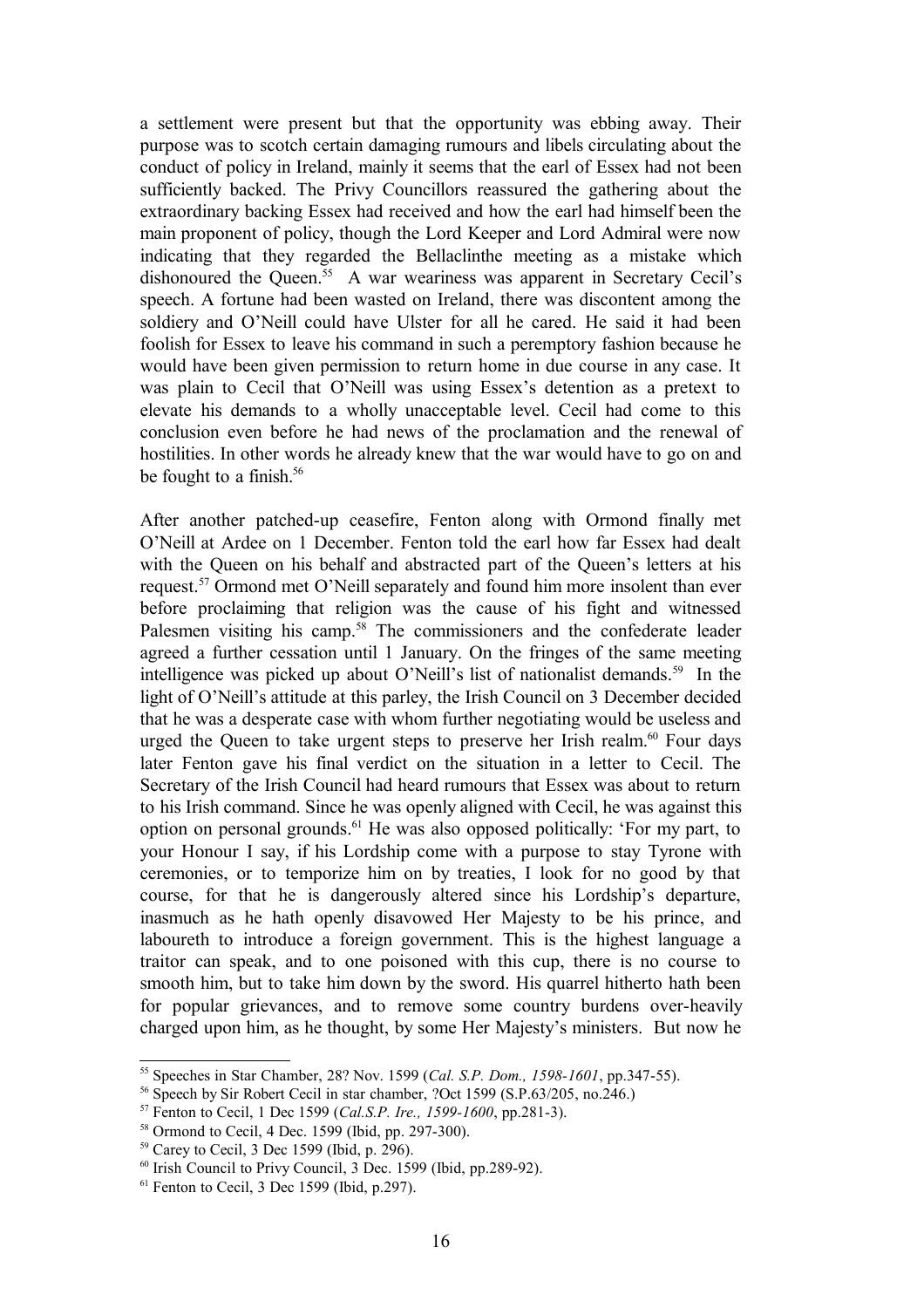aspireth to cantonize the kingdom, or at least to prescribe limits and bounds to Her Majesty, wherein I never read that a rebel went so far, unless he were utterly reprobate. And therefore having banded himself apparently against God and his prince, I hope God, who never forsaketh the protection of kings and kingdoms against the rebellion of their subjects, will now take the quarrel in hand, inasmuch as this traitor hath raised arms against his anointed prince, which is to make war directly against God'.[62](#page-16-0) Fenton's worries about Essex's return were unfounded. On 11 December Cecil gave notice that Lord Mountjoy had been selected as chief-governor and that the Lough Foyle expedition had been given the go-ahead even though he found the Queen still 'resolved to expect the success of that hopeless parley with the traitor'. He would obviously not have been surprised as much as the Queen was to be disappointed by the arrival the following day of the Irish Council's dispatch of 3 December detailing the last parley with O'Neill.<sup>[63](#page-16-1)</sup>

Had O'Neill made a disastrous mistake by declaring an ideological war? By doing so, he gave the whiphand to the New English hawks in Dublin such as Fenton, Carey and Jones. Worse still, his ideological demarche helped to destroy Essex's already weak standing at Court whose good offices with the Queen represented the last chance of a negotiated settlement. On the other hand, he was right to go for an all-out Irish victory even though Cecil disparaged his aims as utopian. The problem was that the establishment of an alternative arrangement giving autonomy to Ulster would have been a continuous threat to Tudor policy elsewhere in Ireland and therefore O'Neill could never have trusted the state to leave him alone. In which case the only logical way to secure his position permanently in Ulster was to overthrow the Tudor reform process in its entirety and to liberate the whole island from the English yoke.

<span id="page-16-0"></span> $62$  Fenton to Cecil, 7 Dec. 1599 (Ibid, pp.307-8).

<span id="page-16-1"></span><sup>63</sup> Cecil to Carey, 11 Dec 1599 (Ibid, p.314).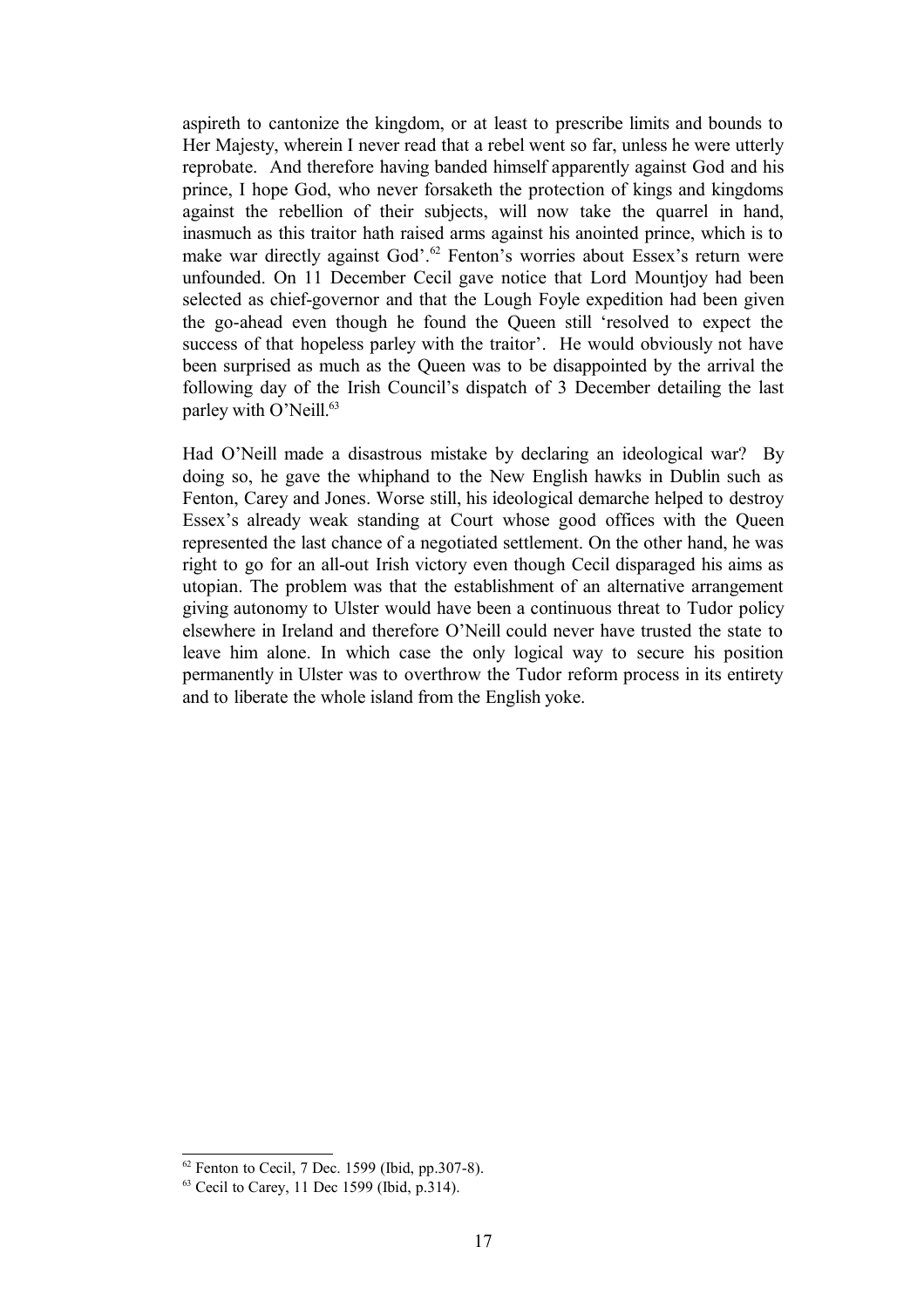Text of T.C.D. MS 578, f.31<sup>[64](#page-17-0)</sup>

Copie of a trayterous writing delyvered throughout Ireland by the Archtraytor, hugh late Earl of Tyrone

Using unhetherto more than ordinary favour towards all my countrymen both for that generally you are by your profession Catholikes and that naturally I am inclined to affect you, I have for these and other considerations abstayned my forces from temptinge to doe you hinderance. And the matter that I did expect that in process of tyme, you would enter in consideration of the lamentable estate of our poore Country most tirannically oppressed and of your own gentle consciences in mayntayninge, releevinge and helping the Enemies of god and our country infallibly tending to the promocion of heresie. But now seeing that you are so obstinate in that which hetherto you continued, of necessitie I must use severitie against you whome otherwise I most entirlye loved, in reclayminge you by compulsion when my long tollerance and happie victories by gods particular favour doubtless obtayned could worke noe alteracion in your consciences, considering notwithstanding the great calamity and misery whearunto you are most like to fall by persevering in that damnable state in which hetherto you have lived. Having theireof comiseracion, hearby I thought good and convenient to forewarn you requesting every of you to come and ioyne with me against the Enemies of god and our poore country: if the same you doe not, I will use meanes not only to spoyle you of all your goods but according to the utmost of my power shall work what I can to dispossess you of your lands: because you are meanes wheareby warres are mayntayned against the exaltacion of the Catholike faith: contrariwise whosoever you shall be that shall ioyne with me uppon my conscience and as to the contrary I shall answere before god I will imploye myselfe to the utmost of my power in their defence and for the extirpation of heresie, the plantinge of the Catholike Religion, the deliverie of our country of infinite murders, wicked and detestable policies by which this kingdome was hetherto governed, norished in obscuritie and ignorance, mayntained in barbarity and incivility and consequently of infinite evills which weare to lamentable to be rehearsed. And seing these are motives most laudable before any man of consideration and before the Almighty most meritorious which is chiefly to be respected I thought myself in conscience bound seing god has given me some power to use all meanes for the reduccion of this our poore afflicted country into the catholike faith, which can never be brought to any good pass without either your destruccion or helpinge hands, hearby protesting that I neither seeke your lands nor goods neither doe I purpose to plant any in your places if you will adioyne with me, but will extend what priviledges and liberties that heartofore I have had, if it shall stand in my power, giving you to understand uppon my salvacion that chiefly and prinicipally I fight for the catholike faith to be planted throughout all our poore country aswell in Citties as els where as manifestly might appeare by that I reiected all other condicions profered to me

<span id="page-17-0"></span><sup>&</sup>lt;sup>64</sup> With the permission of the board of Trinity College Dublin.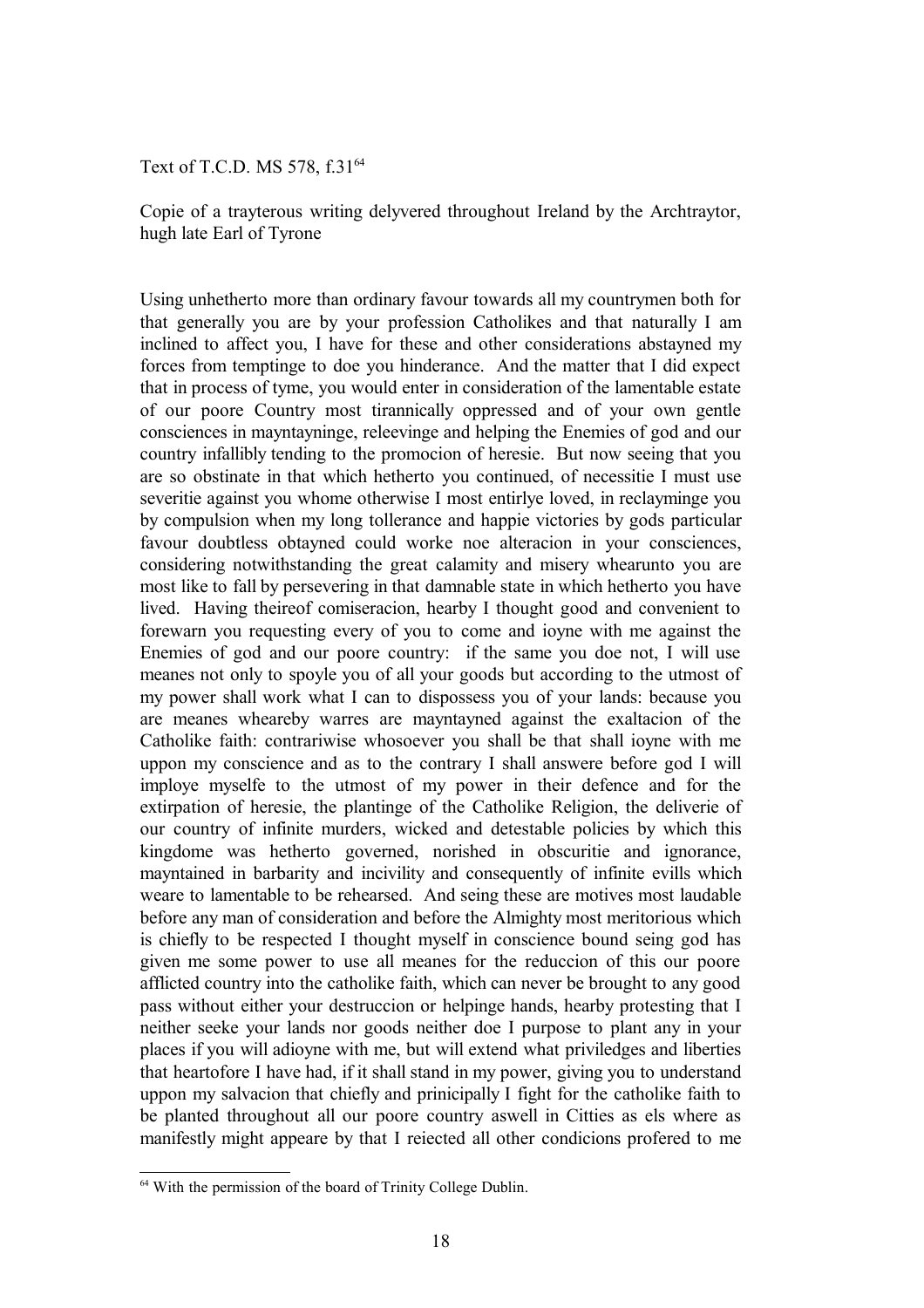this not being granted which essone before by word of mouth, I have protested and doe hearby protest if I had gotten to be king in Ireland without the Catholic Religion which before I have mencioned I would not the same acceipt: yet some others very Catholikly given to cover their bad Consciences with Cloakes of affected ignorance will not seem to understand my good meaninge therein, but to their own corrupt consciences and judgements construe my warres to be for my particularities affirming that I never mencioned any poynts of Religion in any articles of agreement which weare to passe between the Queens governors and me; contrary to my first article of agreement which was to pass between me and the lord of Ormond then generall of the Queenes forces in Irelande, though very craftely the same as I was given to understand long after was suppressed by them but some noe doubt maliciously given are not contented to admitt my warres to be lawful, affirmyng that the same was begun uppon some particular causes which I admitt as a thing impertinent seinge the contynuance theirof as plainly to all men appeareth is for Religion; though it may be from the very beginninge Religion was the Chiefest motive or at least was a principall parte thereof albeit the same then was not manifest because soe good a cause should not be committed to soe doubtfull an entertaynment as my power was then like to afford. And least a catholike cause should receive any disgrace or should [be] scandalized by hereticks, I refrayned my self from givinge others to understand my intention which notwithstanding many Catholikes understandinge doe thinke themselves bound to obey the Queene as their lawfull prince which is denyed in respect that she was deprived of all such kingdomes, dominions and possessions which otherwise perhaps should not have been due unto hir and consequently of all subiects in so much as she is left a private person and noe man bound to give hir obedience and beyound this such as weare sworne to be faithfull unto hir weare by his holiness absolved from performance theirof, seeinge she is by a declaratory excommunication pronounced hereticke neither is their any revocacion of excommunication as some Catholikes most falsly for particular affeccion doe surmise; for the sentence was in the beginninge given for heresie and for contynued heresie, the same was contynued, it is a thing voide of all reason that his holynes should revoke the sentence she perseveringe in heresie, yea dayly in mischief and persecutinge of Catholikes increasinge but it may be theirin was a mitigation mad in favour of Catholikes, by which they might be liecensed in civell matters, precisely to give hir during their unability obedience, but not in any matters tending to the promotion of heresie, whearefore I earnestly besech you all catholikes and good loving cuntrymen as you tender the exaltacion of the Catholike faith and utter extirpation of heresie in this our poore distressed country to consider the lamentable and most miserable state theireof; and now lett us ioyne together to deliver this poore kingdome from that infeccion of heresie with which it is and shall be if god doe not speciallie favour us most miserablie infeccted takinge example by that most Christian and Catholike country of ffraunce whose subiects for the defence of the Catholike faith yea against their most naturall kinge mayntained warres for as long as by their meanes he was constrayned to profess the Catholic Religion: duelie submitting hymself to thapostilik sea of Rome to the which doubtles we may bring our country you putting your helping hands with me to the the same: as for myself I protest before god and uppon my salvacion I have been profferred oftentymes such conditions as no man seeking his own private commodity could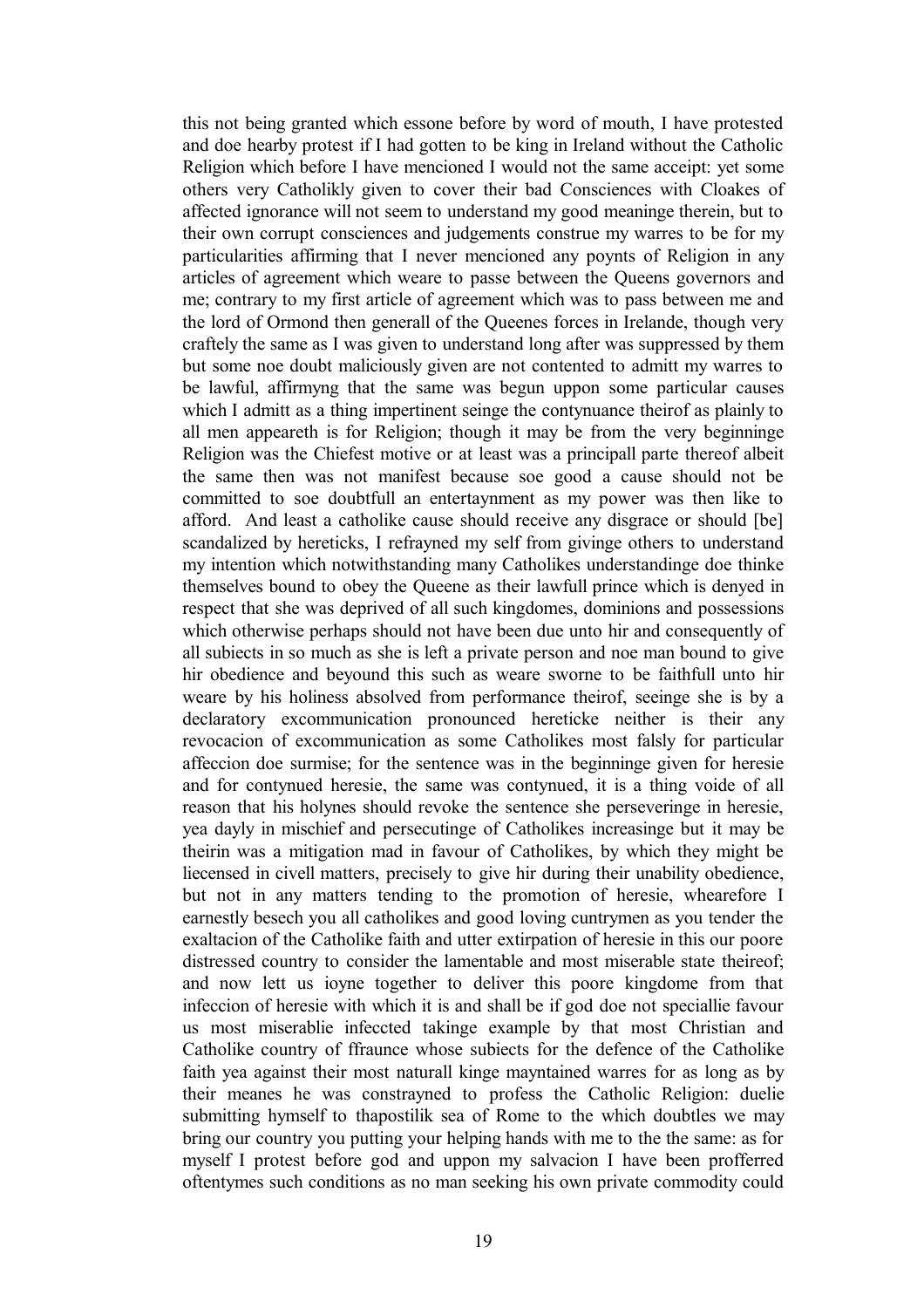refuse, but I seeking the publicke utility of my native country and meanes for your salvacion will prosecute these warres until that generally Religion be planted throughout all Ireland, so I rest praying the allmightie to move your flynted hearts to preferr the commodity and profett of our country before your own private ease: Dungannon, this fifteenth of November 1599.

Mis[si] Oneale.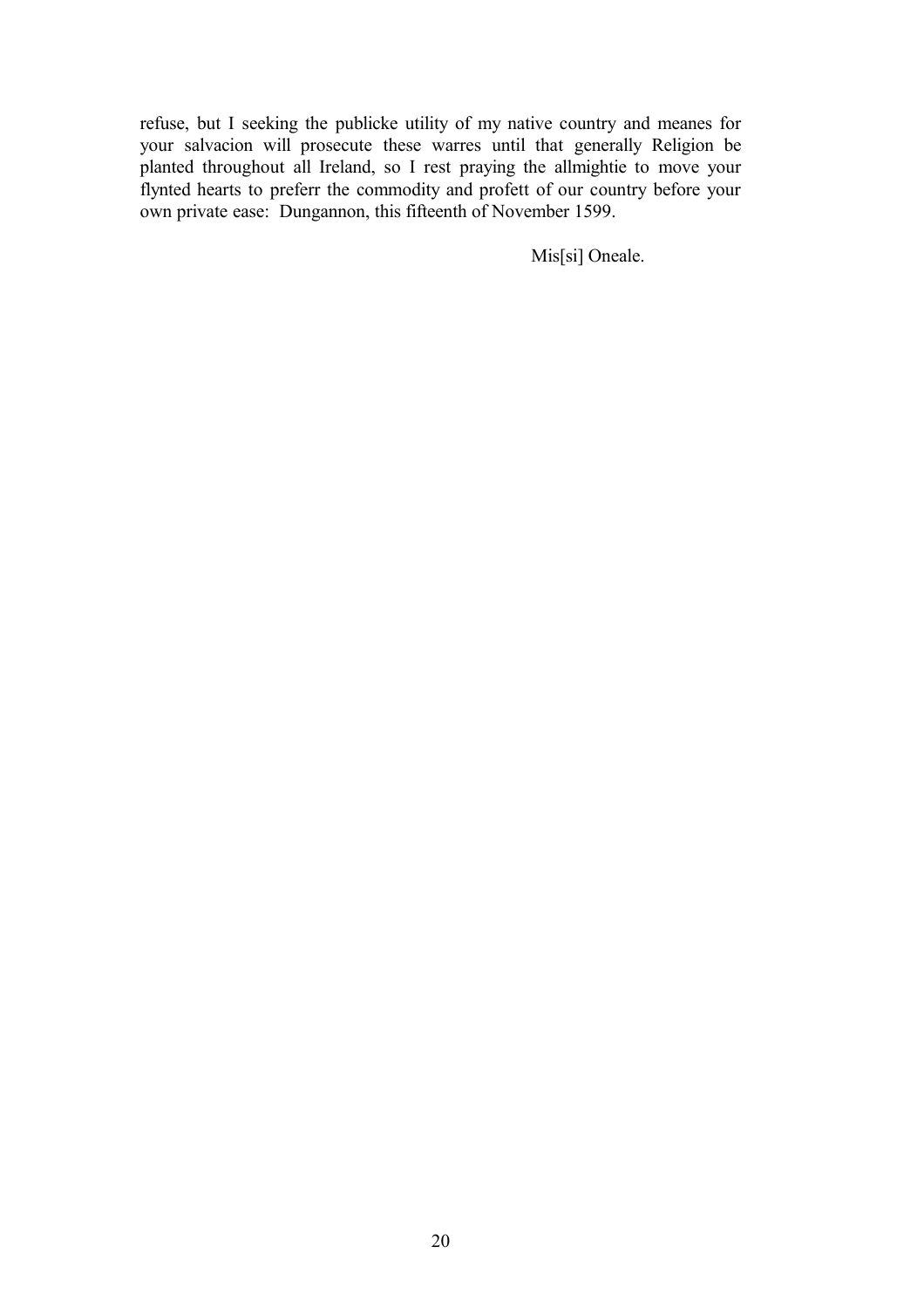'Articles intended to be stood upon by Tyrone', Nov-Dec 1599.[65](#page-20-0) *Sir Robert Cecil has endorsed these with the word* 'Ewtopia'

1. That the Catholic, Apostolic and Roman religion be openly preached and taught throughout all Ireland, as well cities as borough towns, by Bishops, seminary priests, Jesuits and other religious men.

2. That the Church of Ireland be wholly governed by the Pope.

3. That all cathedrals and parish churches, abbeys, and all other religious houses, with all tithes and church lands, now in the hands of the English, be presently restored to the Catholic churchmen.

4. That all Irish priests and religious men, now prisoners in England or Ireland, be presently set at liberty, with all temporal Irishmen, that are troubled for their conscience, and to go where they will without further trouble.

5. That all Irish priests and religious men may freely pass and repass, by sea and land, to and from foreign countries.

6. That no Englishman be a churchman in Ireland.

7. That there be erected an university upon the Crown rents of Ireland, wherein all sciences shall be taught according to the manner of the Catholic Roman Church.

8. That the Governor of Ireland be at least an Earl, and of the Privy Council of England, bearing the name of Viceroy.

9. That the Lord Chancellor, Lord Treasurer, Lord Admiral, the Council of State, the Justices of the laws, Queen's Attorney, Queen's Serjeant, and all other officers appertaining to the Council and law of Ireland, be Irishmen.

10. That all principal governments of Ireland, as Connaught, Munster, &c., be governed by Irish noblemen.

11. That the Master of Ordnance, and half the soldiers with their officers resident in Ireland, be Irishmen.

12. That no Irishman's heirs shall lose their lands for the faults of their ancestors.

13. That no Irishman's heir under age shall fall in the Queen's or her successors' hands, as a ward, but that the living be put to the heir's profit, and the advancement of his younger brethren, and marriages of his sisters, if he have any. 14. That no children nor any other friends be taken as pledges for the good abearing of their parents, and, if there be any such pledges now in the hands of the English, they must be presently released.

15. That all statutes made against the preferment of Irishmen; as well in their own country as abroad, be presently recalled.

16. That the Queen nor her successors may in no sort press an Irishman to serve against his will.

17. That O'Neill, O'Donnell, and the Earl of Desmond, with all their partakers, may peaceably enjoy all lands and privileges that did appertain to their predecessors 200 years past.

18. That all Irishmen, of what quality they be, may freely travel in foreign countries for their better experience, without making any of the Queen's officers acquainted withal.

19. That all Irishmen may as freely travel and traffic all merchandises in England as Englishmen, paying the same rights and tributes as the English do.

<span id="page-20-0"></span><sup>65</sup> Taken from *Cal. S.P. Ire, 1599-1600*, pp.279-80 in which the language has been modernised.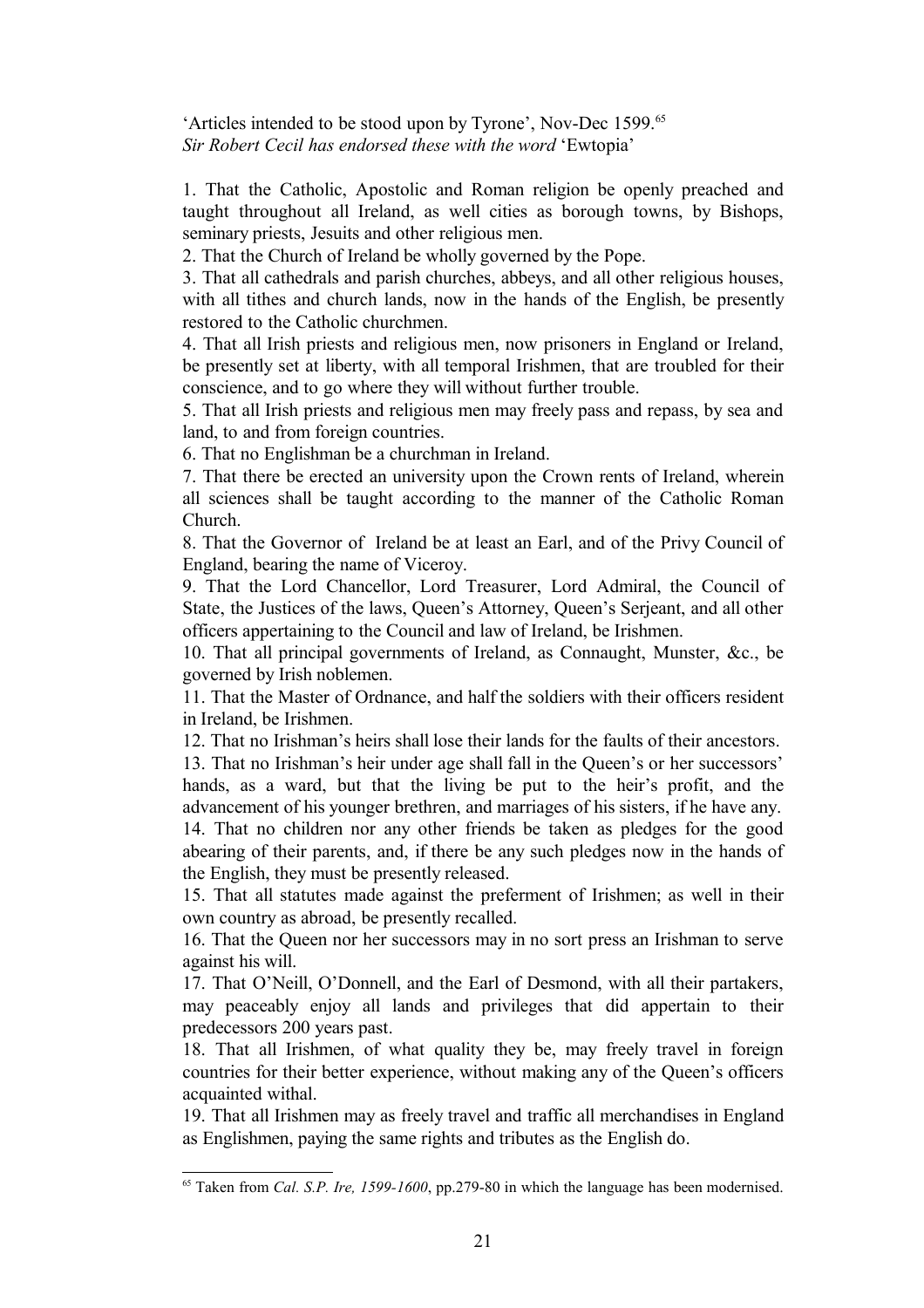20. That all Irishmen may freely traffic with all merchandises, that shall be thought necessary by the Council of State of Ireland for the profit of their Republic, with foreigners or in foreign countries, and that no Irishman shall be troubled for the passage of priests or other religious men.

21. That all Irishmen that will may learn, and use all occupations and arts whatsoever.

22. That all Irishmen may freely build ships of what burden they will, furnishing the same with artillery and all munition at their pleasure.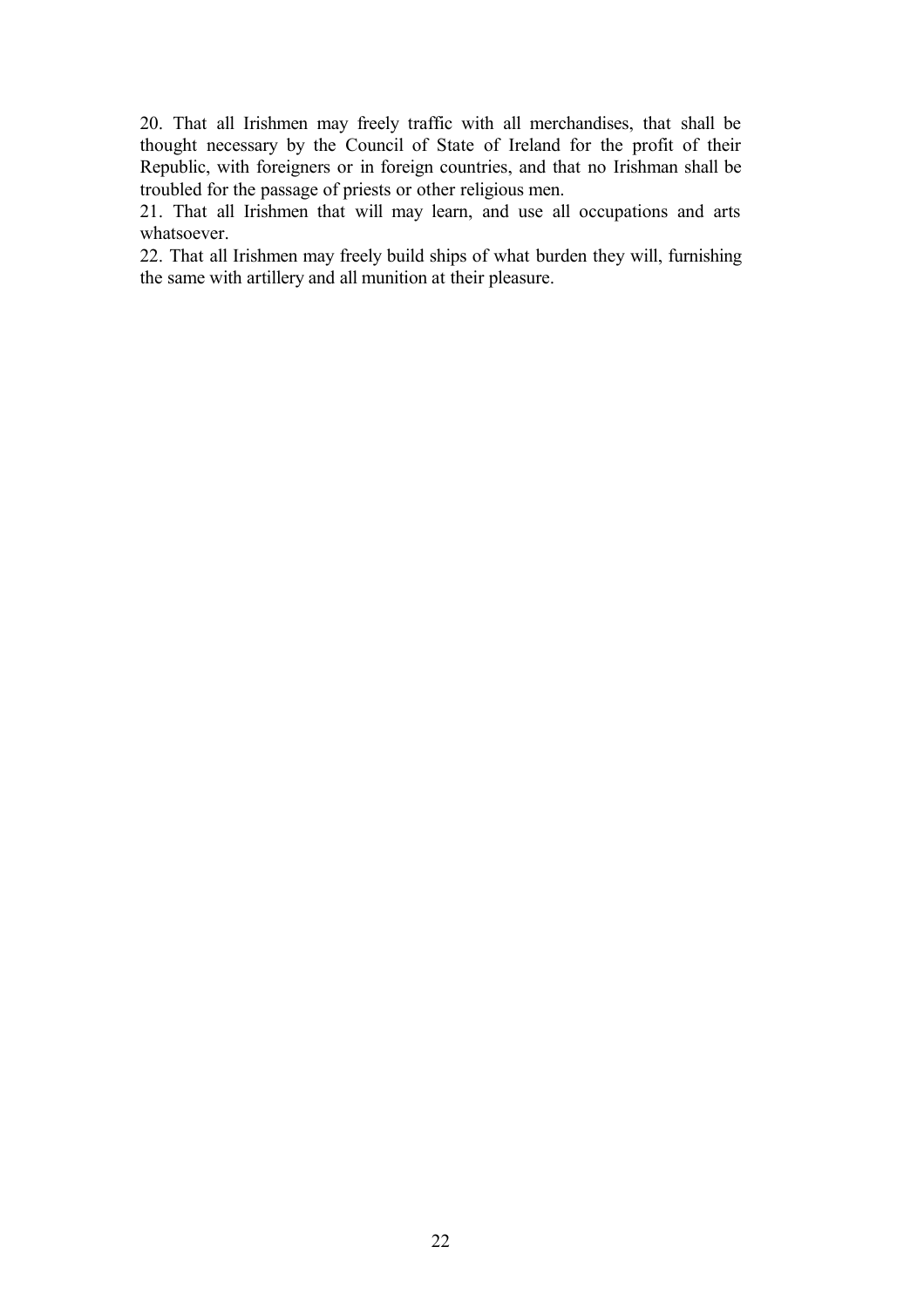Text of Marsh's Library MS Z3 1 19 no.7<sup>[66](#page-22-0)</sup>

++++: omitted from manuscript

\*\*\*\*: manuscript damaged

[]: editor's additions

*f.1*. The answer of a faithful servant to his sovereign Prince to a seditious libell signed by Tyrone at Dungannon, the 15th of this November 99, and sent from him to some seditious priests in the Pale to be published by them amongst Her Majesties good and loyall subjects.

Directed to the Lords and Principall gentlemen of the Pale

I find in the Colledge Copy in the Margent written by James Usher Bishop of Armagh these following words:

## *Thomae Jones tum Episcopi Midensis postea Dublinensis Archiepiscopi et Regni hiberniæ Cancellerarii qui obiit Aprilis die decimo Hora texta matutina.*

*f.2*.Whosoever looketh back, and daily calleth to his remembrance the beginning and proceedings of this rebellion, of the Earle of Tyrone raised to disturb the peaceable and quiet state of this his native country shall find that the pretence of his actions hitherto hath been grounded upon his particuler discontentments offered unto him by some of her Majesties Deputies and inferior officers which as he hath alledged made him doubtfull of his estate and safety and that all this time past, he hath never touched his soveraign Prince the Queen of England either in honour or in justice, but in these severall treaties which have been holden with him by severall commissioners authorized by Her Highnes, whensoever Her Majestys sacred person was once named or her writings showed unto him, he useth that reverence which belonges to a subject, and oftentimes protested, both his love and inward affections to Her Person acknowledging as he seemed with a thankfull heart the manifold benefit which by her Just and gratious government he had received, which respective carriage of Tyrone together with her Majesties princely and most mercifull nature abhorring the effusion of Christian blood, if her subjects by any other means might be reclaimed to conformity and obedience has indeed been the cause not only that all this time past hath deferred and protracted time to enter into an Royall course either for his extirpation or deserving chastisement, but also when in summer last past royall armies was sent over for that purpose, Her Highness of her wonted clemency was pleased to make some stay of this prosecution and to hearken to some offers delivered from him to the Lieutenant before whom he made very earnest protestations of his repentance for his former actions and of his internall desire to be reconciled to her Majesty, now by this seditious Libbell to which I cannot give a more proper name the scope thereof tending to none other end, but

<span id="page-22-0"></span><sup>&</sup>lt;sup>66</sup> With the permission of the governors and guardians of Marsh's Library.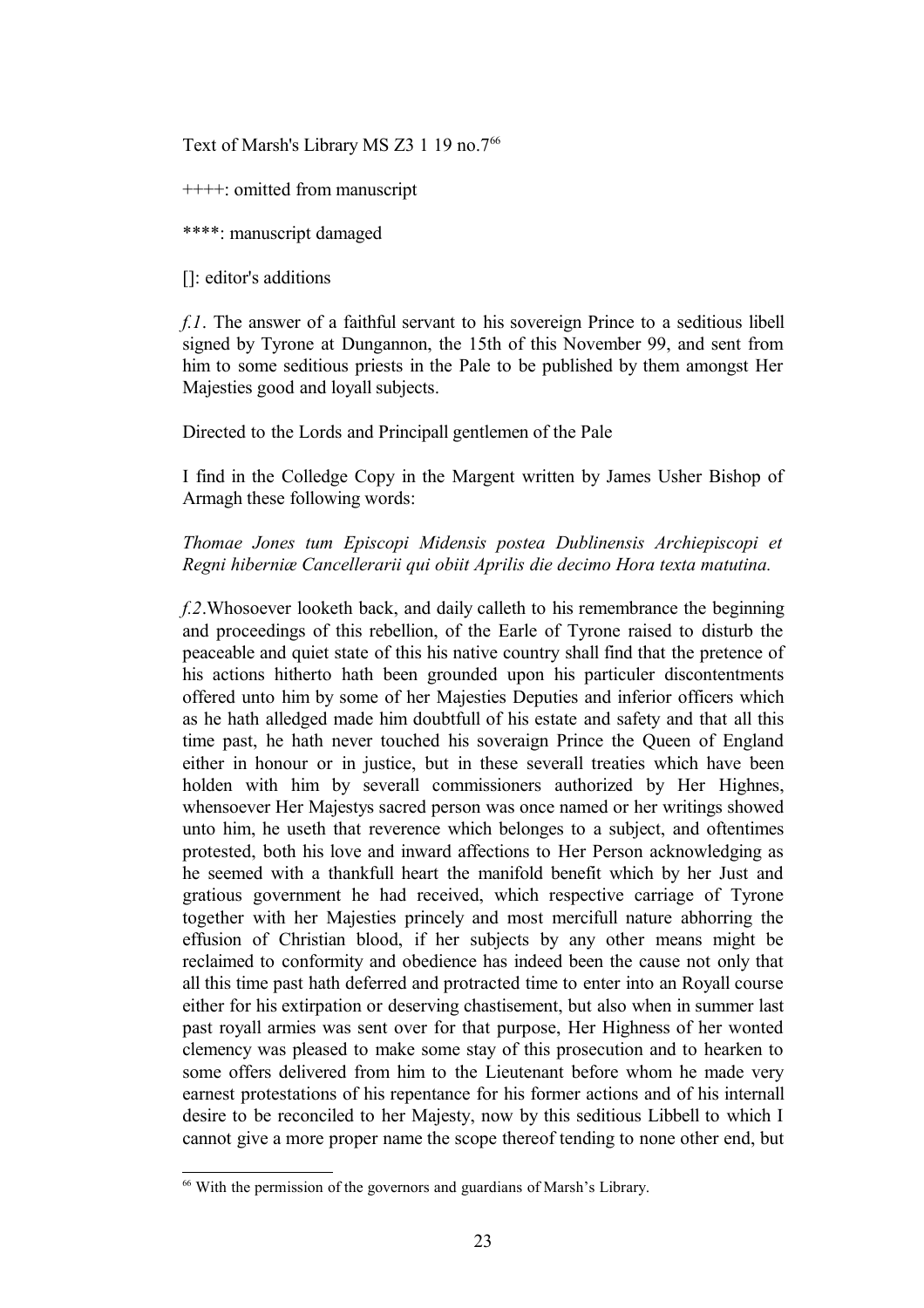to make her Majesties most gratious government hatefull to her true and loyall subjects of the Pale, and to invite them to Joyn with him in this combination, and uproar against her lawful authoritie, Tyrone doth manifestly discover himself, all this time past to have shewed himself a most cunning and deep dissembler in the world, and now to be a person both in heart corrupted, and altogether transported from all dutifull obedience to his soveraign, against whom it now appeareth, he hath for a long time both entertained and norished such malice and rancor in his rebellious heart, as began even of itself to fester and therefore now it breaketh out in this manner to charge her Majestie with Tyrany a vice by her Highnesse, both in her Princely nature and will of all others most abhorred, whose mercifull government is well known to have been free from any such imputation and spetially towards the person of Tyrone himself, And truly for my part I cannot but greatly wonder, how it cometh now to pass that the Earle of Tyrone having all this time past confessed himself to be a subject, and therefore bound to yield obedience, and having acknowledged in the setting and establishment of her Majestys most royall power over us, the ordinance of God (without the which there is no power on earth) is nowe grown into this hyghth of pride and insolency, forgetting his condition wherein God hath placed him to take unto himself, or rather to usurpe the peculiar priveledge and prerogative which belongeth onely unto Princes to sign above but I duly remember this saying of Solemon, which God in his Justice, without his repentance, I doubt not will also verifie that pride before destruction and a high mind before the fall and having thus farr proceeded by way of preface I will convert my writing to you the noble lords and peers of the kingdom and to you the gentlemen and inhabitants of the Pale, to whom it seemeth this libell is dedicated of purpose to withdraw your hearts and minds from our soveraign Prince and from that allegiance and loyalty, which both by law of nature itself, and by strict commandments of God, you ow unto her sacred majestie. And albeit the former experience of your approved loyalty and fidelity in all former times of danger, doth give unto her Majestie and *f.3.* to this state sufficient assurance of your sound meaning at this time to withstand to the uttermost of your powers and with the adventure of your lives, the incursion of this arch rebell now approaches to the frontiers of the Pale, duly foreseeing the slavery and thraldome, into the which he seeks to bring you, yet least any of you either by ignorance or want of knowledg, might be miscarried with plausible showe of words, of promises and matters of truth which this libell pretendeth, I thought it necessary both in performance of some part of my duty to my Prince, and for a testimony of my love and goodwill to yourselves to frame an answer to this seditious Libell, to the end your hearts may be better prepared and armed to withstand the pernitious entisements and devilish allurements therein contained.

The beginning of this libell containeth a large rehearsall of the long sufferance and toleration Tyrone hath used towards you the inhabitants in the Pale, in regard of your Catholicke profession, and because you are his countrymen and forewarning unto you, that unless you presentlie come to him and join with him in his rebellion, he will employ his whole endeavours to spoil you of your goods, lay wast your lands and to overthrowe your house and families, with an addition of some promise upon his oath, and salvation, to deal well with such as shall become partakers with him in this his rebellious uproar.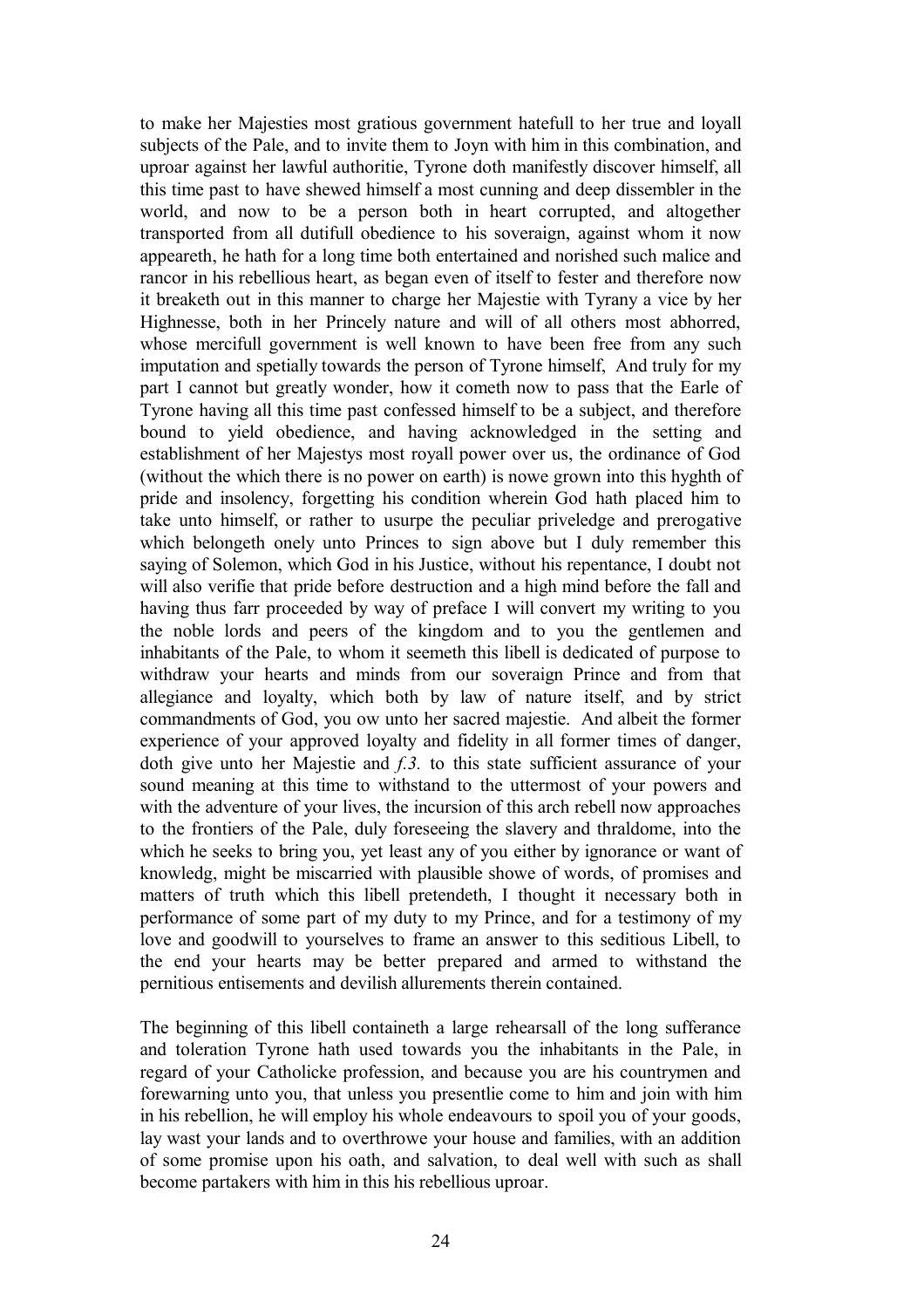My good lords and friends his former dealings towards you may sufficiently forewarn you, what favour hereafter you may expect at his hands, for if either the professor of the same religion, or this regard that you are his countrymen, had heretofore been things esteemed of him, then should we are not grief at this day be as wee are witnesses of utter wast and desolation of whole countries wrought by him and his confederates, looke I beseeche you to the county of Louth wherin dwelleth a nobleman, and a very honorable subject, who besides the former bonds of religion and country hath also had by marriage some aliance with Tyrone, what favor hath he found with Tyrone but the spoil of his goods, the wast of his lands, the killing of his servants, the burning of his villages and towns and in a manner of that whole country by him and confederates. Hath not the lords of Gormanston and Slane, two noble and ancient peers of this Realme and the baronies under them felt the same measure at Tyrones hands, did he not send his force colourably into Crevyrne the lord of Slanes country before the death of the late lord of Slane, a most zealous and worthy subject, pretending that he sent those a force to the then Lord Deputy to serve against Mountagne rebells and desiring only relief for them for one night in their passage, which on the next morning after their kind of entertainment harried that country and carried away the prey thereof (the lord of Slane escaping their hands by a good act), which villany was wrought by Tyrones foster brethren, the  $++++++$ <sup>[67](#page-24-0)</sup> Look into the Baronies of Morgally, Slane and Kells and instead of good manurance and habitacions, which was wont to be in them, you shall see in a manner nothing but a wilderness, the greatest number of the villages burned, many castles forsaken and left desolate, Again if you consider the present distracted estate of the Baronies of Lyme, Moyfeuregh and Deese, and of the two English counties called the King and Queens county, which hath been in a manner overrun by Tyrones confederates, spetially in times of cessation without regard of promise or faith, have you not just cause to say that this unnatural man, as a most dangerous viper hath in a manner already gnawn out the bowels of his own mother, this native land and thereby hath worthily drawn upon him the curse of God and man. But now in word he makes a kind of show, that he cometh with no other intention viz to do no hurt to any Catholic *sed quid verba audiam in facta videam[68](#page-24-1)*, hath his not on the twenty-\*\*\*\* of this instant burned *f.4.* and spoiled some towns and villages of the lord of Killeene, Mr Rochfort and others, against whose profession in religion he can take no just exception, though otherwise I have no doubt of their steadfast love and loyalty to her most excellent majesty. Seeing this hath been the sufferance which Tyrone hath used heretofore and yet doth still continue, as in your wisdoms you may very well conceive his perillous drift, So God give you strength and power to prevent it, for in his threatening I onely see, you may believe him that if his power be not abridged, either by god in his mistrie or the force from our Prince (as I hope in God by them both it shortly be abated) that you may assure yourselves, he will undoubtedly proceed as he beginneth with fire and sword to work your destruction. But in his promises be they never so manie, never so solemn upon oath, salvation or otherwise, yet stand assured he both must and will deceive you, bringing with him savage people to execute his rebellious will, whom only in

<span id="page-24-0"></span><sup>67</sup> Almost certainly the O'Hagans.

<span id="page-24-1"></span><sup>68</sup> 'Why should I listen to his words, let me see his deeds'.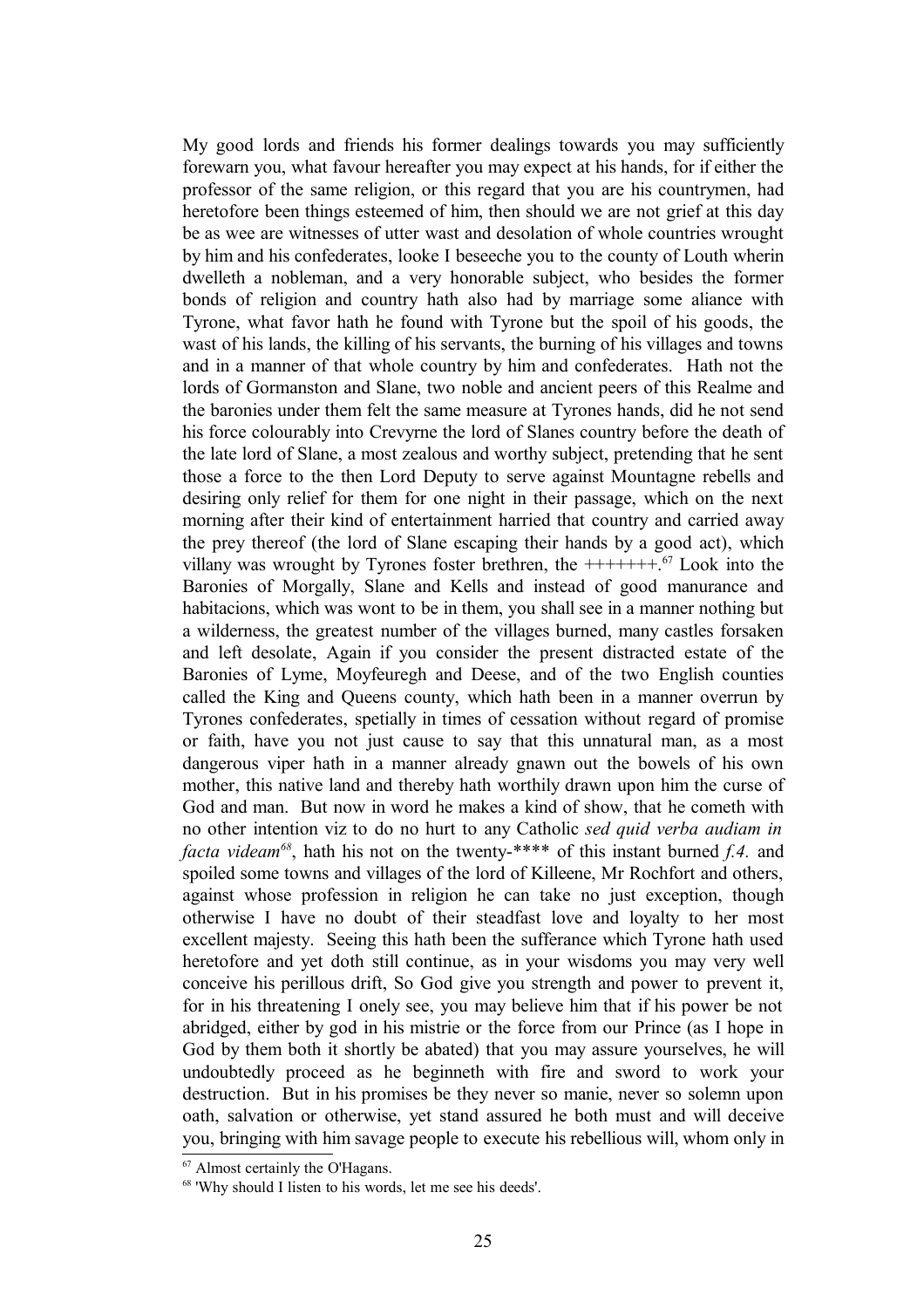doing of mischief can command but in sparing or doing of good to anie he cannot rule, much less can he procure restitution or satisfaction of harmes that shall be done by them, and how hard a condition it is, to be left to the curtesie of so rude and beastly a people, your own experience may sufficiently teach you. Consider either [what] your eyes have seen or your ears have heard of manifold outrages, rapes, murthers and other inhuman parts (which my pen doth loath and abhor to express in writing) rifely by them committed whersoever they have come.

And where Tyrone doth seeme to lay before [you] the present unspeakable estate of this poore kingdome afflicted with wars and other extremities, which always accompany warrs, the rather to enduce you to take part with him, for reformation thereof, as he only in words pretend. May it please you to call your remembrance the happiness and prosperity of this estate which we enjoyed by peculiar blessings being preserved by her majesty sacred and everie one possessed his owne in peace and until such time as he (unhappy man) became a firebrand to turn all into flame and entered into this rebellious uproar which hath brought upon us these calamities, which now on everyside we suffer and abide. In the which to take his parte as he desired you, not a meanes to reform the state of things as he pretendeth, but rather to breed an utter deformity, confusion and to make an utter havock of all.

And concerning the imputation which Tyrone doth leave upon you for maintaining and relieving of her maiesties forces (whom uniustly he termeth to be enemies to God and this country) I know you are already persuaded in your conscience that in maintaining the right of your natural prince, and of her lawfull and most just cause together with your own liberties and lives by anie aid comfort or relief which lieth in you, to minister unto her army for this end, against any usurper and again an arch rebell, which seeketh unlawfully to take the Crown from your Princes head, to abolish her upright laws, to overthrow the liberties and to bring yourselves into servitude and bondage, you do not sinne against your conscience, but rather for consience sake, giving to Cæsar that which is due unto him, you performe your part and office both of good Christians before God, and of true and loving subjects before the world, the rather because your kindness and relief in this belief, is extended not to the enemies, but unto such as do come hither for upholding the right of Gods divine ordinance established amongst you, and for your own defence and deliverance from the +++++ thraldom of this Tyrant to adventure your lives (as yourselves do well know) that many of you have already lost their blood in this cause, Wherein albeit it hath pleased almighty God for some respects best known to him in his secret wisdom and contrary to mans expectations to grant a kind of victory *f.5.* to the rebells without honour, of which he  $++++$  in this his libell, yet let him know and understand this much, that an evill cause hath many times by Gods permission good success, and wicked men doe sometimes prevail against the good as the Philistians did against the Isrealites & against the Jews, but still in the end, their good success hath turned to their utter confusion. Therefore tremble not before the end although Nebuchadnazer be called and was indeed the rod of the lords wrath, and staff of his indignation. Yet when God had chastised his children with his rod, he dealt with the rod as a Father doth, who having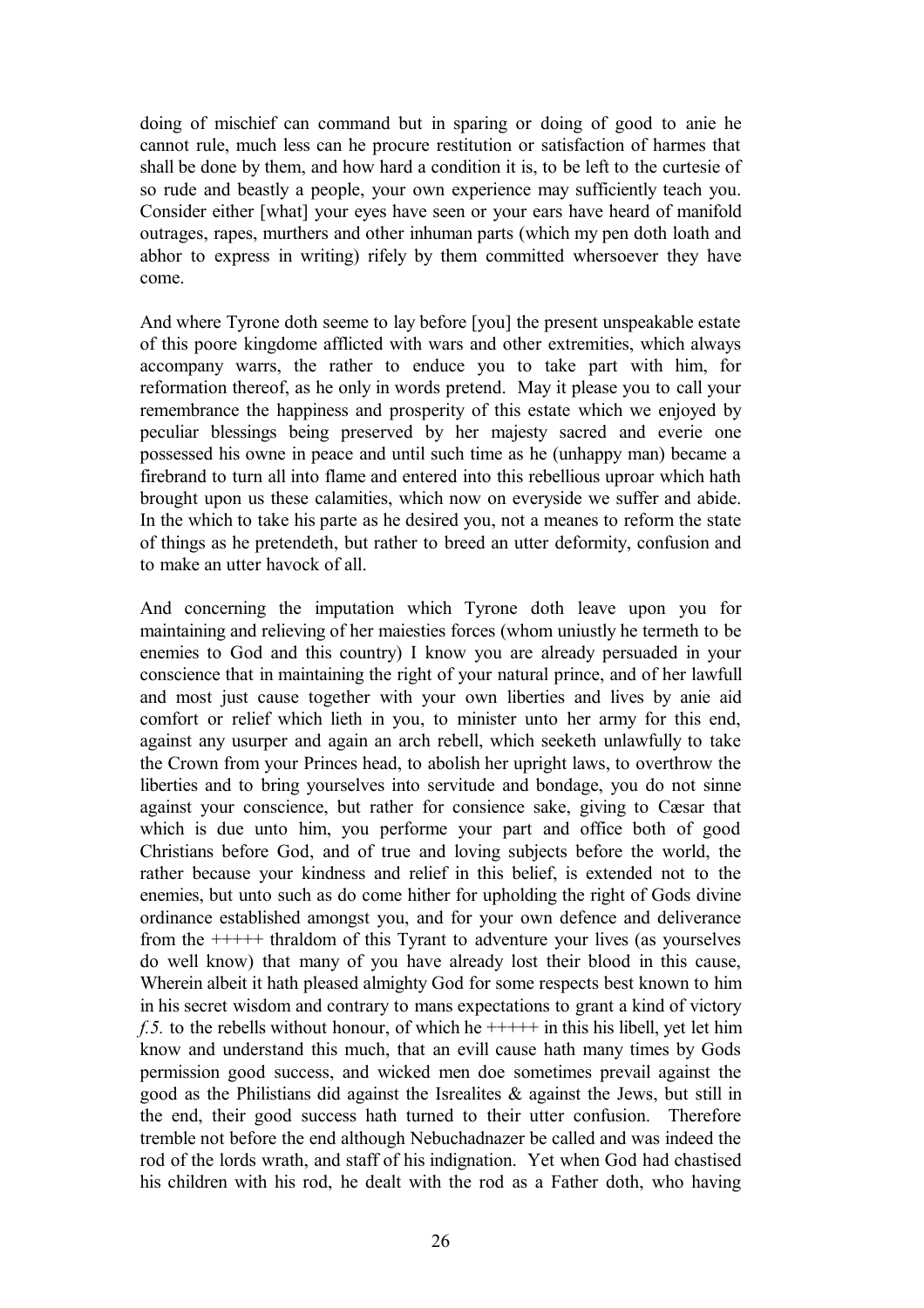beaten his children, casteth the rod into the fire. And fearfull are the Judgements of almighty God, which in all ages he hath inflicted upon rebells, as the history of the Holy Scripture doth plentifully teach us. Wherefore lett you not be high minded, but stand in aw and fear for those which resist the powers of God ordained to reign upon earth, resist the ordinances of God and those which do resist shall incur judgement or condemnation.

The 2nd part of this seditious libell conteinith these words that he beareth armes and is come into the field with his forces to fight for the Catholick Roman religion, the extirpation of heresy, the planting of the Catholick faith, the exaltation thereof (which he holds to be a laud act, and meritorious before God) and hopeth hereby to allure you, because you are somewhat addicted to the same religion, to take his part and to join with him in this his damnable action. But I beseech your lordships and others my good subiects to consider with me a little how plainly Tyrone doth here seek to abuse and deceive you by sophestrie by informing of false consequents out of true and undoubted positions. For it is true indeed and I doe confess that Gods cause is a most just cause \*\*\*\*\*\*\*\*\*\*\*\* And warrs for religion are very commendable in Princes which have a sword committed unto them from God by the which albeit they cannot merit anything at Gods hands, seing therein they doe but perform their duties to him who hath advanced them to rule and principality, yet God accepted and rewarded their service but that which is conveyed underhand to the consequent & conclusion of this position: viz that therefore he being a subject may lawfully bear armes against his naturall Prince is a thing I cannot read to be allowable in any religion. Therefore I doe flatly deny the consequent and doe affirme that in this cause, the person as well as the cause be respected, let the cause be never so good, if the Person be not authorized by God to draw the sword, it is not just and laudable war but an unjust commotion and rebellious uproar. The sword by Gods divine ordinance is committed to a Prince within his dominions for the punishment of sinne & reward of well doing and subjects have no warrant in the book of God either to take the sword against their naturall Prince, Whoever doth teach you otherwise doth but abuse you, Wherefore as many as stand in awe of Gods judgements, let them beware lest they become partakers with Tyrone in this his so damnable action, detested by God, hatefull in nature and allwaies drawing after it a heavy, a fearfull and an intollerable judgement which in all ages from the beginning hath pursued rebells against their Prince the lords anointed, I shall not need to put you in remembrance how in all ages rebells against their Prince have still coloured their enterprise with authority of religion though their actions \*\*\*\*\* *f.6.* from time to time most irreligious. Behold your native country sett on flame att this present, your brethren slaine and murdered, many good families quite overthrowne by a multitude of savidge rascalls and then judge you what religion there either is or can be in this action. Religion is indeed the holy profession of a Christian whereby men on earth do approach & draw neer unto God in heaven & whereby God communicateth his blessings unto us, it teacheth us to fear God & honor our Prince & forbiddeth us to have any fellowship with such as are seditious or rebellious. Religion teacheth us piety and christian charity, obedience, subjection and reverence to our Prince, it forbiddeth spoyle & robberie, it forbiddeth burning and murder & bloodshed and requireth everie man to live in that vocation wherein the lord hath placed him. Nevertheless you may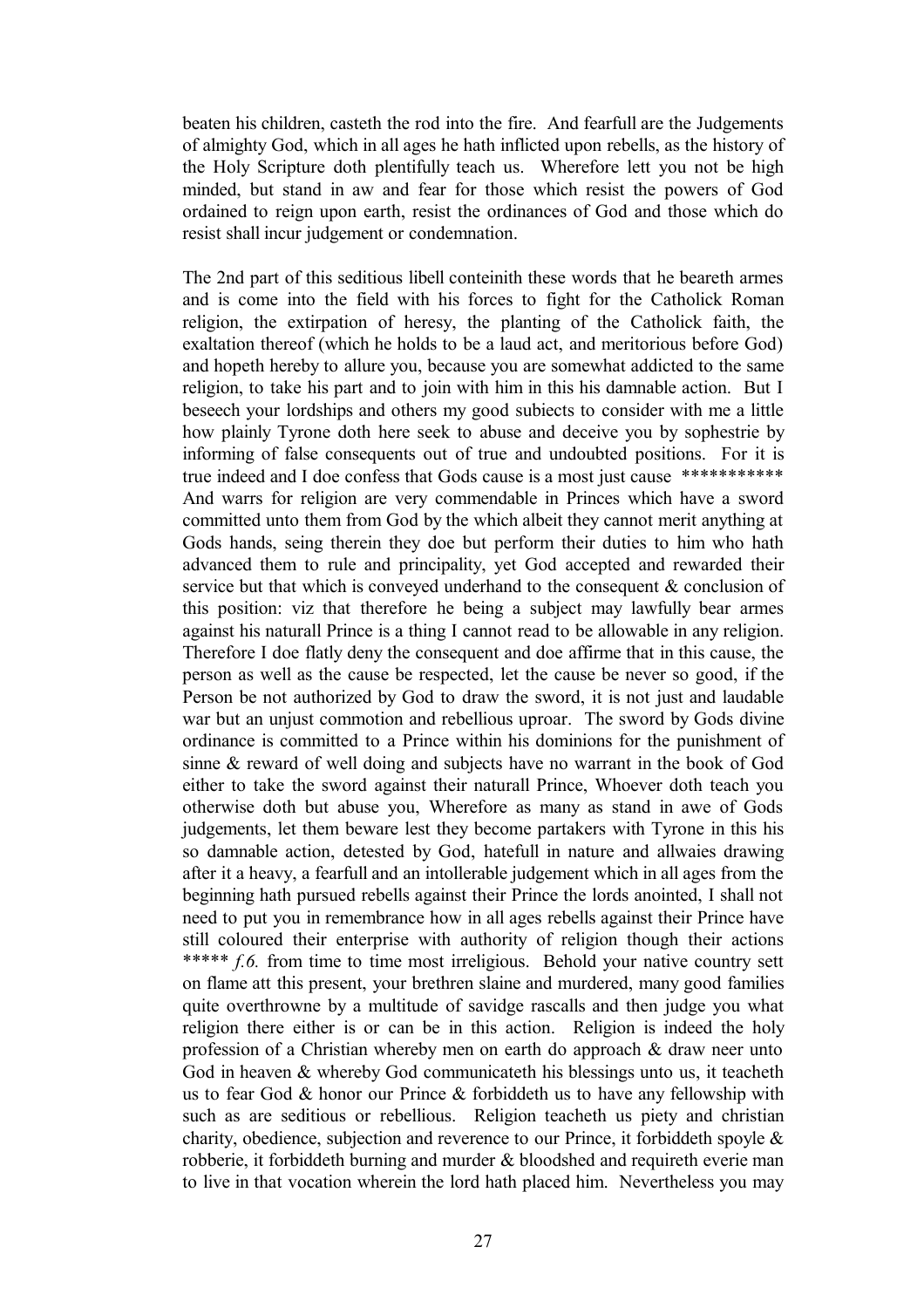perceive how Tiroane doth still insist upon religion & how religion hath now upon the suddaine surprized him, it is to me a wonder  $\&$  the better to insinuate himself into your hearts he protesteth that from the beginning his quarrell hath beene for religion, that he would not be contented to be a king unlesse he had the Romane religion, that he rejected all other conditions without religion and so would gladly have you thinck of him. My good lords and friends be not you to hasty to give creditt to Tyrone in these his affirmations. I have been partly acquainted with the manner of his dealings in the severall treaties which have been holden with him & I can assure you that in his first treaty with the Lord Chancelor, Sir Robert Gardener and Sir Anthony Sentleger, he made no mention at all of religion, in his second treaty with Sir Henry Wallop & Sir Robert Gardener he made a bare demand of religion but was contented not to stand upon it, in his severall treaties with Sir John Norris and Sir Jeffery Fenton, he did not so much insist upon that matter as upon other conditions  $\&$  as I have been told onely demanded liberty of Religion for Uulster but in his treaties with the Earl of Ormond accompanied with the bishop of Meath & Sir Geffery Fenton his assistants I doe confess he layd downe in writing a demand for freedome of Religion which the lord of Ormond then lord lieutenant rejected & utterly refused either to accept, or to signifie unto England to her Majestie which was not any crafty suppression of that article, as scandelously is affirmed but plaine & honest dealing in the lord lieutenant and his assistants & yet notwithstanding the demand of Tyroanes for religion, lett me be bold to write a truth for I know it. Tyroane without standing upon this article for religion, according to such articles as were presented by her Majesty, under his owne hand of which there was none that concerned religion did agree and conclude with the Earl of Ormond, then lord lieutenant in his second treatie *f.7.* holden with him neere Dundalke both to make his honorable submission according to her Majesties pleasure, to receive his pardon for performance of all things by him agreed unto, for due & more solemne performance whereof a certaine day was prefixed, with Tyroanes owne consentes, if any part of this be denied, his owne handwriting remayneth yet with the lord of Ormond to prove it, though afterwards at the day appointed  $\&$  agreed upon he shrunck from performance of that which faithfully he had promised by writing under his hand, & then as it is truly said that *facile querit occasiones qui vult recedere ab amico*<sup>[69](#page-27-0)</sup> he begann to demand an answer of his article for religion & of other articles most unreasonable which were formerly rejected whereby it doth appear that Tyroanes rebellion howsoever it is now coloured with an outward pretence of religion was from the beginning attempted for some perticular respects. Religion is but made the pretence, but now ambition  $\&$  an aspiring mind to soveraigntie appears to be the practice.

The third part of this seditious libell conteineth Tyroanes justification of himself & of others his confederates for attempting this rebellion, against the Queenes most excellent majesty, whome now he denyeth to be a lawfull Prince because the Pope hath deprived her of her kingdomes and consequently of her subjects insomuch as she is left as a private person, none bound to obey her and besides such as were sworne to be faithfull unto her are absolved from performance of

<span id="page-27-0"></span><sup>69</sup> 'He who wants to desert a friend easily looks for opportunities'.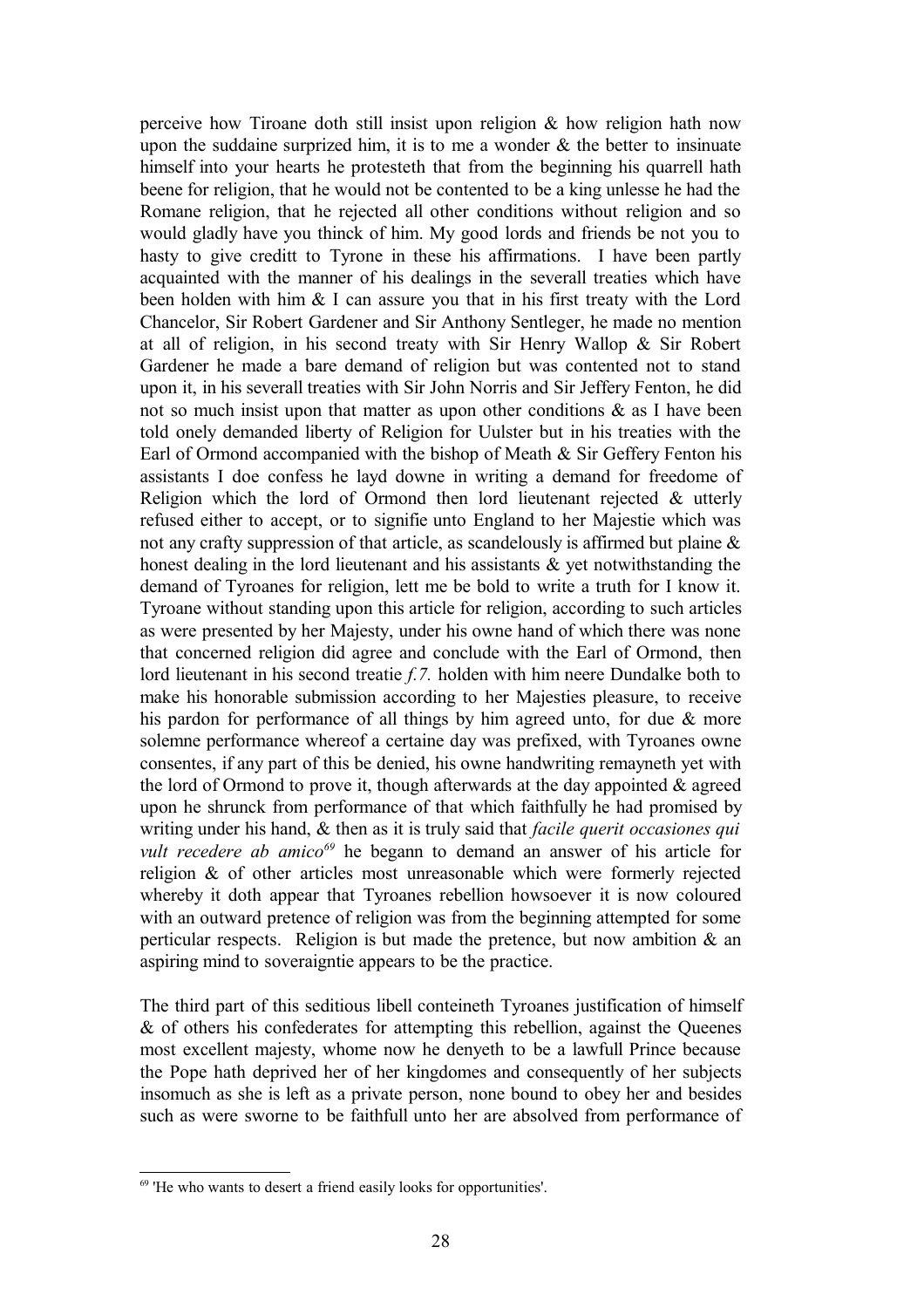their oathes because her Majesty is by a declaratory excommunication pronounced heretick, that sentence yet remaining in force &c.

For answer I doe confess my good lords and friends that a Pope of Rome named Pius Quintus hath indeed done all these things against our soveraigne Prince which Tyroane heer mentioneth. He hath, so far as lay in him, deposed her from her royall Crowne, absolved her subjects from their obedience and by declaratory pretence denounced her highness excommunicated, the sentence is not cancelled (for that it is thought a shame for the Church of Roome to revoake anything that hath once passed the censure), though wisdome rather would advise men in policie to revoake a thing done unadvisedly, for many learned writers of this age have sithence both envied against and by many substanntiall reasons have confuted that declaratory sentence and all the parts thereof, whose writings are not answered and the sentence lies as it were asleepe at Rome without any mayntenance or confirmation, save only such Jesuits and seminaries as are sent into the two kingdoms of England and Ireland have this as a peculiar instruction delivered unto them, in cases of conscience to uphold the Bull & sentence of Pius Quintus as though it were a matter that hath a ground in *f.8.* conscience wanting otherwise both a foundation  $\&$  a warrant not only in religion but also in all good learning, wherefore I pray you with your good favours to give me licence first to demand this question how or by what meanes doth the Pope of Roome challenge to himselfe the absolute monarchy over kings and princes of the world, to exalt them to princes polities and againe to depose them at his will and pleasure. This is a perticular thing belonging unto God who is the ordeiner of all power, wysdom  $\&$  strength are his, he changeth times  $\&$  seasons, he taketh away kings & setteth up kings, he looseth the Coller of kings, he leadeth away Princes as a prey and overthroweth the mighty, he pulleth downe the myghty from their seate  $\&$  exalteth the humble. This I might enlarge with many examples {Marginalia: Dan 2V, 20 21, Job 1:2, Luc 7} whereby it may appeare that it is a peculier prerogative reserved to God himself to depose Princes.

And least it may be said that in the new testament this Prerogative is altered, I pray you remember this precept of our saviour Christs where he saith give unto Cæsar the things which are Cæsars {Marginalia: 5 Math 22} but the sword and scepter are Cæsars by right, this therefore is a precept both to Peter and to his successors (as the Popes profess themselves to be)  $\&$  to all christians in generall to suffer Cæsar to enjoy his owne.

A reverend father saith that temperall Princes which doe possess the kingdomes of the earth doe not need to fear that their Crownes shall be taken from them, for sure they hold their authority imediately from God, no man can displace correct or punish them but God himself. Another fathers upon these words in the 50th psalm to thee alone I have synned  $\&$  saith that is to say I am onely subject unto thee as my judge for I am lord over all others. Their own gloss upon these words saith to thee onely have I sinned because the king is above all men & cann onely be punished by God. Also a great Doctor in the church putteth this gloss upon the same words, to thee alone &c that is to thee alone as the judge  $\&$  to him that is able & of power to punish me, for otherwise he had sinned against Urias but because he was a king he had no superior judge that could punish him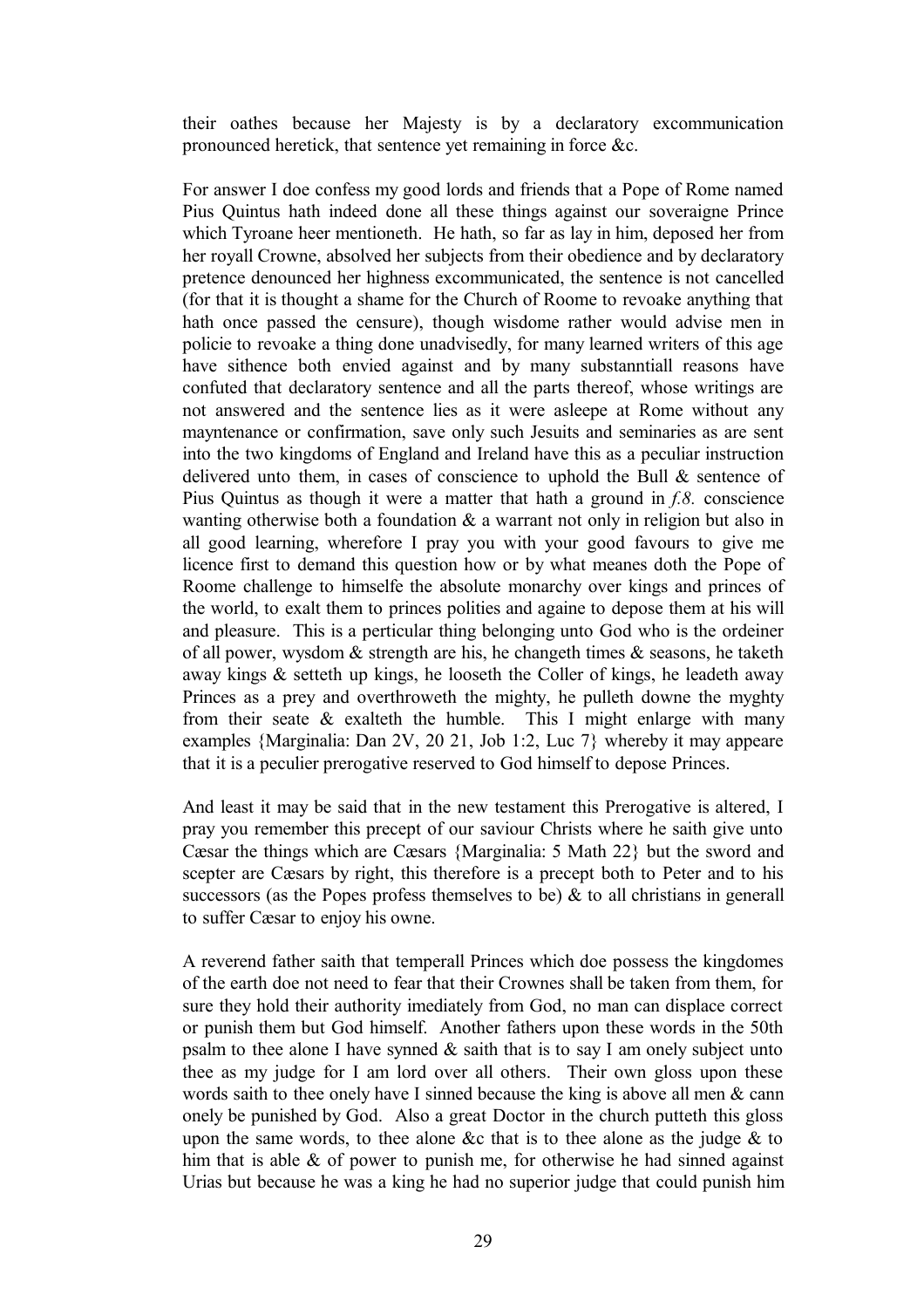save God alone. Another father in like manner saith that David did aske forgiveness at Gods hands, that was not bound to mans law, for he was a king, he was bound to no lawes, for kinges being free by the power of Empire are not called to punishment by any lawes, therefore he did not sin to man to whom he was not subject. Again the spiritt of god expressly commandeth all men even Prelates, Popes and all others to be subject & obedient unto Princes in these words *his-ioa* therefore every bishop must be subject, now subjection and rule are things quite contrary, therefore if Byshops must be subject then may they not challenge either rule or power over them or depose them at their pleasure. St Peter from whom all Popes doe seem to derive their succession, exorted all men to submitt themselves to all manner ordinance of man for the lords sake whether it be unto the king as unto the superior or unto governors under him.

*f.9.* Thirdly I do alledge and as I take it upon a sufficient ground that the power and authority and jurisdiction of the Byshopp of Roome & of all the Byshopps in the world is a thing meare spiritual  $\&$  cannot extend itself unto Temporall laws, goods or kingdomes, therefore both against reason & against all lawfull authority doth the Pope intermeddle with the deposing of Princes. Such as are called to the service of God in his church have a kind of regiment indeed but it is distinct from the temporall power  $\&$  state  $\&$  the regiment of theirs is by councell advice & perswasion not by terror or compultion, it reacheth not unto the goods or lands of any private man, to take away from a man his goods or his lands much less doth it extend to take away Sword & Scepter from a Prince.

Chrysistome distinguishing the Royall power of the Princes from the ministery of the Gospell saith that the ministerie is a sanction ordained by God to teach without weapons but it is no power to give or take away kingdomes, neither to make lawes for politicke government.

And in another place, he saith, to a king are comitted the bodies of men, to the Priest their soules, the king pardoneth Corporall offences, the Priests by the authority of keies doth remitt the Guiltiness of sinn, the king compelleth the Priest, exorteth the one with force, the other with advice.

Bernard saith that rule  $\&$  dominion are things forbidden to the Apostles  $\&$  if they shall enlarge rule and dominion they shall be counted in the number of those of whom it is sayd *ipsi regnaverint sed non per me.[70](#page-29-0)*

Fourthly in this point I take to be a thing both materiall & necessary for you to know that neither the Apostles of our saviour Christ did ever challenge to themselves anie power or authority to depose Princes but submitted both their bodies and lives to the power which God had established upon earth nor yet the Church of Christ during the time and space of one thousand years after Christ did ever challenge this authority to depose a Prince or ever did make any decree or constitution that Prelates might depose Princes but contrariwise the Church of God endured haereticall Princes, Paganns & persecutors which were honoured, served & obeyed many hundred yeares to the Glory of the triall of her faith untill

<span id="page-29-0"></span><sup>70</sup> 'They may have ruled but not through me'.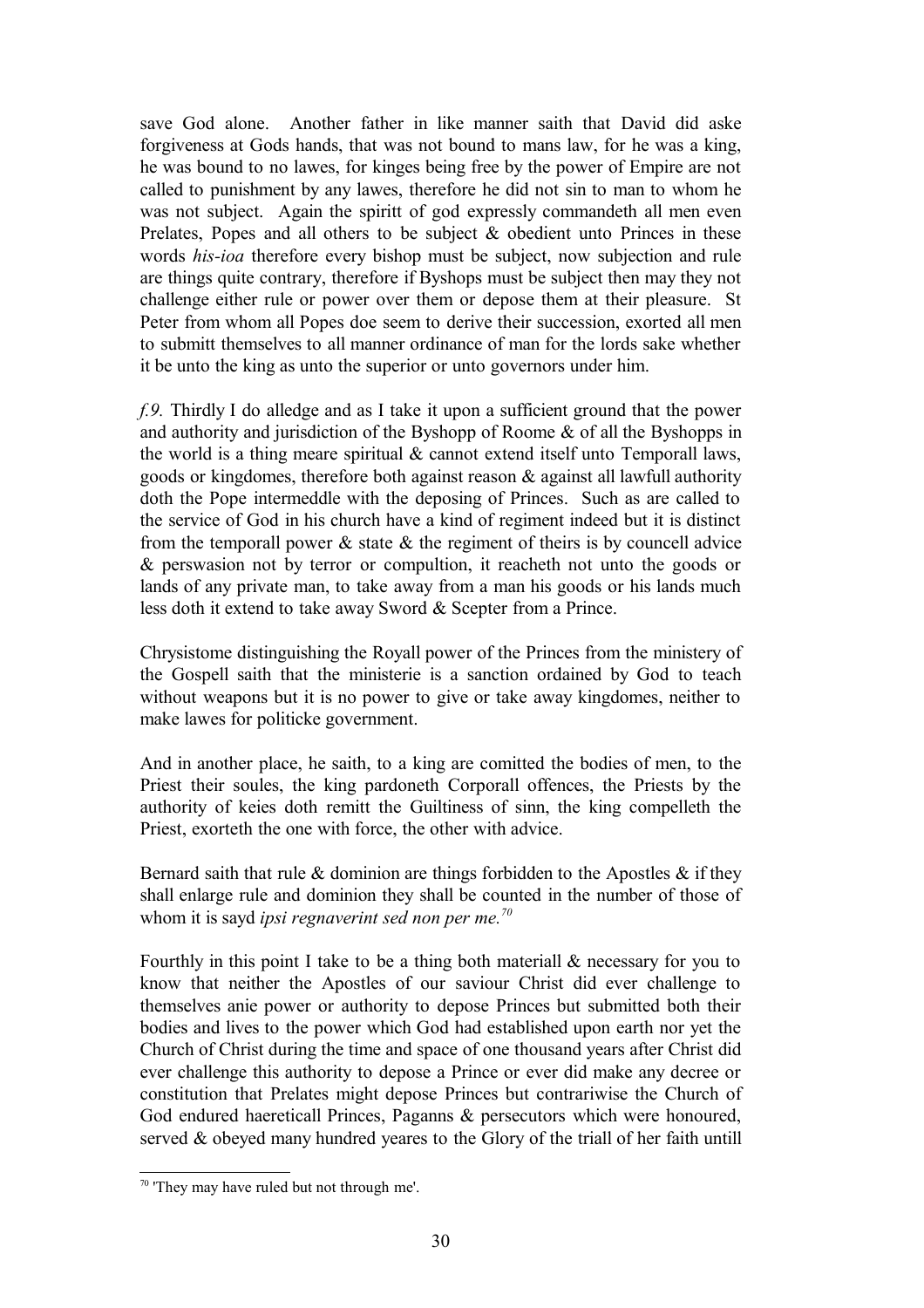Gregory the seventh of that name Byshop of Roome more then a thousand years after Christ only by a usurpation  $\&$  pride  $\&$  a kind of fury after he had first weakened the Emperours power by many factions raised against him, begann to give the onsett to depose Henry the fourth of that name Emperour of Roome, to whome he had sworne fealty and allegiance, before whose time neither church nor Councell nor Preest nor pastor ever offered that wrong either to Christian or Heathen Prince & sorry I am to read that in the declining age of the world the Byshops of Roome which have succeded him have followed his example in challenging this authority without ground or warrant out of the booke of God which all Christian Princes to this daye have never acknowledged nor *f.10.* obeyed.

Nowe if Princes may not be deposed from their kingdomes as is sufficiently proved then must we of necessity be driven to confess that the enterprize and attempt by civill war to displace them  $\&$  to seek by force to remove them from that Government wherein God hath setled them is a most wicked & unlawfull act, yea it is a rebellion against God & his ordinance if a Juditicall course of proceeding against kings & Princes for their correction be not left to man because the lord preserveth his prerogative onely to himself, then how great is their offence and sinn which under pretence of religion doe raise & stir up rebellion, turne patience into violence, words into weapons, fidelity into perjury, subjection into sedition.

And if in nature itselfe it be a monstrous thing for children to chastize or correct their fathers or for servants to thrust their masters out of doores, to displace or punish their mistress, what a barbarous and detestable act it is for a subject to take upon him to chastize correct or depose his Prince.

In this behalfe I call to remembrance an historie of good record of one Rodolph Duck of Swevia a sworne subject to the Emperor Henry the fourth and one advanced and intirely loved by the said Emperor, the example as I take it may very well be applied to the present occasion offered unto us by this rebellion of Tyroane against her Majestie, the storie is this: Gregory the 7th of that name Byshop of Roome conceiving an inward displeasure & hart burning against Henry the 4th for mainteining the liberties and prerogatives of the Empire against the proper authority and jurisdiction, stirred up against him divers factions to weaken his authority and at length summoned him to Roome, their to appeare before him, the Emperor obeyed the summons, came to Rome in humble manner, making many protestations of his sorow conceived and grief of mind that the Pope was offended with him and desired most earnestly to be reconciled. The Pope would not vouchsafe to accept his submission or permit him to have access to his presence, but first proscribed him, denounced him excommunicate, deposed him from the Empire, absolved his subjects from their obedience  $\&$ incited Rodolphe Ducke of Swevia to falsify his faith & to rebell against his master. And the better to encourage Rodolph in that damnable action of rebellion, he sent unto him a double crowne of gould with this poeme or inscription in it as Historiographers doe report the Rock that is Christ gave Roome unto Peter and the Pope giveth a crowne unto thee and as others doe write, the Rocke that is Christ gave this unto Peter  $\&$  Peter gives this Dyademe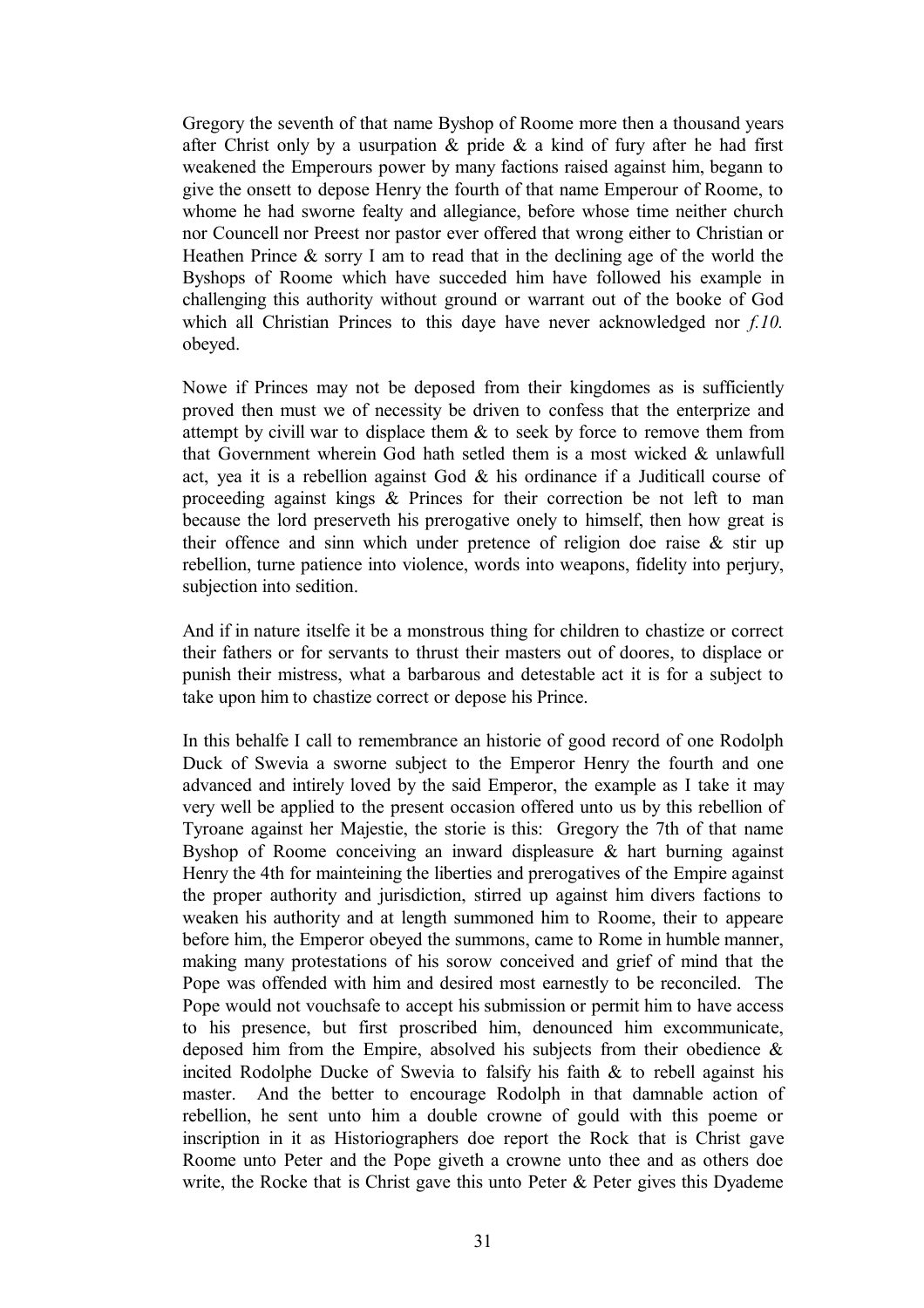or Crowne to Rodolph. The Duck Rudolph albeit he was loth to abuse his master from whom he had received many benefitts and great honors yet by the perswasion of the Pope understanding that the Emperor was excommunicated out of the Church, he tooke upon him the name of Emperor. Henry the 4th notwithstanding all this wear the Crowne which God by his providence had given unto him & being justly discontented that his subjects should deal thus treacherously with him, *f.11.* he sought his opportunity to be revenged, diverse conflicts & battells were fought betweene the Emperor & Rudolph untill at length in the fourth battell Henry the fourth wonn the field. Rodolph the Traytor  $\&$  rebell against his master was both discomfited and vanguished  $\&$  his right hand was cutt off upon which wound he died. Being upon his death bed his right hand being brought to him when he was ready to yield up the Ghost he beganne then too late to bewaile his owne perjurie treason & rebellion against his master & the treacherie of the Pope who had sett him aworke and in the presence of the nobles & Byshopps that were of his side he burst forth into these words sighing this is the right hand with the which I did sweare fidelity to my lord, this is against me an apparant testimony of my violated faith by your entisements  $\&$  of your most wicked treacherie, of the which you must one day render account unto God, their needs no application of this Historie but such as in a few words may be contrived whether it be Pope, Bishopp or Jesuit which hath drawne Tyroane into this action of rebellion against his soveraigne Prince to whome he hath sworne to performe his loyalty  $\&$  true allegiance though peradventure they have either sent him or promised him a Crowne to persist in this wicked enterprise yet let him still remember the miserable and dolefull end of Rodolph and stand assured that following his example the like example will fall upon him for his perjury  $\&$ rebellion against his mistress against his soveraigne Prince who has been every way as kind as gratious & as bountifull a Prince to the Earl of Tyroane as ever that Henry the fourth was unto Rudolph. The world doth know it  $\&$  his owne conscience will witness with me that I wrote a truth, how hath his state been still upholden by Queen Elizabeth by whome so soone as he came to mans estate he was enabled to live in honor by Princely pension of 1000 marks *per annum* & by whome of her exceeding bounty & free gift he was advanced to the Earldome of Tyroane & to all the lands and possessions which nowe he holdeth, the same being formerly invested in her Majestys royall Crowne and dignity by act of parliament. O thou most wretched & unthankfull creature for so great grace, honor and benefitts to returne so unkind  $\&$  so undeserved a requittall.

The second part of this declaratorie sentence pronounced by Pope Pius against our gratious Prince & mentioned by Tyroane in this his libell by way of Justification of his rebellion doth consist in the said Popes dispensation or rather absolution of her highnesses subjects from their oaths of obedience & loyalty wherein I see that one gross Error doth still draw on another. Concerning which I beseech your lordshipps and others my good friends to consider yourselves but this one thing might have invited mans dispence with the ordinance and commandment of God, doth God command & shall men forbidd or doth God proscribe *f.12.* to us a duty & that upon paine of damnation and can man absolve us from the same. Comon sense and reason doth teach us that Gods ordinance & his commandments are not to be controled by man & in their owne canons it is thus written no man shall enterprize upon Gods ordinance seing they be the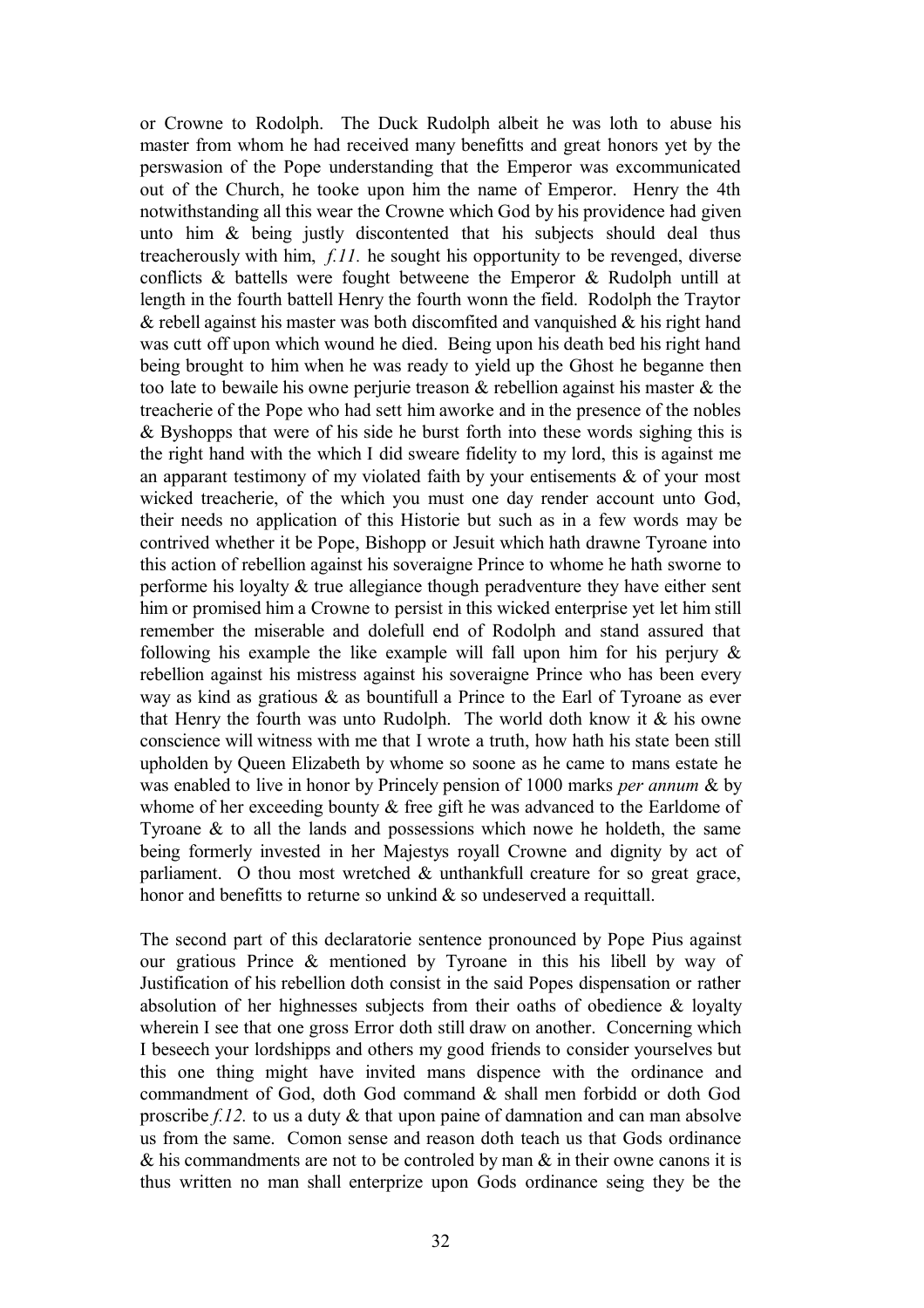ordinance & commandment of Gods subjects are to obey their princes, they cannot either by mann be dispensed with or absolved from the performance of that dutie, the precepts of God requiring obedience in subjects are many, plane  $\&$ generall, therefore they cannot be overthrown but by an express release which is not to be performed but in Gods booke & let no man seek an evasion by reason of the qualities whatsoever of this or that perticuler Prince for God doth expressly command us to obey even wicked Princes, yea though they be tyrants & idolaters, of such many Princes there were that raigned when these precepts were given.

No kind of Duty that is prescribed by God can be disposed withall, servants owe a duty to their master from which they cannot be discharged, children to their parents from which they cannot be absolved  $\&$  wives to their husbands which they are tyed to perform though the masters, parents or husbands be hereticks or wicked men, much less can subjects be absolved from their bounden duties of obedience to their Prince. These before named are but Domesticall duties but obedience is commanded to all and the Prince hath far greater power over the subject then any man can have over his sonn or servant, for the Prince hath power over the goods, over the lands, bodye & life of his subject which no private man can challenge. And Princes are called the fathers of the countrie to whome we are more nearly bound then to the fathers of our flesh, how then can subjects be delivered from their Prince unto whom saith St Paul they must be subject for conscience sake, heerby then I trust it doth evidently appear that no Bishopp, Pope or Prelate whatsoever can absolve subjects from their oaths of Loyalty, obedience and fidelity to their Prince. And where our adversaries in defence of their treachery & underdealing are accustomed to alleadge this sentence out of a Father, viz in evill or wicked promises, breake or violate their faith, I answere that the oath of allegiance, loyaltie  $\&$  fidelitie, which the subjects of these two kingdomes doe give to Queene Elizabeth is not to be reckoned amongst evill promises or amongst rash or inconsiderable vowes but amongst those promises and oathes which God commandeth & doth approve. Therefore these oathes are absolutely to be performed and whosoever doth violate his oath of this nature, he doth provoake against himself Gods judgement and indignation. I confess that the Courte of Constance upon this faithless principle that faith is not to be kept with hereticks or infidels, did absolve *f.13.* Ladislaus king of Hungarie & Polonie to break the league & oath which he had sworne to Amurathes the great Turck. Iulianus Casarinus the Legate of Eugenius the fourth of that name, byshopp of Rome made a long and an eloquent oration to this effect before Ladislaus and his nobles perswading them to break and violate the peace made  $\&$  faith by them given unto the Turck  $\&$  to make a league with the Pope whom he calleth Christs vicar upon earth by whose perswasions, the said league indeed was broaken. The king of Hungary as it is recorded contrary to his league upon the suddain made war against the Turcke especting no such matter.

The matter came to a dangerous conflict at Varna, Amurathes being somewhat discomfited in the Battell, pulled out of his Bosome the booke wherein the league was written & which Ladislaus had taken his oath to perform & lifted up his eyes to heaven he said as followeth: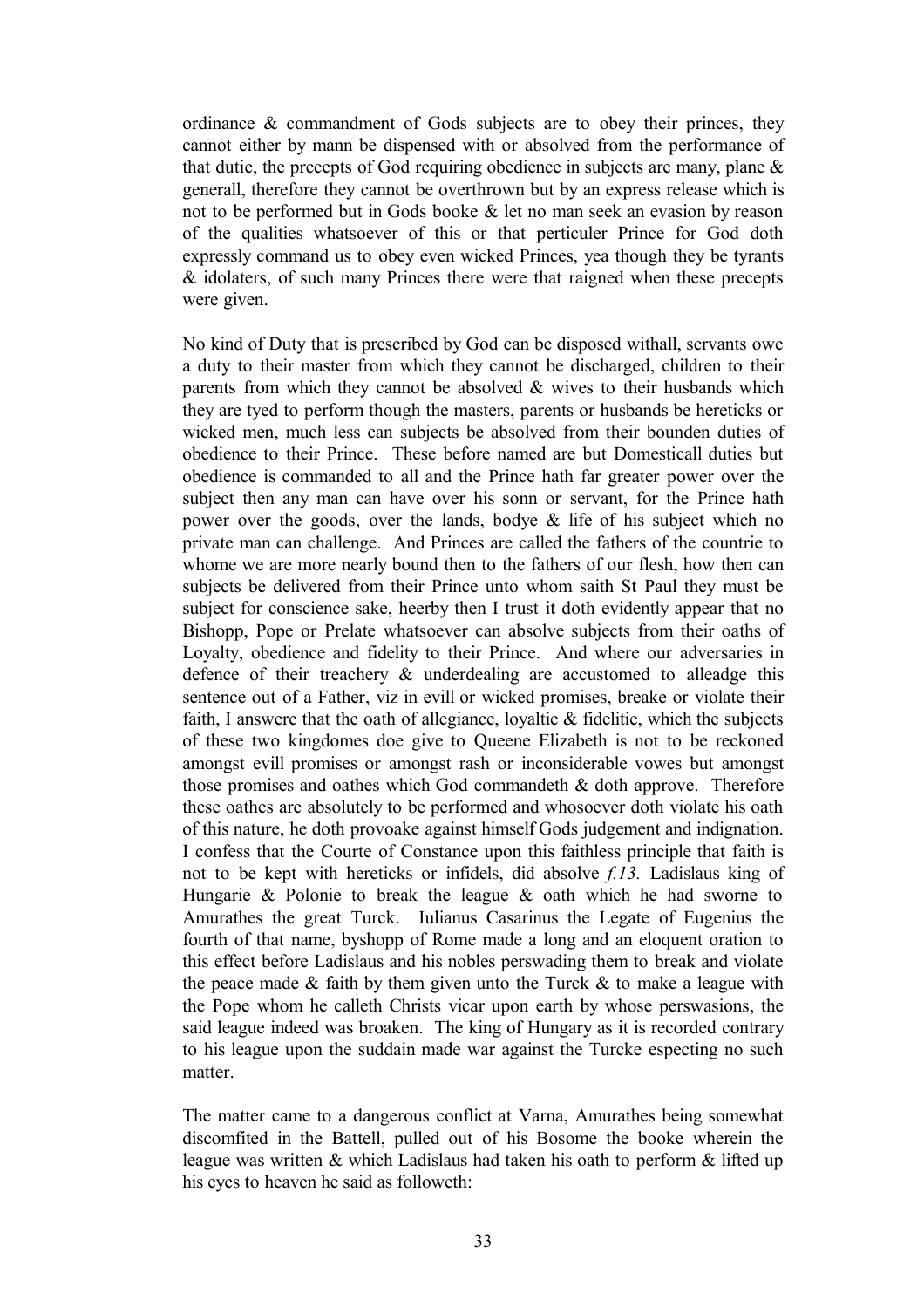These O Christ are the convenants which thy Christians made with me & which they did bind themselves unto me by thy name to performe, now they have broaken and violated their faith given to me in thy name  $\&$  so have treacherously denied their oathes, now therefore O Christ if thou be a God as they say thou art, then we are in some doubt of it, receiving both thyne injury and mine & makeing it known to those that doe not as yet confess they name what punishments  $\&$ judgements thou wilt inflict upon such as violate and break the faith. The Turck had scarcely made an end of his prayer but presently the Christians began to fly & were made a prey to the Turcks, the king himself and most of nobles were slayne. Platina in the life of Eugenius the fourth affirmeth that above thirtie thousand Christians were killed in that Battell  $\&$  he imputeth the cause of that bad accident to Pope Eugenius. Now the writer of the Historie doth very well noate and observe how fast and good our God is in revengeing the breach of faith in Christians & how little pleasing unto God was the faithless decree of the Councell of Constance the Catholick faith & religion teacheth us precisely to keep our faith  $\&$  oath both to the good  $\&$  to the bad, both to the faithfull  $\&$  to the unfaithfull, for God in his lawe doth forbid us to lye, to committ perjurie or to violate our faith, in truth he is no better a lyer which in craft and subtelty promiseth a thing which in his heart he doth not meane to performe, for to lye is noe other thing as Augustine well observeth but for a man to goe against his owne mind and against his owne conscience & this manner of lieing is a fowle offence, a heyneous and detestable perjury of which David speaketh sayeing thou O God shall destroy them that speake lyes. Ambrose  $\&$  St. Augustine doe affirme the faith and covenants *f.14.* made with enemies and infidels are things truely to be performed & kept. I doe the longer insist upon the point because I find by dayly experience by breaking their faith, words & promises given to us, although againe from us they expect  $\&$  stand precisely in urging the performance of everye worde that passeth from any man of account amongst us which performance at our hands as they do justly look for & we are unworthy to live after the breach  $&$  violation of our faith. So I wish they would heereby leave to aunswere us againe with that sincerity of dealing which best besemeth Christians. The prophet Jeremy teacheth Gods people duely to keepe their faith & truth to Nebucadnezer though he was a heathen Prince  $\&$  an infidell to serve him  $\&$  obey him  $\&$  prey for his Wellfare and Ezechiell speaking of the teachery of Zedechia against Nebuchadnezer saith he hath despised the oath & broaken the Covenant though he had given his hand because he hath done all these things, he shall not escape. Therefore thus saith the Lord as I live I will surely bring my oath that he hath despised  $\&$  my covenant that he hath broaken upon his owne head. The same was the doctrine of the Apostles, St Peter teacheth us to keep true faith even to cruell masters & evell rulers by our well doeing to stop the mouthes of Backbiters. The same that Paul doth teach, now if the faithfull are bound to keepe true faith even with Infidells, how much more are all good & true Christians of these two kingdomes in conscience bound to keepe theire faith and their oath of fidelitie and loyalty to our gratious & sacred Prince, Queen Elizabeth.

Humane learning hath such a notable consent and agreement with divinity in this one poynt, I will aledge unto you one onely example of auncient record very well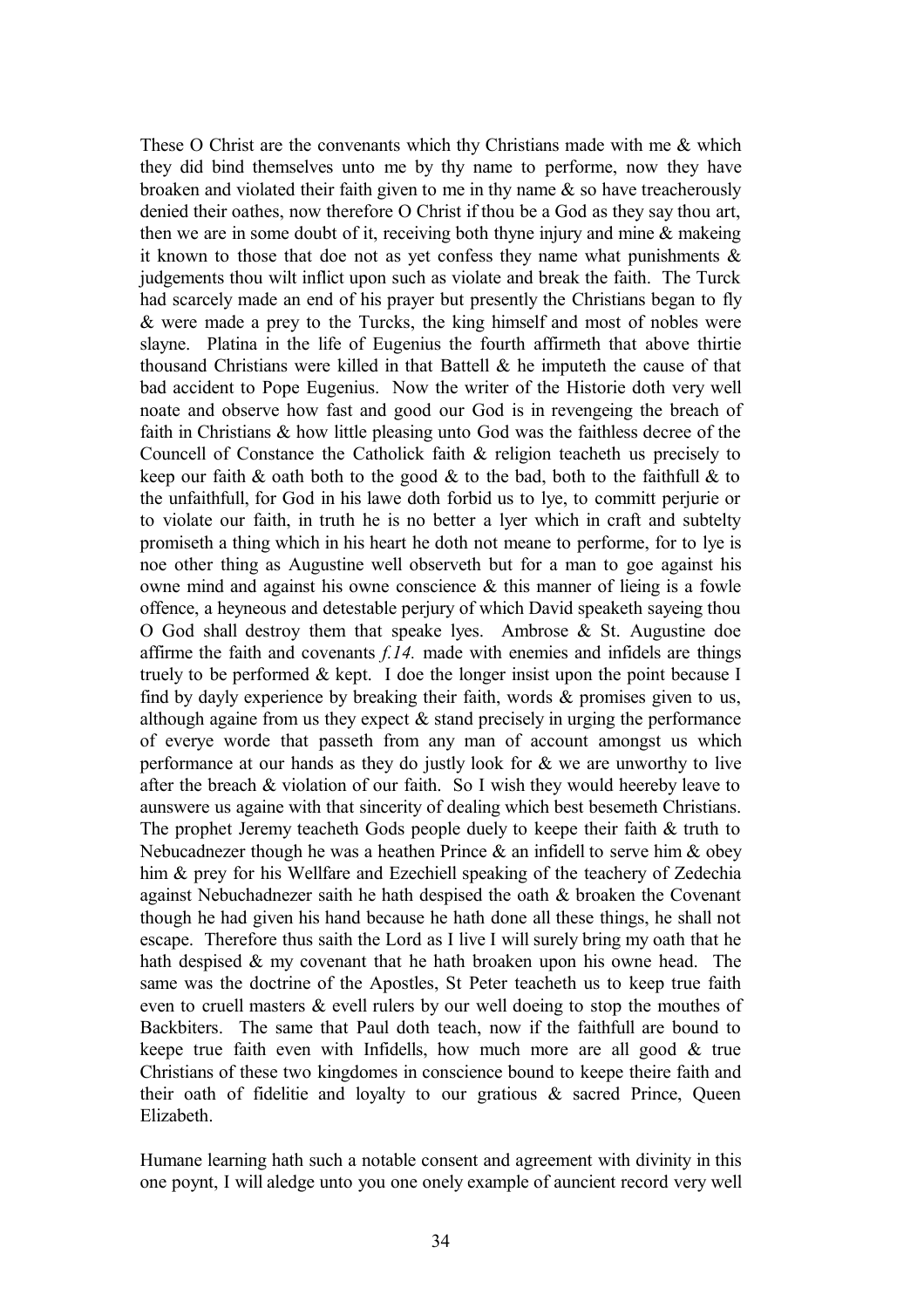concurring in my opinion both with the state of this cause and with the present state of things in this kingdome. In Toledo a Principal city in Spaine there was a sinod held before Sesinadus king of Spaine as some writers testifie about the year of our lord 630 and as other affirme in the year 681, concerning the oath of subjects given to their Prince. Some doe terme that sinod the fourth council held at Toledo. In that council in the 74 cannon of the same you shall read the words following in substance truly translated. Many nations as we heare by report are so fraighted with treason  $\&$  trechery as they doe regard faith  $\&$  loyalty which by their oathes they promised to their king but with their mouthes onely they use to make profession of an oath of fidelity while treason lurketh hyd in their hearts. *f.15.* For they swear unto their king & violate their oathes never fearing the volume of Gods Justice wherein is denounced a heavy and fearfull curse to fall upon those which sweare falsly by the name of God. What hope can such men have against their enemies, what other nation can give credit unto them, what league will keepe with strangers which violate their faith given to their owne king. Is any man so furious or so raging mad which with his own hand will cutt of his owne head. These men little reguarding their owne state or safety turn against themselves & against their kings who are their heads, their owne strength and power & where God saith touch not my anointed & David saith who shall lay his hands upon the lords anointed & be innocent, these men neither reguard perjury or murther of their kings. Promises of faithfull dealing are given unto enemies in war & duely kept and faith be observed in war much more ought it to be kept in peace in other covenants. For it is sacraledge amongst the heathen themselves to brake the word of their king seing thereby an offence is committed not onely against the king but also against God himself to whose name the promise is made and this is the cause that Gods wrath from above hath fallen upon many kingdomes, for the onely breach of faith wherefore we ought to take heed by the example of other nations lest the same punishments do fall upon us for if God speares not the Angells which by there disobedience fall from heaven how much more cause have [we] to feare lest for our fidelity in like manner we perish and if we be desirous to avoid the wrath of God  $\&$  to be partakers of his mercy, then let us serve and feare God & duely keepe to our king and Prince the faith and loyalty which we have given & promised unto them. Let their be in none of us as in some other nations anie infidelity lurking or treacherous meaning of a faithless mind, no perjury or underhand working of anie conspiracie  $\&$  if this admonition will not pervale to reforme our minds, then heare this our sentence whosoever amongst us by any combination or practise shall violate his oath thus given to the king or shall attempt to kill the king or to deprive him of his kingdome or by wicked perswations shall presume to aspire to the kingdome, let him be accursed in the sight of god  $\&$  his angells and let him for ever be made an alianate from the Catholick Church which by his perjurie, he hath profaned  $\&$ forever lett him be banished from the companie & societie *f.16* of all true Christians withall such as are pertakers with him in his impietie for it is meet  $\&$ right that they all doe feale one & the same punishment which together have committed so heynous an offence. This canon I have of purpose so largely recited partly to the end the Earle of Tyroane & his confederates may plainly see what account indeed the king of Spaine by the auncient Canons & constitutions of his owne Country doth make of seditious persons of their sort which stir up rebellion against their Prince though in policy he may use them to serve their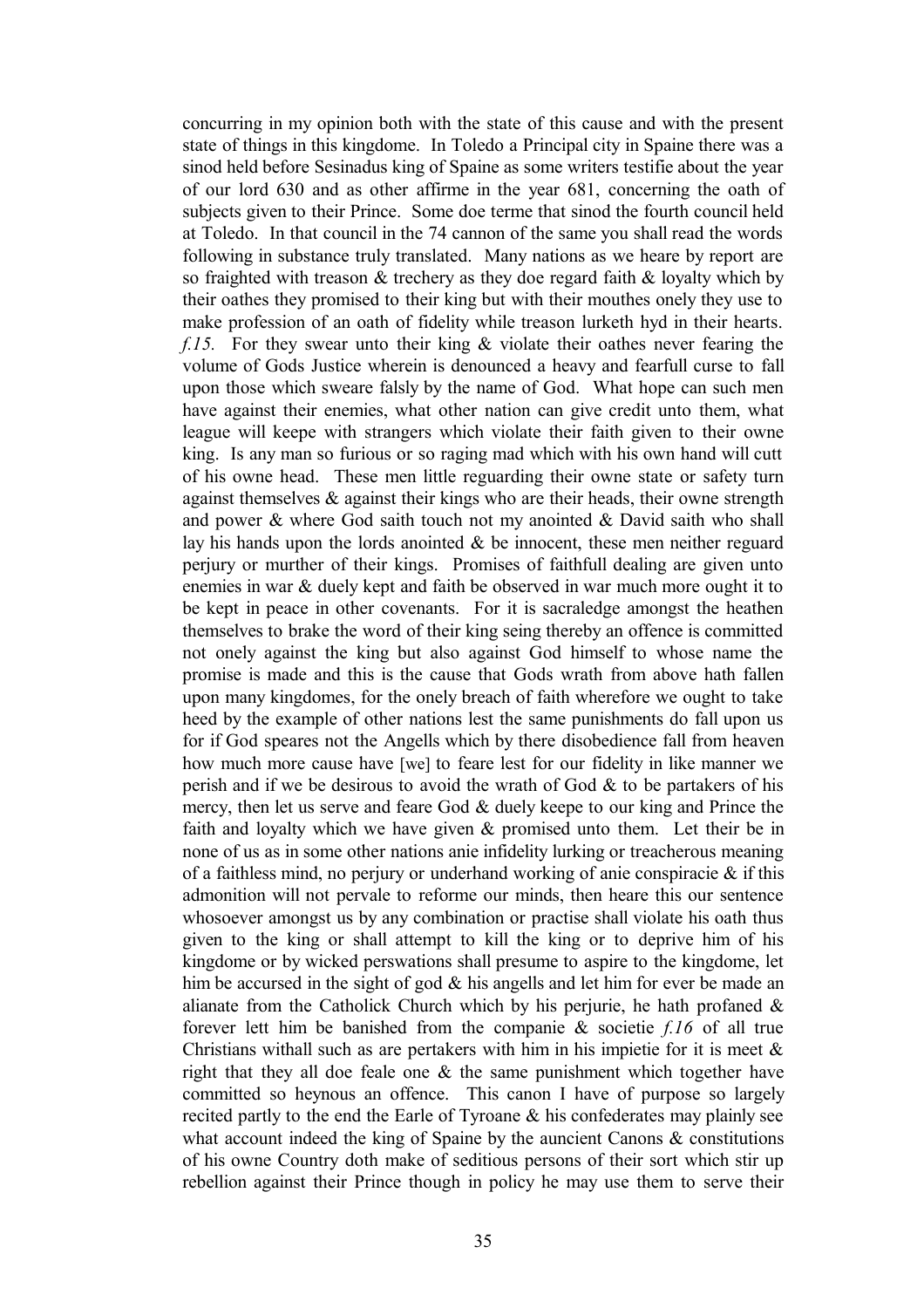turn. Is it not all one as Cæsar used to say of treasons, that he loved treasons but hated traytors, he loved treasons to serve his turne but abhorred traytors as monsters in a civill body that would be ready to use the same practise against himselfe, as also to the end he and they may see how horrible an offence and sin it is accounted by that most Catholick king of Spayne & his people as the Earl of Tyroane doth thincke them to be for subjects to violate their faith promises  $\&$ oathes of loyaltie & fidelitie once given to one another or to their Prince or to attempt a rebellion against their Prince & sovereigne. Wherefore lett us heare the Pope with his colourable & pretended absolutions devised for no other end but to cover  $\&$  colour treason, rebellions  $\&$  perjuries of subjects against their Princes which God detesteth & will most severely punish.

The third branch of this declaratorie sentence denounced against our sovereigne Prince and by Tyroane alledged for justification of his rebellion doth concern the said Pope his excommunication of hir highness which part though it come last in order, yet it is made the ground  $\&$  foundation of both the rest. Concerning which excommunication  $\&$  manner thereof I will be bold to encounter the Pope with the authority of a far more auntient reverend & learned Byshop & father in the church who in his booke against Parmainance doth affirme such excommunications are denounced when a number are so lincked together that strife may follow *inanes pernitiosas et sacrileges*. [71](#page-35-0) His words are these if contagion of sin have invaded a multitude the merciful correction from God himself is necessary. For then the attempt to excommunicate is pernitious  $\&$ sacrilegious because it growes to be both wicked and arrogant and more troubles the good that are weake then the evill that are careles. Againe saith Augustine, in the streigthness of this question I will say nothing but that which the soundness of the Church observeth, that when any of our Breathren I meane Christians within the Church is deprehended in any such fault that he deserveth excommunication, let that be done where there is no danger of any schisme and with such love as the example commandeth *f.17.* Sayeing esteeme him not as an enemy but rebuke him as a brother, for you are not to root up but to amend. Again he saith it cannot be a healthfull reproving by many but when he that is reproved hath no number to take his part. Mark I beseech you & consider the words of this repenting & learned father, he that calleth excommunication, a prounde pernitious & sacriledigious attempt. Where any number is lincked together a scisme may follow, what doe you thincke would he have sayd in these dayes of the doeings of the Pope which excommunicates Princes & whole Realmes whereupon not onely dangerous scismes but also most rascally persecutions both easily may and commonly do arise. Againe the end of excommunication & the meanes which St Paul hath prescribed to be used therein, they cannot reach & extend to the person of a Prince, for this is the end of true excommunication prescribed by St Paul that men should absteine from the company of the person excommunicated that he may be ashamed but subjects cannot fly from the company of their Prince whom they must attend & serve and whose person  $\&$  precepts they obey and how should the subjects make their Prince ashamed whome by Gods law they must honor & obey and by whom they must be punished if they offend the Church of God, duely considering this never

<span id="page-35-0"></span><sup>71</sup> 'empty, pernitious and sacrilegious'. *Recte 'inania sunt, & perniciosa, atque sacrilega',* Augustine, *Contra epistolam Parmeniani,* bk.3, ch.2. Written AD 400.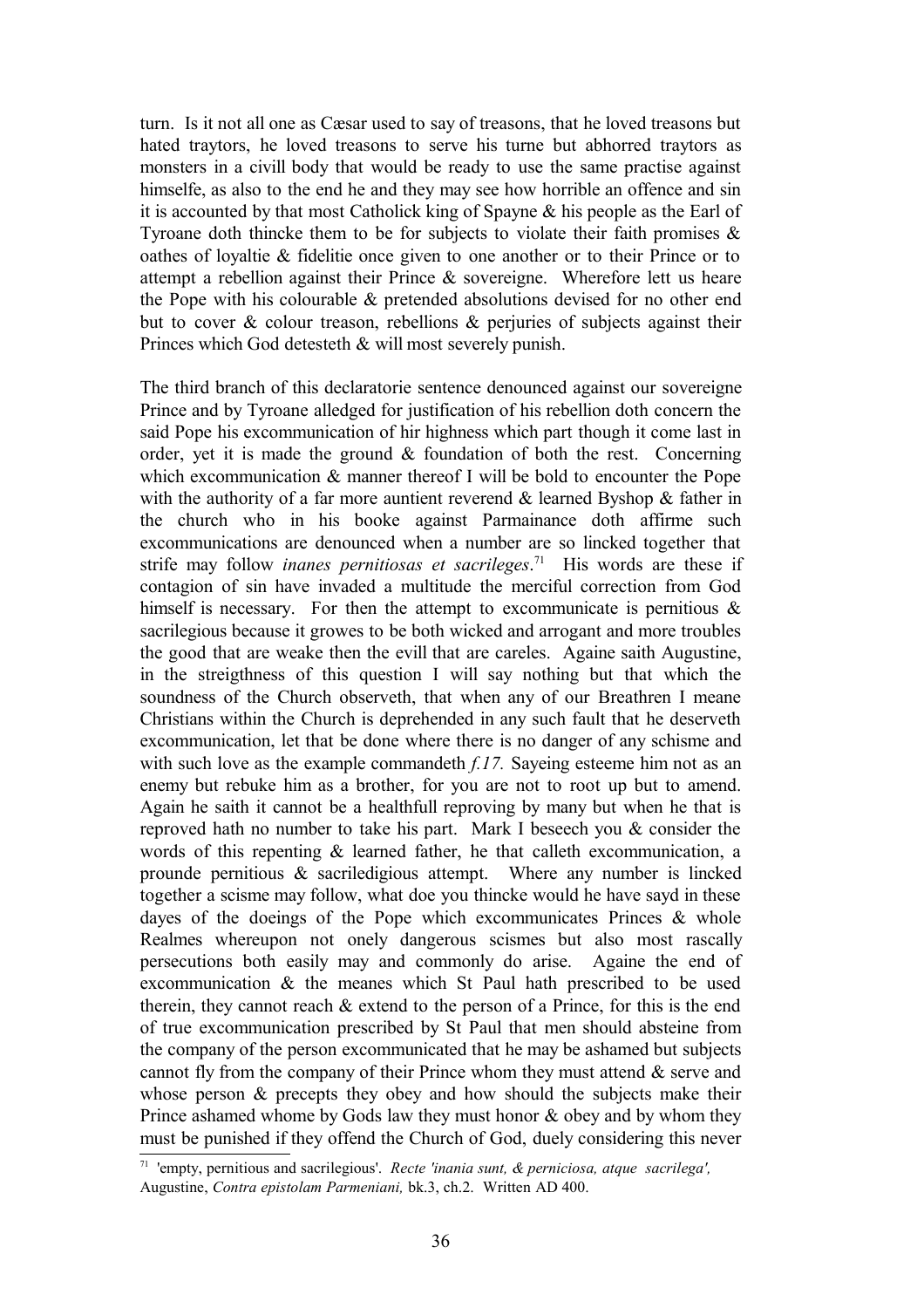urged subjects to dishonour or to disobey their Prince but to honor them, reverence them & to obey them. Therefore against this excommunication denounced against our gratious Prince by the Pope Pius Quintus I take these Just exceptions and against the same doe infer this conclusion borrowed out of their own canons *neminem gravare potest iniqua sententia* <sup>[72](#page-36-0)</sup> and Augustine saith each judgement lighteth upon him that judgeth rashly.

But heere it is objected  $\&$  sayed that sentence was denounced for Heresie, therefore it erreth in the forme, the matter is just. I answere and say that this is a most injurious slander both of our gratious sovereigne and of us her subjects which embrace the same religion to terme us Haereticks for they only are tearmed haereticks which do upholde & mainteine a false doctrine, contrary to the Holy Scriptures of the Old and New testament or doe not beleeve aright the Articles of the Christian faith but they whose religion is grounded upon the written word of God & which faith & beleife doth consent and agree with the faith of the apostles are not haereticks but true Catholicks. Now *f.18.* consider I beseech you the confession of faith that our sacred Prince and we her subjects doe holde, have not all the parts and points of our religion apparent grounds in the booke of God & doe we [not] profess the same articles of the true auntient Catholick Apostolike faith worshipping as he hath prescribed in his word, seeking for salvation onely in the meritts & bloodshed of Jesus Christ. Are we not children of one father beleeving the same bible, assureing ourselves in the same Gospell, are we not all baptized into one true faith in Jesus Christ, why then are we called haereticks without cause or reason, disprove our religion that it is not Catholick, our faith not to be apostolicall  $\&$  then tearm us what you please but this is not yet done neither can it be done so long as the world doth stand. Therefore against this wrongfull and unjust slaunder both our Prince & we her subjects doe make this open protestation that we hold and embrace that auntient true & Catholick religion which God himselfe in his word hath prescribed which the profitts and Apostles & Jesus Christ himselfe preached and taught and which many thousand martyres in sundry ages from the beginning of the world have confirmed and sealed with their blood. Tertullian saith it is not newnes of opinion but truth that convinceth Haeresies. And againe we are neither to devise anything of ourselves. Tertullian saith, we are not to make choise of that which others have of their owne head invented, we have for example the apostles of Christ which of themselves devised no doctrine but truely and faithfully preached unto the nations the faith and doctrine which they received from Christ. Seing then our gratious Prince in her kingdomes hath established no new faith of her owne devising but onely hath by her authority published the faith that is comprized in the writeings of the profitts and Apostles, she cannot justly be deemed a haeretick. Seing the Papists in the Church of Rome doe propound unto us many superstitions & ceremonies & manie new forms of worshipping God of their owne devising which have no warrant in Gods booke, let them bewarned least justly this title be layd upon them.

We strive amongst us for this word Catholick as though their were some spetiall holynes in the word. The Church of God is called Catholicke that is universall

<span id="page-36-0"></span><sup>72</sup> 'An unfair judgement cannot harm anyone'.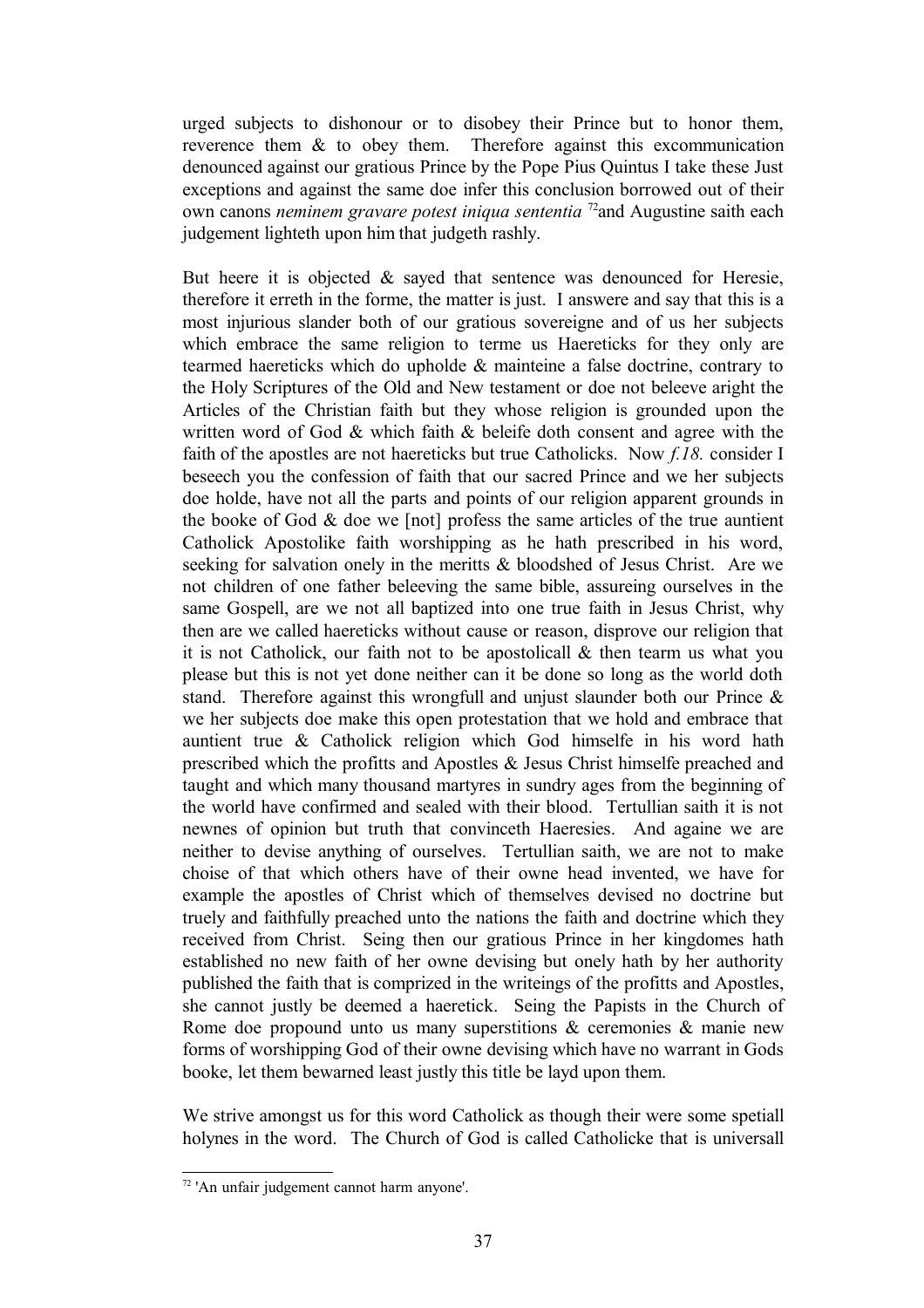because it is not conteined in onely one place but is disposed over the face of the earth & because besides it there is no other true Church, the true Catholick church is but one body, one head Jesus Christ in whom alone *f. 19* is salvation & so by a consequent without this true Church there is no salvation. Therefore the Church of Rome, of Antioch, of Alexandria or any other place is not the Catholick Church. These are but members of that universall bodye, if indeed and in truth they be in the body under the head Christ, joined in one faith, religion  $\&$ doctrine with the universall Church. So the Catholick Church representeth the Church of the auncient patriaches before Christs coming and our Church since his comeinge, all the saints and faithfull people of God in all places, ages and times past present and to come all which are one Catholick bodie under one Catholick head Jesus Christ. So then the Catholicke faith and Catholick Doctrine which is found in the Catholick Church is that which ascribeth all mens salvation onely to Jesus Christ the head of his church which dependeth upon his word and directeth all to him & those are true Catholicks which wheresover they be or in what time so ever do growe in his owne body under one head Jesus Christ holding the same faith, the same doctrine, ascribing wholly upon his word. Seing then our most gracious Queene is free from this vicious and slanderous imputation of haeresie abiding still in the Catholic faith & religion, what have we to say of this denounced curse & excommunication of the Pope against here but as Solomon long since hath taught us that as the sparrow  $\&$  swallow by flyeing doe escape, so the curse that is causeless, it shall not come the rather because we may perceive by the spetiall blessing & grace of Allmighty God powred upon her highness in her rule & government, that according to his word & promise he hath turned those curses so long since denounced into sweat & comfortable blessings. Now then at the length the Earle of Tyroane & his confederates in this rebellious uproar may plainly perceive and see if God in his Justice hath not blinded their eves  $\&$  heardened their hearts, how weak a ground  $\&$  foundation they have for the attempt of this there rebellion forbidden by God himselfe, odious in nature and abhorred amongst all nations, none other surely but the unadvised and unwarrantable act of a late Byshop of Rome who together with some of his predecessors in this last declining age of the world for the advancement of an unlawfull monarchie sought by them over Christian kings and Princes have troubled and tormented the peaceable state of all Christendome by stirring up children against their Parents & subjects against their Princes, to work such a confusion as it is most lamentable to see and behold: Remember now at length O Earle and the rest that as often as you *f.20.* have taken your corporall oathes to your sovereigne Prince to serve her, to obey her and to be true to her, so many times these oathes are recorded in heaven and that the Lord which calleth all things in heaven and earth never did nor never will suffer perjurie to escape unpunished. Consider now att the length if there be any parte of grace yet left that an oath both by the laws of God and man doth bind the conscience to performance thereof and nether Preist or Byshop nor Pope can absolve you from it. God Allmighty give you his grace inwardly in your souls and consciences to consider of these things and in time by repentance to returne to your most gratious Prince in conformitie & obedience required of subjects or otherwise if you persist in your obstinacy and rebellion, then O Lord, our God as thou are a just God  $\&$  the upholder of the powers by thee ordeined, so we thy humble servants appeal unto thy wonted judgements which in after ages thou hast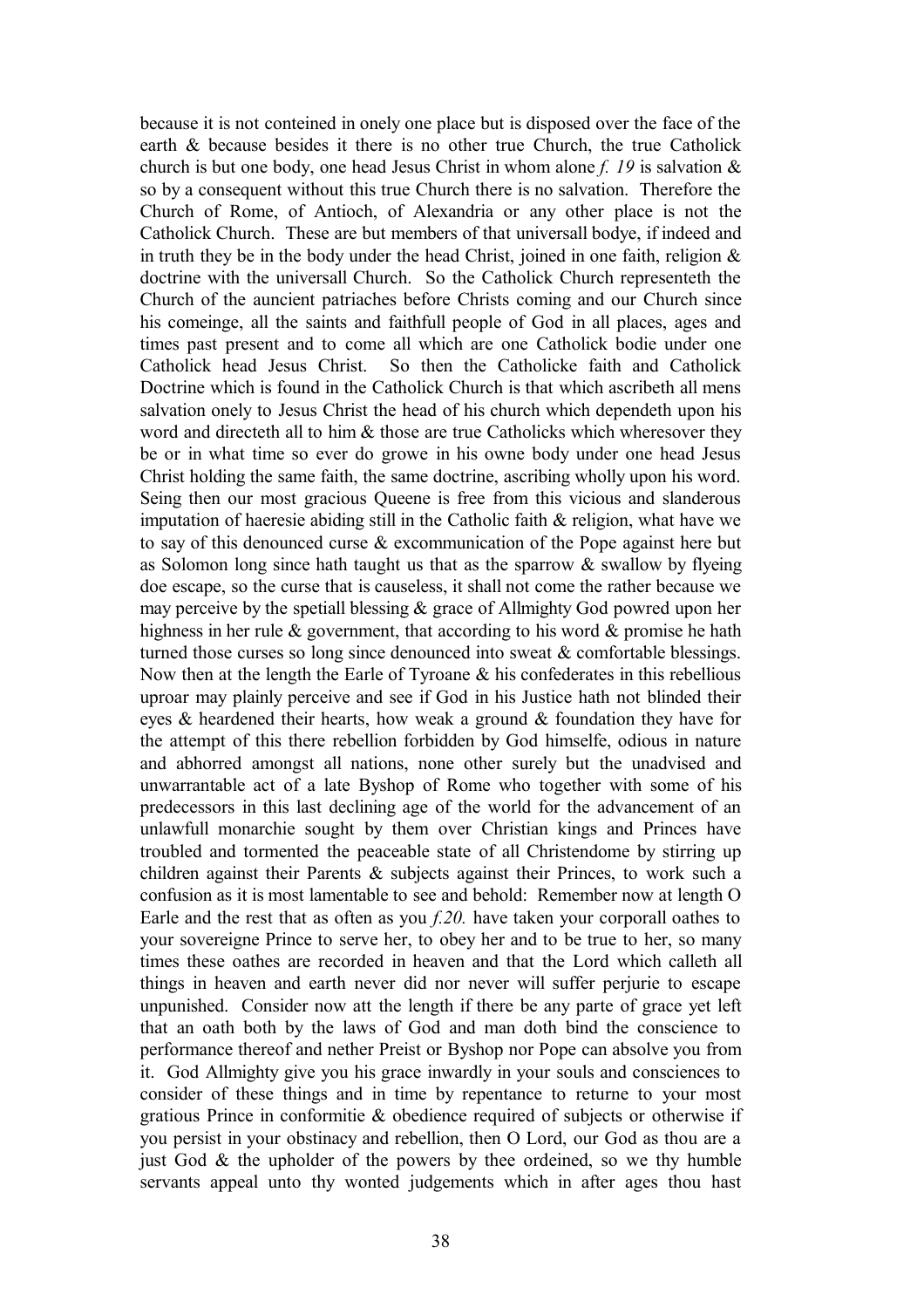inflicted upon rebells, to be powred upon these men which have lift up their hands against thine owne ordinance and which allready in the pride of their hearts do beginn to say we are those that ought to rule who is lord over us.

I had allmost slipped one slanderous accusation layd upon her Majesty by the Earle of Tyroane to witt that her hyghness doth perseveare in the persecution of Catholicks, true it is that malice doth still shewe itselfe to be impudent, for what persecution is this he writeth of. In England is there any either putt to death or anie way tormented for his conscience  $\&$  in Ireland what is there done that may give any cause of Just offence. True it is that in England, such runnagates as go to Roome without licence and having there conversed amongst her majesties mortall enemies doe returne againe into that kingdome poysoned  $\&$  infected with a seditious humour to mainteine the Bull of Pius Quintus which thing they doe precisely undertake  $\&$  thereby indeavour to prevail  $\&$  stir up her maiesties subjects into rebellion mainteining the validity of that pernitious sentence, are by a positive law & act of Parliament upon due conviction of this capitall offence executed & put to death for treason & not for religion. In Ireland God knoweth there be too many which use bad & seditious offices betweene theyre *f.21.* Prince & her subjects and too much sufferance and remiss dealing I must confess hath done no good in this countrie & therefore for my part I wish with all my heart with the blessed Apostle St. Paul *Utinam auferantur qui vos perturbant*  $73\&$  $73\&$  thus I will English this sentence as many as doe use seditious offices or doe endeavour to incite and stir up any of you her maiesties subjects to be pertakers of his most wicked rebellion, God in his Justice either amend or reform them or otherwise in his Justice end them.

The fourth and last part of this seditious libele, is published by the Earle of Tyrone & contayneth a repetition of his request to you the Inhabitants of the Pale, to join with him in this his action, as he protesteth his owne firme resolutions to continue therein, I know it shall be needless for me to use any kinde of diswasions unto you (my loving good lords and friends in this cause), in regard of the assurance I doe conceive of your fidelity, and loyalty, being natives and naturall borne subjects under your gracious Prince, and most of you being auncient English men descended from the best, and in auncient families, both of honor and worship in England, whose houses have continued firme and stedfast to the Crowne now many hundred yeares even since the conquest of whom it is not now in reason to be conceaved that either you will forgett your selves, and your duties in this time of neede or will disparage your families, by yeilding to the subjection of a meere Irish lord whose crueltie or rather treachery over such as they governe, is well knowne unto you to be unsufferable and that death itself is much to be preferred before it.

And where Tyrone doth lay before you an example of the inhabitants of the kingdome of ffraunce rebelling against their king. I will answer him in one word in this manner. That in divinity this is an approved principle and axioma *non est facias malum, ut veniat bonum,[74](#page-38-1)* to you my good lords and friends, I say that

<span id="page-38-0"></span><sup>73</sup> 'May those who are troubling you, be removed from you'.

<span id="page-38-1"></span><sup>&</sup>lt;sup>74</sup> 'It is not possible to do evil in order that good may come from it'.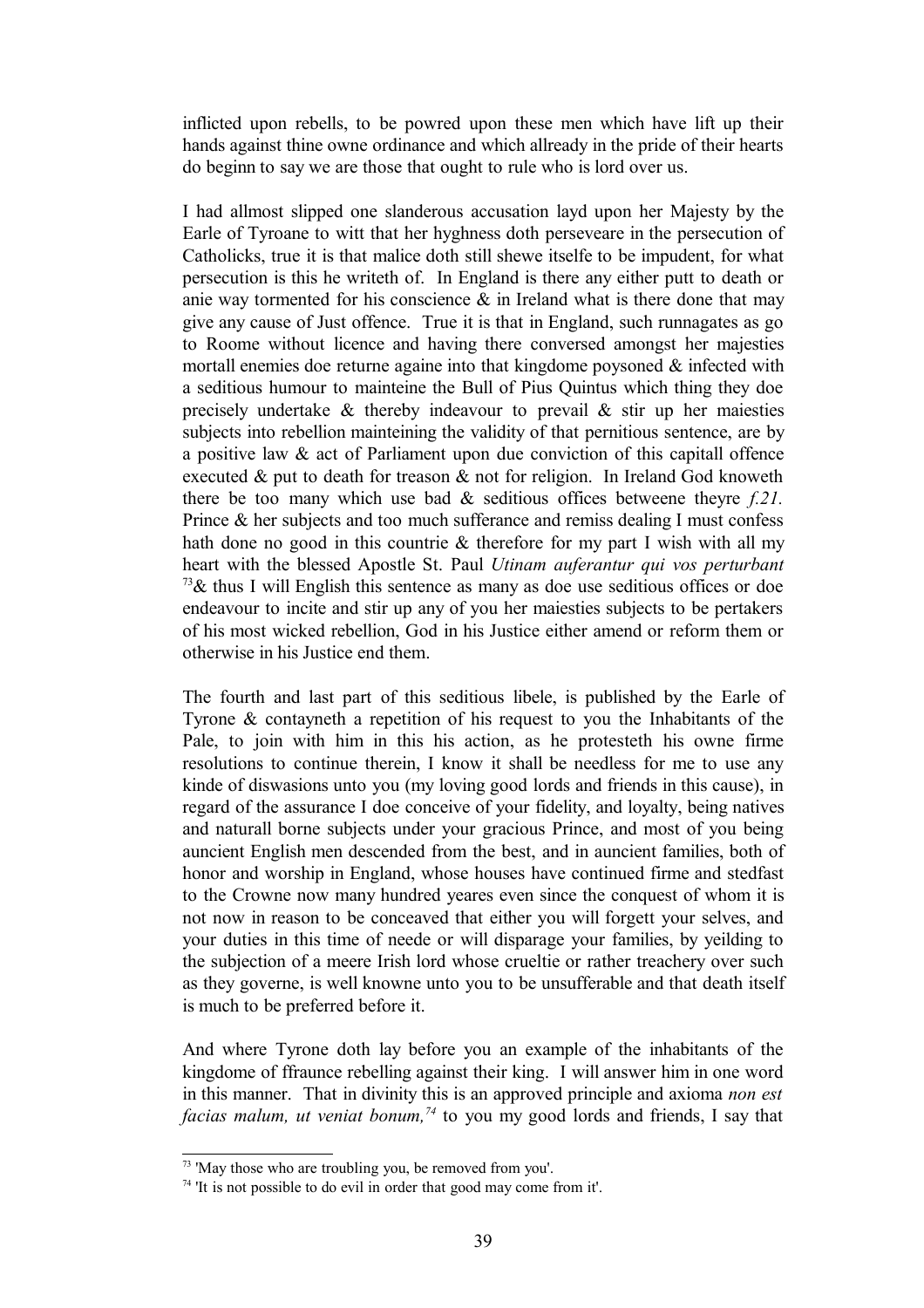*Vivitis vos, non exemplis sed legibus,[75](#page-39-0)* and in the imitation of examples, this must alwayes be the first caution *ne imitentur vitia,[76](#page-39-1)* much more I might write considering this matter but loath I am, to deal either with the Estate of Princes or people that are in league and unitie with my mistress the Queens most excellent majestie.

And concerning the Earle of Tyrone his itterated protestation to persist in his rebellion &c. It were a thing farr more meet to refrayne himself betymes, then to persevere in evill &c.

*f.22.* To fall and offend is a thing properly to the frailty of mans weake nature, but to persevere in so haineous an offence and syn, as rebellion is, in spurneing wilfully against God, and his divine ordinance is the part of a Divill and if neither the commandments of God can induce him, to the conformity which best beseemes a Christian, nor his judgements in all ages inflicted upon rebells can terrifie him from his detestable course into the which he is entered and wherein he doth yet continue, if her Majesties Princely nature and most mercifull dispensation in seeking of him as one that is gonn astray, cannot move his hardened hart to returne by his unfeined submission, to seek her nor yet the plaints and groneings of his native countrey under the burthen of the Callamities which already he hath brought upon itt, and for which he hath worthily drawne upon his head the curse of all good men, cannot incline him to give over this detestable enterprize. Let him stande assured that Almighty God who hath advanced her highness to rule and Principalitie, and now soe many yeares hath preserved her from all combinations, both att home and abroad, will maintaine and upholde the rights of her cause, and will I doubt not bless her royall arms with strength and corage to take revenge of his disloyaltie and rebellion.

And soe be it, Good Lord, say I for the truthes sake and for thy Christsake, Amen.

November Ult. 1599.

<span id="page-39-0"></span><sup>&</sup>lt;sup>75</sup> 'You live not by examples but by laws'.

<span id="page-39-1"></span><sup>76</sup> 'Let them not imitate vices'.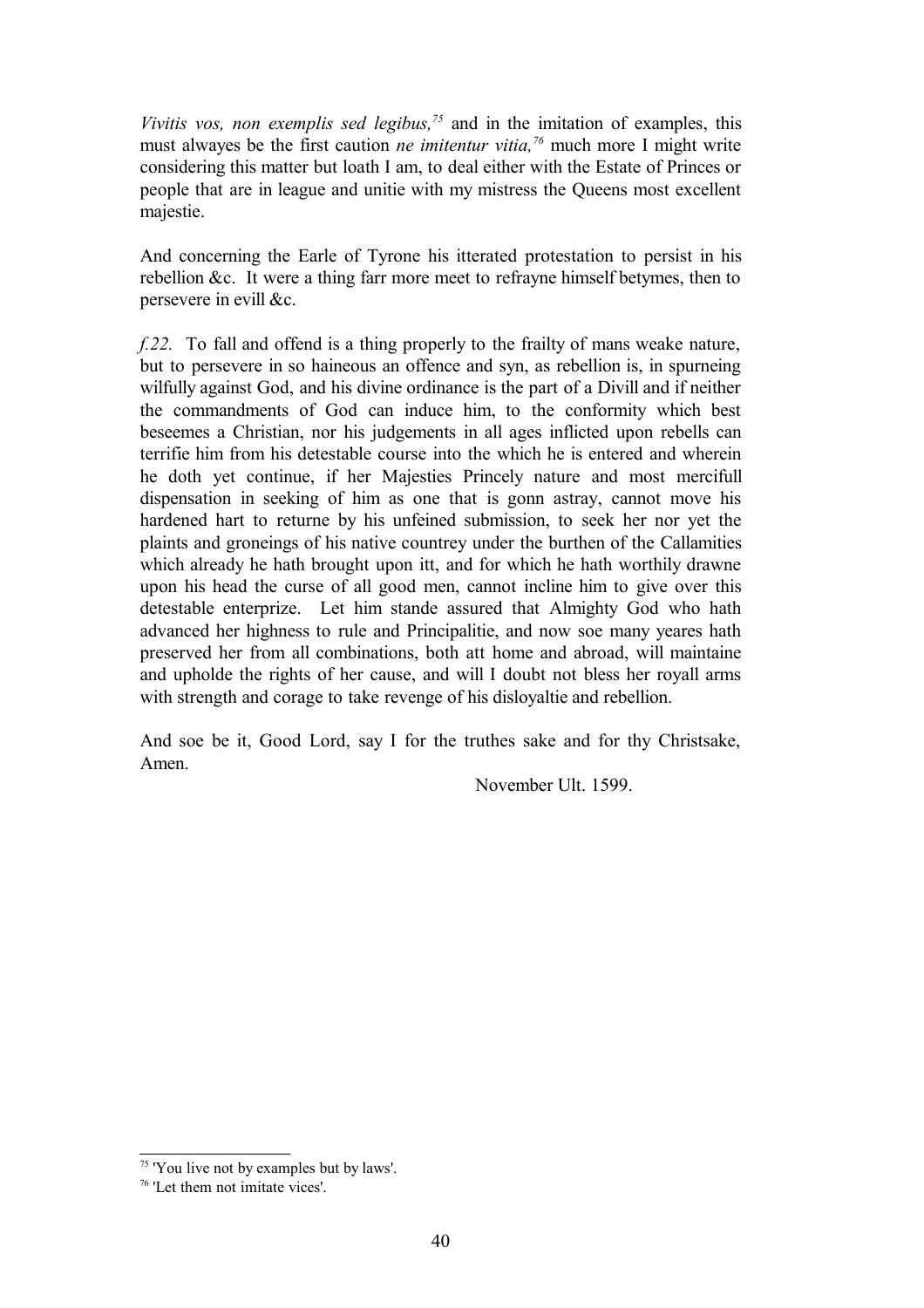'Ireland: A draft for an answer to Tyrone's libel, written by the honest Catholic lords of the Pale<sup>' [77](#page-40-0)</sup>

*With alterations by Sir Robert Cecil and Lord Buckhurst. The words in italics, except those in Latin, indicate the words in Sir Robert Cecil's handwriting.*

It was set down for a rule by him that had the spirit of wisdom (when he described the impossibility to do good upon such as are given over to their sensualities) that, if a fool be brayed in a mortar (like wheat with a pestle), yet will his foolishness never depart from him. And experience teacheth the same to all that have to do with obdurate traitors, that no replies can stay their slanders; for, as it is a fool's pastime to utter his folly, so is it a traitor's food to breathe out his iniquity.

This therefore is the only end of this declaration following, to make it plain to the world, that where Tyrone hath lately published a libel, in the nature of a proclamation to all the noblemen and others of the Pale, howsoever the State disdaineth to vouchsafe it any answer, yet that such of us, as have true feeling of religion and of our own honour, cannot endure the least suspicion, which might be gathered from our deep silence, after such a summons. That we do distinguish between conscience and treason, and despise<sup>[78](#page-40-1)</sup> that an upstart kern (so untimely adopted into the rank of honour, by Her Majesty's goodness, from the son of a blacksmith) should presume to intermeddle with us of the ancient nobility, or dare to speak of Catholic religion, when his life and conversation is such a scandal to the profession. With the privity, therefore, and in the name of many other Her Majesty's noble and well-affected subjects, I will first rip up his false arguments, and confute them, and next (by declaration of our affections) assure all those that are of our blood and kindred (though now seduced), that all his conceits shall be frustrated for any interest that either he hath or can have in us, who are contrariwise resolved to despise his brags and persuasions, and to detest his purposes and practices till our life's end.

1. And now to the points of the libel. He straineth himself with oaths and subtleties, to make us believe that he took arms in hand, not for his private cause, but only for the Catholic faith; swearing by his salvation that he hath had conditions often times offered him, which might well satisfy any man's private pretences, and affirming his regard of the Catholic faith to be so great, that he would not accept the kingdom upon any other condition (though at the first stirring he did not declare so much, for that he was not ready enough to make his party good).

<span id="page-40-0"></span> $77$  Taken from *Cal. S.P. Ire., 1600-1601*, pp.127-136 in which the spelling has been modernised. Title as endorsed by Cecil.

<span id="page-40-1"></span> $78$  The first part of this sentence stood originally thus: 'That we do so distinguish between conscience and treason as not to despise in that' &c. The words 'so,' 'as not to,' and 'it,' have been struck out, apparently by Sir Robert Cecil, who inserted 'and not,' above 'as not to.' Then he has underlined 'and' and put 'or' above it. Clearly, the first 'not' of the sentence should have been struck out with the word 'so' and the 'not' inserted by Sir Robert should be deleted also. Then the sense agrees with the remainder of this document.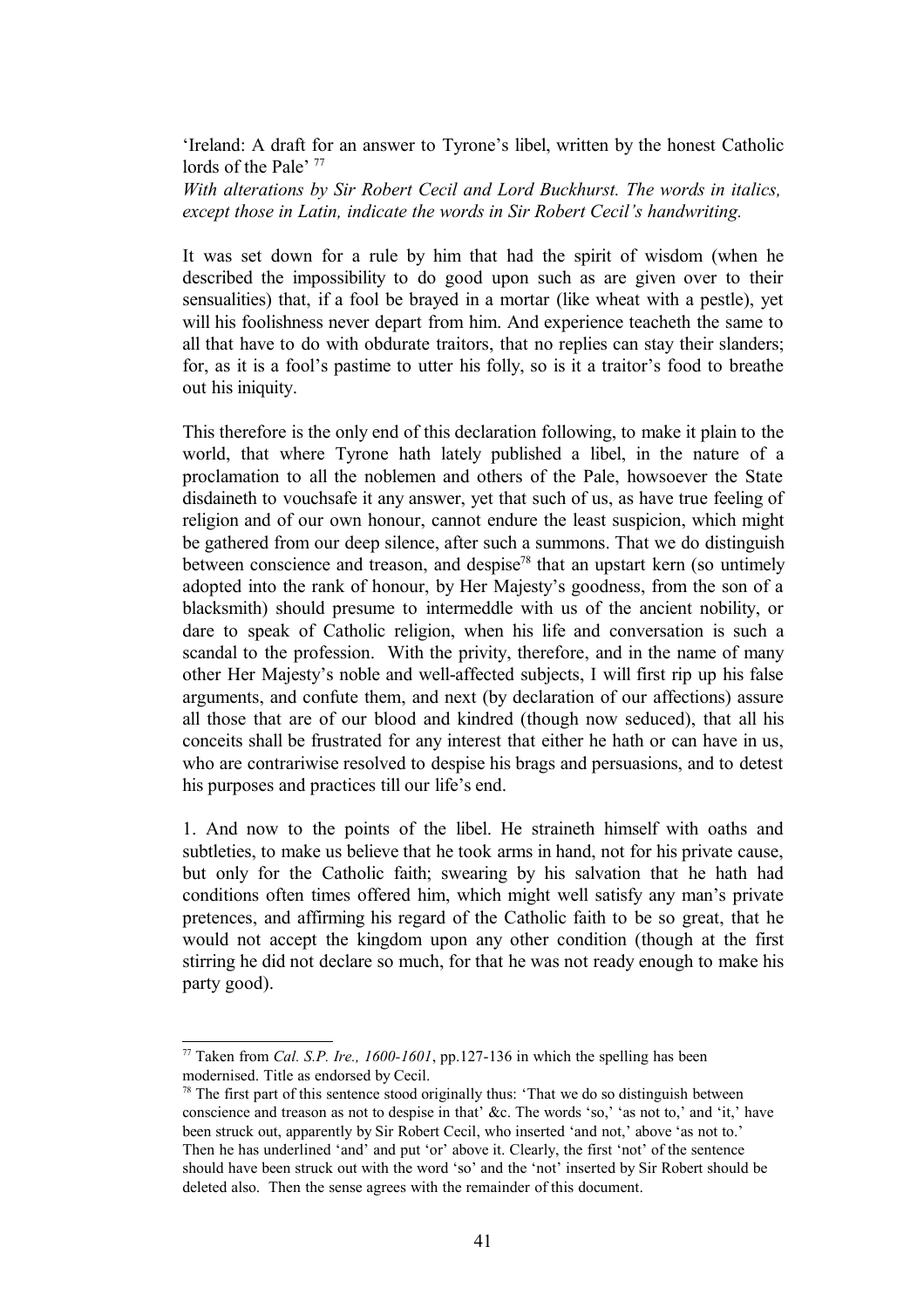2. He professeth also pity of his country oppressed and afflicted with murders, detestable policies, governed and nourished in obscurity and ignorance, maintained in barbarity and incivility.

3. He also professeth an extraordinary favour towards us, of the nobility and gentry of the Pale, because we are Catholics and countrymen, in regard whereof he hath hitherto spared us, expecting we should better inform our consciences of our duty towards the Catholic faith and the good of our country, and seeking to be the better regarded himself for his long tolerance and victories.

4. In sum he urgeth us to join with him, promising to exalt the Catholic faith, to defend us, our goods, and our lands, and to enlarge our privileges and liberties; otherwise, seeing God hath given him some power, he thinketh himself bound in conscience (for the good of religion and country) to destroy us and dispose of our possessions. And lest we should be stayed from yielding to his solicitation, by our sworn obedience to our natural Prince and Sovereign, he warrenteth us by the Pope's deprivatory and absolutory excommunication.

This *being* the effect of all his libel, it *remaineth to apply it to our present purpose. We have daily examples that teach us that men* once blinded with ambitious ends, swelling daily in their malice, even till they be ready to burst, and fearing themselves to become hateful to God and man, do often seek some comfort by allowing others to be partners in their miseries. *In this kind it fareth now* with Tyrone, who (transported with that humour) would fain play the King, if he could tell how, and being vexed with the worm of an evil conscience (and fearing his conclusion shall be confusion) doth hunt up and down for society in his calamities.

5. It is known to all men that have any understanding, that nothing can be more impious and odious than rebellion, as resisting the ordinance of God, who in His divine wisdom and provident choice placeth Princes, commanding them to be obeyed and prayed for. By rebellion public peace (the most wished-for state of all commonwealths) is disturbed. Many innocents be seduced and brought to the slaughter; violence is used everywhere against wives, children, friends, goods and lives; it affordeth no liberty, no security, nor rest; defaceth all ornaments of industry and life, bringeth all evils that can be imagined to the society of men; therefore of all offenders, rebels are most detestable. All which being duly considered, we are greatly bound to him for his summons to join with him, when thereby in effect he condemneth us to be both senseless and reprobates.

6. We believe it easily that he had no private cause, as he writeth, to move him to rebellion, for he was by infinite benefits bound to all subjection; but his foolish $7<sup>9</sup>$ pride of heart hath transported him, or some dream<sup>[80](#page-41-1)</sup> that he was a king hath enchanted his judgement. For if you observe that he protesteth, if he might not

<span id="page-41-0"></span><sup>79</sup> Lord Buckhurst has underlined this word, and written above it 'intolerable'.

<span id="page-41-1"></span><sup>80</sup> Lord Buckhurst has inserted 'rather' before 'some' and before 'dream' had interpolated 'devilish' but that word he has struck out, and for 'devilish dream' has written 'ridiculous ambitions'.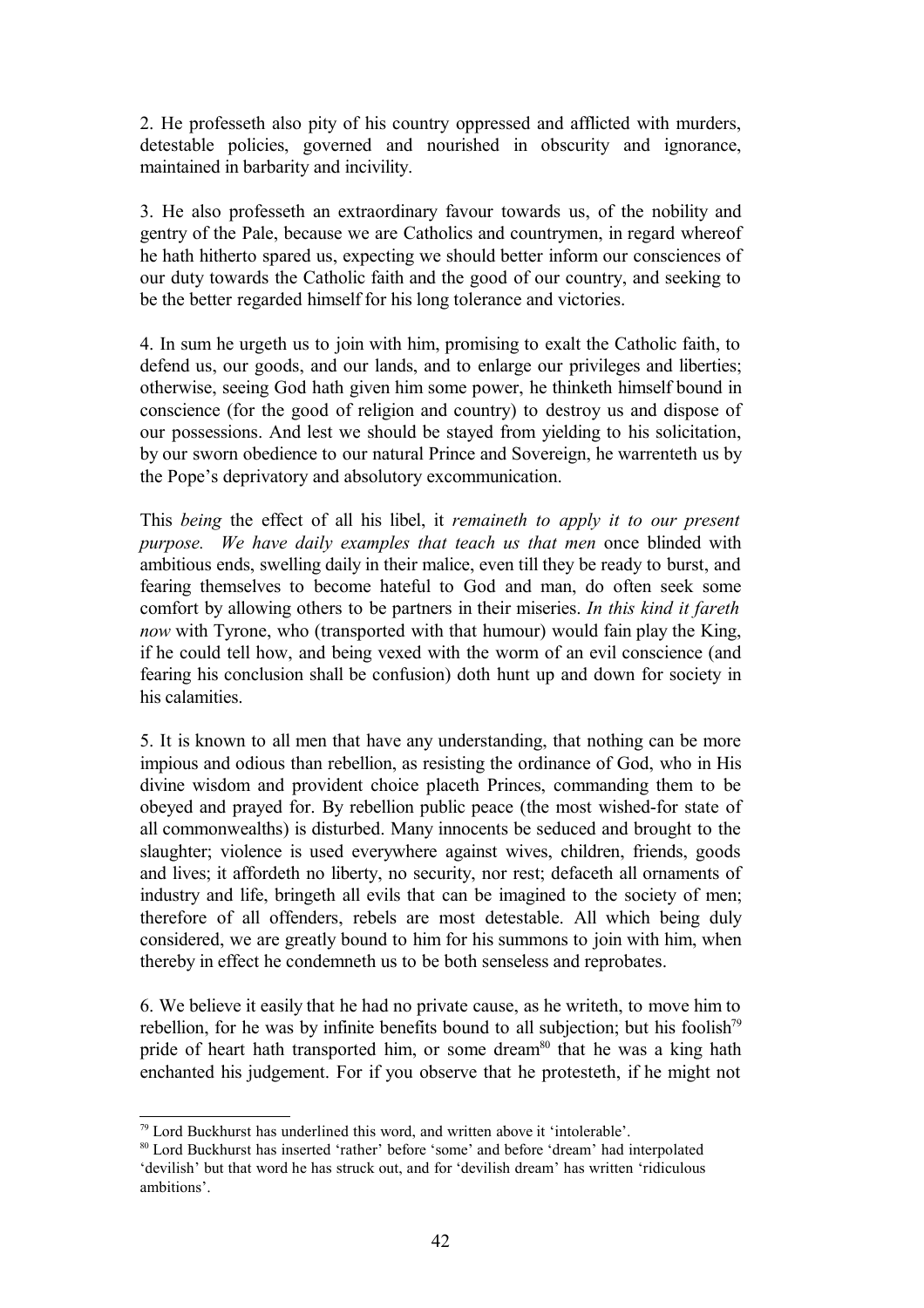have freedom of conscience, that he would not be a king. It appeareth then $81$  that he hath been so tickled with that vain hope, as he hath already been meditating the conditions whereupon (with little entreaty) he would<sup>[82](#page-42-1)</sup> take a kingdom. As for the vanity of his promise to protect us and enlarge our privileges, with such other like fancies, it is common among the heathens in all their conflicts (never so wicked) to have in their mouths *pro aris et focis*<sup>[83](#page-42-2)</sup>, and lately himself used oftentimes in his speeches the religion of the gods and the defence of liberty, whereas in very deed he meant to confound all policy and civility.

For *his* protestation that he stirred for the Catholic faith from the beginning, though then he did not declare it, in respect he was not instructed sufficiently to pursue the cause, it is both absurd and untrue. For at the time of his practice in [15]88 with De Vergas, a Spaniard (whom he conveyed into *Spain by way of* Scotland, and by him offered his service to the King of Spain), being a Commander in one of the Spanish ships that were wrecked in Ireland, what cause had they given him to mistrust molestation for religion, when it is notorious to the world that in all Ulster no temporal man was ever so much as questioned with for his conscience, $84$  though happily some of spiritual profession who have passed all bounds of modesty, and inveighed against the person of the Prince, or professed to persuade<sup>[85](#page-42-4)</sup> the people from obedience, not contenting themselves with execution of their function for the inward comfort of men's souls, have been laid for or apprehended. And yet no man hath suffered that hath harboured any such person, but put the case that he was affected to his Catholic faith (whereof he hath small understanding). What is he more than another man, that we his betters should fight under his rebellious standard against so merciful a sovereign [*here Lord Buckhurst has interpolated the following words*: under whose reign and the reign and rule of her progenitors, we and our ancestors have lived so many hundred years, and have enjoyed our goods, lands, lives and liberties under the safe and gracious protection and defence of that royal and renowned Crown of England]. If every man might do so, as soon as he is transported with some private opinion in matter of faith, what religion, what order, what commonwealth, could stand?

He pretendeth now that he is bound in conscience, now he hath *gotten* power. First, how forms he his conscience, *and* what is his power now? Had he, at his first practice with foreign Princes, a commission from the Pope to rebel in the right of Catholics? Doth not he know in his conscience how few there are that adhere to him but for fear of that power, to which he had never attained without the support which he had from Her Majesty at the beginning, even after she had justly his life and person in her hands?

<span id="page-42-0"></span><sup>&</sup>lt;sup>81</sup> Sir Robert Cecil has struck out 'then' and written above it 'therein'.

<span id="page-42-1"></span><sup>&</sup>lt;sup>82</sup> Sir Robert Cecil has struck out the words 'he would' and has inserted in their place the word 'to'.

<span id="page-42-2"></span><sup>&</sup>lt;sup>83</sup> 'for altars and hearths'

<span id="page-42-3"></span><sup>&</sup>lt;sup>84</sup> Lord Buckhurst has underlined the words 'his conscience' and written above them 'matter of religion'.

<span id="page-42-4"></span><sup>&</sup>lt;sup>85</sup> Lord Buckhurst has underlined this word, and has written above it 'withdraw'.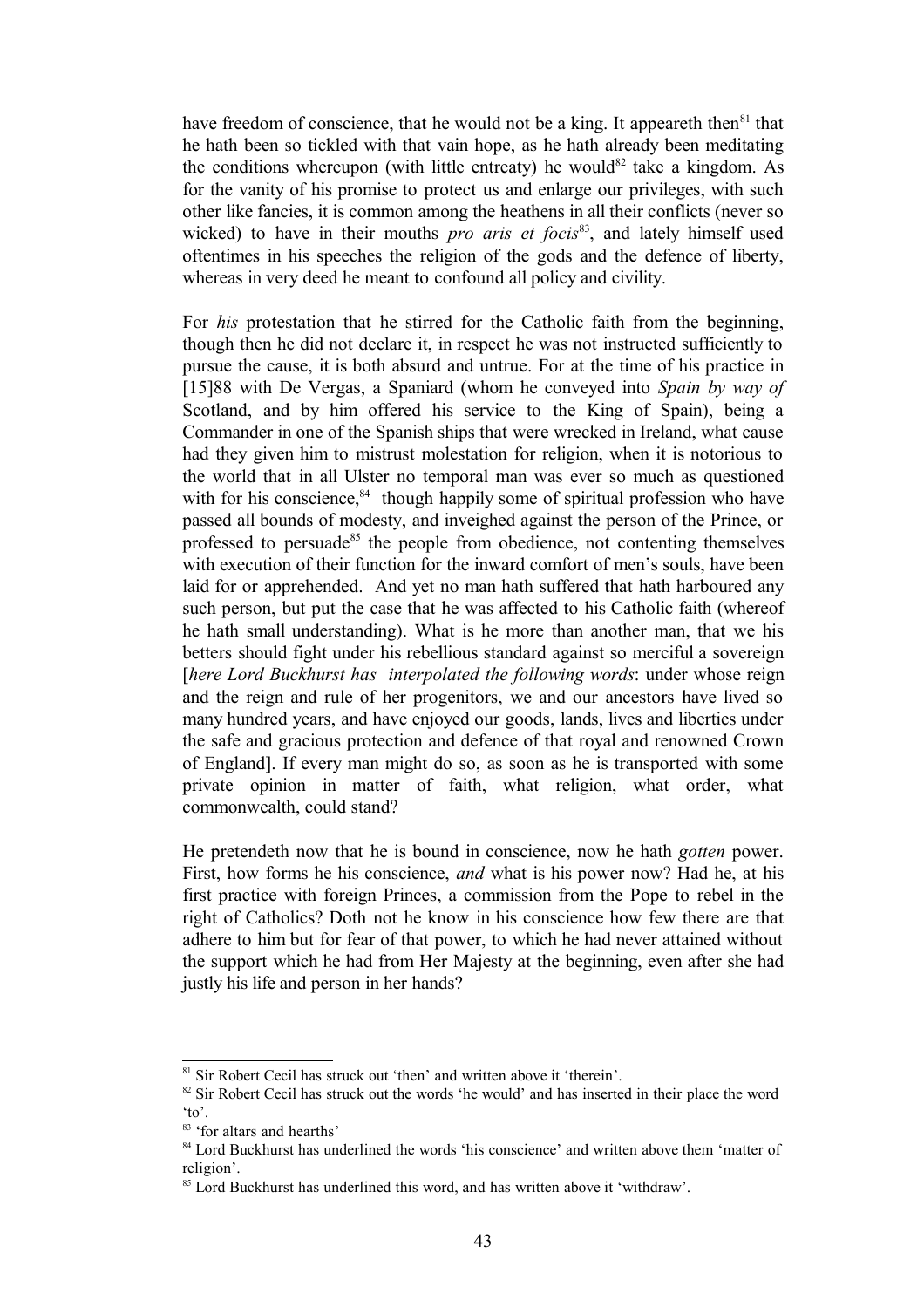Hath it not appeared that the titulary Earl of Desmond (with whom he pretendeth so great rule and friendship) could not contain himself in summer last, when he wrote to the King of Spain, from using these words, which divers of us have seen in his letters and instructions (both being intercepted by the Earl of Ormonde), that he desired the King to send succour to himself? That was a nobleman, lived in a country full of towns and good habitations fit for gentlemen and civil persons to dwell in, hoping His Majesty did not value him with O'Neill [*Lord Buckhurst here inserts*: as he termed him], in whose country there was nothing but bogs and woods, void of all pleasure or order, himself base in birth, barbarous in education, and one whose name of power and authority he much disdained.

Behold here how one of his own pack despiseth his base usurpation. Is it not then a madness, that he can dream to be a judge over us, being a stranger within our gates? If a man might form a conscience that he is bound to do what he is able, how will he deny then but the thief, *being* of greater strength than the true man, is bound also in conscience to rob and kill? Fie of these absurd discourses! Fie on his ingratitude beyond all proportion! And for his power, whereof he doth boast, he knoweth that it is contemptible in respect of that against which he striveth. And whereas to confirm the pretence of religion, he writeth that conditions to satisfy his private have been oftentimes offered him, the more he doth shew *thereby* that just vengeance is his due, when without necessity (after *pardon sued for and granted[86](#page-43-0)*) he playeth *canis ad vomitem[87](#page-43-1)*. And for the conditions which he might have had (howsoever we must reverently leave such things to the secret of State), yet know we, and have seen with our eyes, his own submission under his own hand, to convince him that there was no exception in it for religion.

For the pity he professeth to his country, it is vain and gross dissimulation; for the greatest evils thereof proceed from his rebellion. What he meaneth by speaking against detestable policies, afflicting our country by education in ignorance and incivility, is strange to our understanding, for we know full well that most of our rank (both of nobility and gentry) are brought up in the Universities of England, and more (if they went thither) might find as good education as they may have elsewhere. There is also no want of good schools within the Pale, neither can it be likely that the mere Irish (of which number he is one) can become on a sudden so greedy of better education.

What liking can he have of civil government, against which he is professed, and an exhorter of others to leave it? What is more common than mutual robberies, murders, [*Lord Buckhurst has here inserted*: rapes], extinguishing of families, burning of houses, and all kind of bloody licentiousness and cruelty? Great therefore is our obligation to God, that in good time hath delivered us from our intestine calamities to a better course of government, wherein we live. Neither could we by former examples ever have hope (if we were so vain to desire to be left to ourselves) *but that*, by continual scorn in each to give place to other, we should be quickly lapped into greater miseries and more barbarous estate than any other wild and savage nation. Therefore, if he truly loved his country, he

<span id="page-43-0"></span><sup>86</sup> Sir Robert Cecil has put these words in place of 'grace both offered and accepted'.

<span id="page-43-1"></span><sup>87</sup> 'a dog to its vomit'.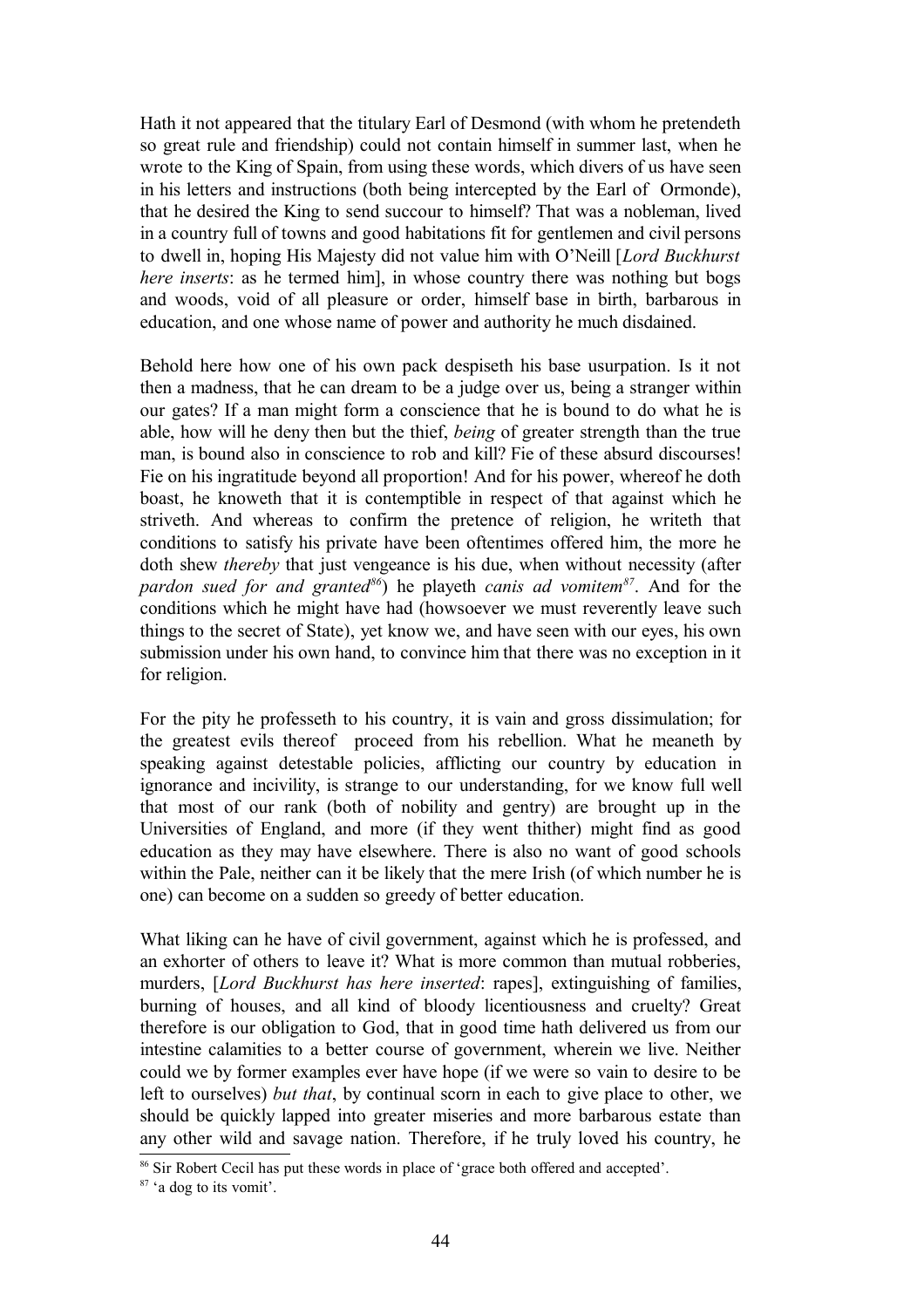would never follow rebellion, to serve his own particular vanity, but rather acknowledge his infirmities every way, and return to our society, and implore the mercy of our gracious Sovereign, which must be the way to cover his own shame, and to eschew that scorn which will be made of him in the end, when his body shall be thrown to the beasts of the field.

Where he looks for thanks for extraordinary favour, expecting now our better resolution in regard of his long tolerance and victories, we take proof of this his profession by the notorious cruelties he hath offered where he hath had advantage.

Look into the county of Louth, where a nobleman dwells that is in religion Catholic, and in some alliance with him. What hath he had but burning of his towns and country? How have the Lords of Gormanston and Slane (two ancient and noble peers of this realm) and the baronies under them felt the same measure? Did not he, when he pretended to be a good subject, under pretence of sending forces unto the Lord Deputy against the mountain rebels, send into Crevoke, the Lord of Slane's country, spoil and waste his lands, and endanger that nobleman's life? Was not the villainy wrought by the O'Hagans, his foster brethren? Look into the baronies of Kells, the Deesy, and others, what hath he left *there* but the marks of a viper, that gnaweth out the bowels of his own country? [*Lord Buckhurst has inserted here*: The letter lately from Sir Arthur Savage doth express other spoils of his upon the good subjects.]

We therefore impute our good estates (next after God) to the protection of our most gracious Sovereign and our own arms, disdaining his worst, and protesting that we are assured in our consciences that his rebellion is to be detested [*Lord Buckhurst has inserted here*: and by God's just vengeance and the sword of our Sovereign will be in the end duly chastised.] As for his toleration from further mischief, we know it proceeds for lack of means, and not for want of evil will, wherewith his heart is so infested. And for his victories (as he terms them) they are of no more regard than robberies of vagabonds in corners [*Lord Buckhurst has changed the last clause to read*: than the robberies of thieves and vagabonds lurking in the woods and bogs and places of strength, privily watching to do their mischief] upon sudden advantages. *We do little weigh therefore* his promises and threatenings of his power which, were it as great as he would have it, or that we had cause or minds to use it (both which are far from us), yet would we not be so base minded as to esteem of his help for religion, defence or privileges, [*the following words have been struck out*: but we do acknowledge ourselves to be well provided for in all respects for the present Government]. And though it cannot be denied but all great Princes (which must use the hands and eyes of their ministers) have some that often tread away, all not being made of one mould, yet neither he [n]or any body else deny, but as soon as his complaints and others (divers years past) were brought to Her Majesty's ears, she did carefully and royally give commission for all injuries to be examined and redressed; from the benefit whereof his rebellion (who never meant to be satiated with reason) hath utterly deprived all them that were interested, having by his own practices brought the whole kingdom into [*Lord Buckhurst inserts*: misery and] confusion.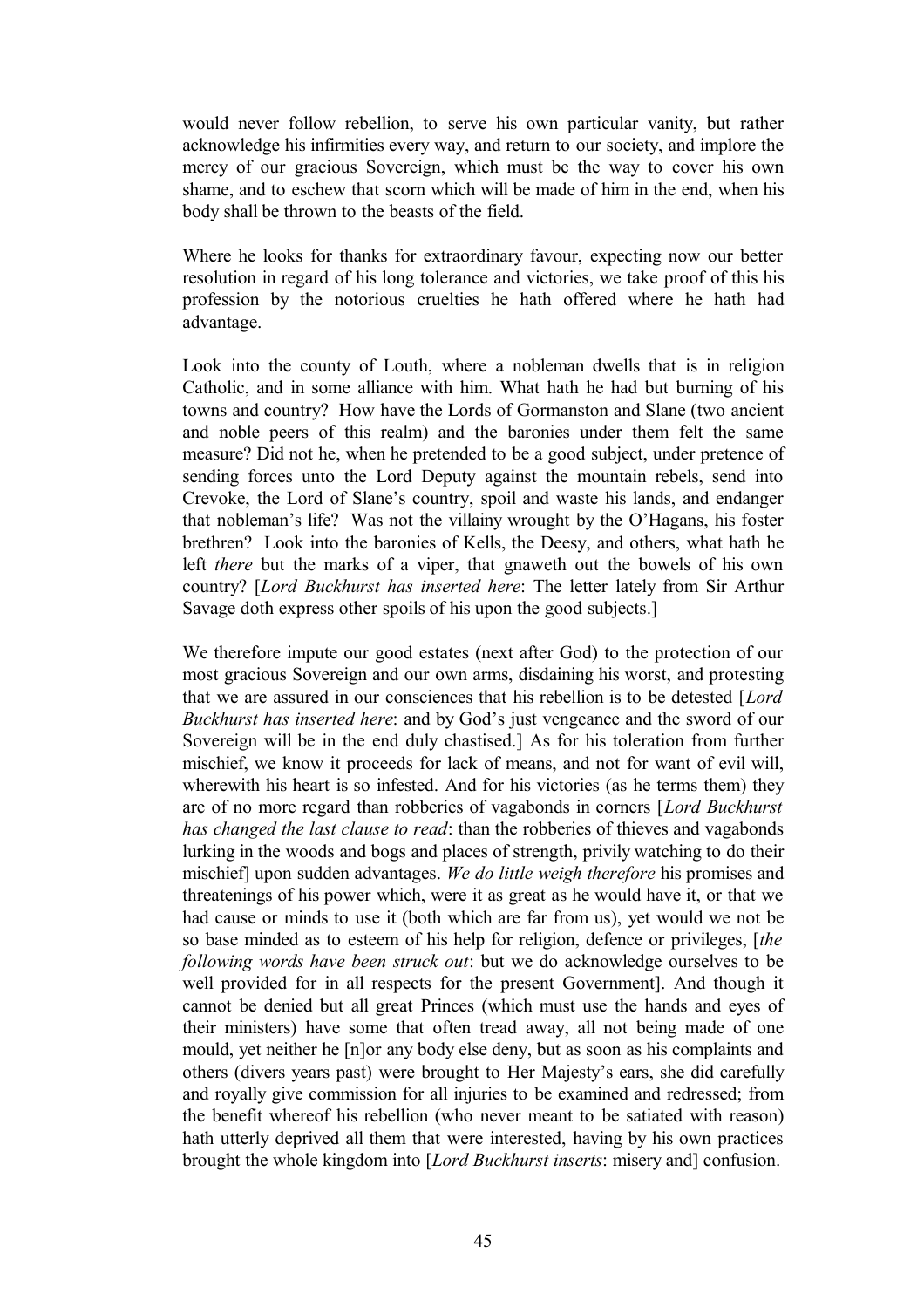Concerning the warrant offered us to rebel by the Pope's excommunication, he thereby goes forward to argue after his blind manner, *and pleads warrants especially* against himself, for all rebels be excommunicated by God and man. God himself reproveth excommunication by these words, *Si videbis furem*, &c.,<sup>[88](#page-45-0)</sup> and, as we have heard, there are solemn denunciations (in the holy consistory at Rome) of excommunication against assassives (*sic; Sir Robert Cecil has written* 'nats' *above the last syllable of the word, striking out the last three letters*) and such like. Who does not then see that rebellion is an eminent perilous iniquity, containing in itself all assassinates, thefts [*Lord Buckhurst has inserted here*: 'ravishings'], and other mischiefs.

But now to come indeed to that which might (if anything could) persuade *us* to take part in his actions, who do profess to live and die Catholics, and are resolved, as we are, to esteem and reverence his Holiness as God's vicar upon earth, it shall not be amiss to say somewhat what we conceive of this sentence, wherewith he doth most strengthen his persuasions.

First, if we go no further than the truth itself, we shall find it written that David, *being* heir apparent to the kingdom of Israel (after the decease of Saul, whom God himself had cast off, as a person fallen from all piety with a hardened heart), *and yet* did hold him in so great reverence, *propter solam unctionis sanctitatem[89](#page-45-1)*, as he would not hold the town of Cerla against him for his own defence, because he thought he should therein offend both temporal and divine majesty.

The ancient Councils (especially that of Trent) treating of the use of excommunication, have always excepted Princes (as not in violent manner to be dealt withal), because all such attempts cause bloodshed and calamity, which are to be avoided by those that profess the service of the God of life and peace, to whose power all such cases are reserved.

Do we not find that Moses and Aaron (who groaned under the burthens and baskets of Egypt), and thirsted in their souls for the Land of Promise, which afforded milk and honey, with a world of pleasures and delights, forbare to rebel, though they knew their strength to be so great, that might have made Egypt tremble. And yet must we, that serve a merciful and Christian Prince, that never suffered under our Sovereign's government either misery or bondage, combine ourselves with Tyrone? No. Were it true that we were made martyrs for our consciences (whereof, God be praised, we enjoy freedom), yet would we follow the example of Paul, when he was objected to wild beasts, did call for no succour, but when he saw the *vision*<sup>[90](#page-45-2)</sup> of strong spirits *ready* to assist him, did rather cry out, *Cur non potius patimini*?<sup>[91](#page-45-3)</sup> No, no; remember that Sampson himself was taxed by the tribe of Judah for dispersing fire in the corn of the Philistines, who were God's enemies; and therefore may we well blame Tyrone

<span id="page-45-0"></span><sup>&</sup>lt;sup>88</sup> 'If you see a thief, etc'

<span id="page-45-1"></span><sup>&</sup>lt;sup>89</sup> 'because of reverence to unction in itself'.

<span id="page-45-2"></span><sup>90</sup> Sir Robert Cecil has substituted this word for 'courage'.

<span id="page-45-3"></span><sup>&</sup>lt;sup>91</sup> 'Why do you not rather suffer?'.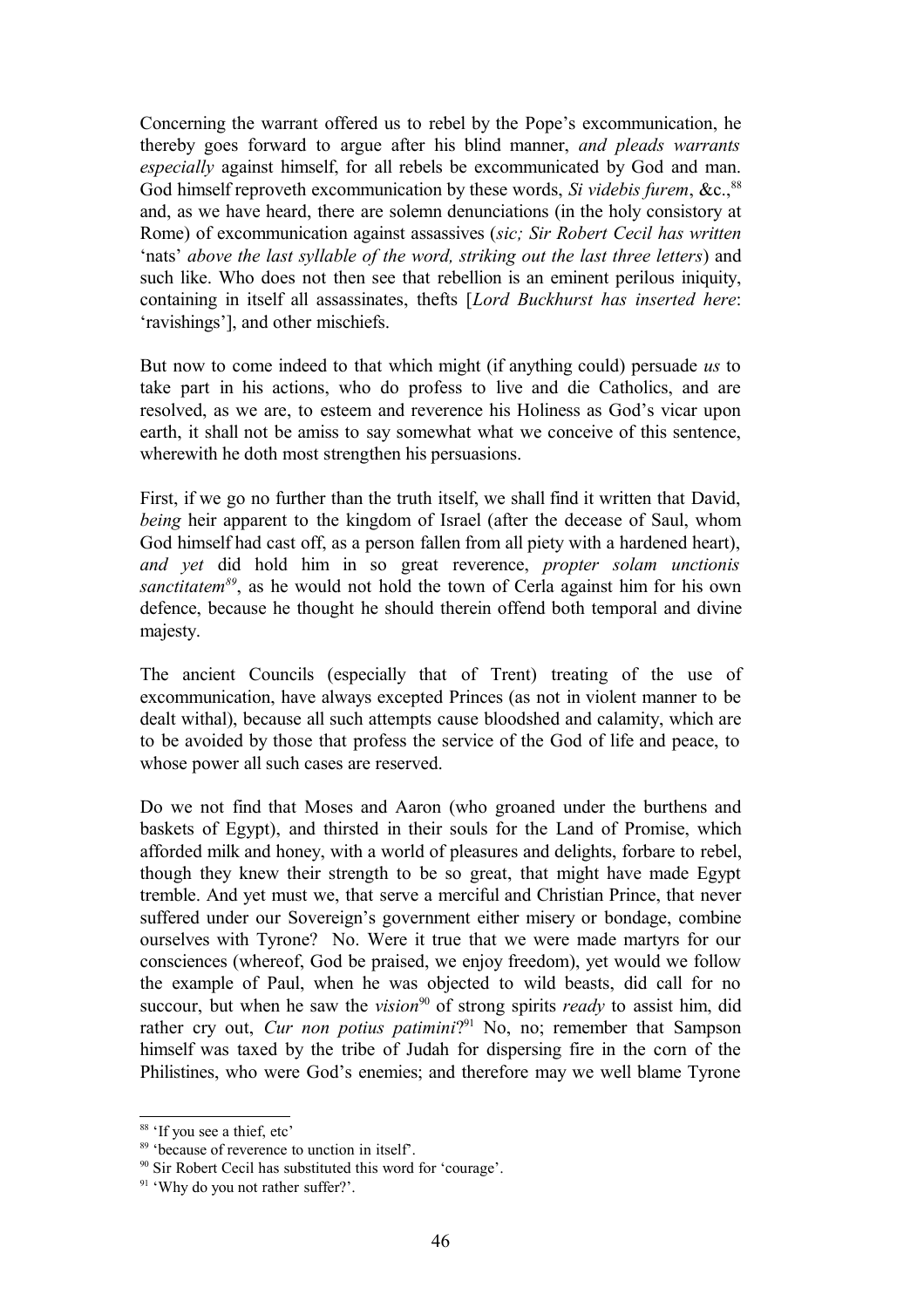for burning and destroying our whole country and habitations, that are good subjects.

But we are now quite out of our element, being poor divines, and therefore leave those points to those that be doctors in their profession, to whom though it becometh us to leave points of doctrine, yet can we not profess to be ignorant in the rules of good Christianity and perfect loyalty; and therefore as we remember the words of St Ambrose, that *arma Christianorum sunt preces et lachrimæ[92](#page-46-0)* , so do we also remember the precepts of St Augustine, who writeth that although all Christians ought to destinguish *Dominum æternum a temporali[93](#page-46-1)*, yet *propter Dominum æternum domino temporali sunt subditi[94](#page-46-2)*. We will therefore now remember some examples in our own readings extant in the story of France, where it shall well appear how subjects have carried themselves in cases of excommunications. Benedictus the thirteenth did excommunicate Charles the ninth, and Martin the first renewed the same. Against which it was publicly decreed that to withdraw from the Pope was not to forsake the church, but to obey St. Paul, where he saith, *Seducite vos ab omni fratre qui inordinate se gerit<sup>[95](#page-46-3)</sup>*; and it was also by public edict made treason to prefer any of the Pope's bulls before the decrees of that State. Julius the Second excommunicated Louis the Twelfth (and together with the King of Navarre, for keeping friendship with him), in remedy whereof, a General Council being called at Tyrol, it was declared that all persons, ecclesiastical and temporal, were bound by oath to obey none but their King. It seemeth therefore hard unto us (seeing there can be no exception made unto this State, but in interpretations of Scripture and human traditions), why this severe excommunication should be either offered or obeyed, seeing it is well known that Christ Himself never offered to excommunicate or depose Princes, neither did He put the Apostles (either by word or example) in such authority, but rather to obey Princes and to follow peace, patience,and humility, *reddendo Cæsari quæ Cæsaris sunt[96](#page-46-4)* .

Herein if you shall think whosover you be from whom we dissent, that because we hold the attempt to withdraw subjects from their sworn obedience expressly contrary to the doctrine of Christ, who commandeth His Apostles *obedire præpositis vestris etiam discotis [sic][97](#page-46-5)*, that we are not true Catholics, or if it shall be thought that we do not pour out tears for the conversion of our Sovereign's heart in matter of faith, because we do not dissolve the bonds of our civil obedience, being our natural Prince (indeed with so many virtues, justice and clemency), *especially* when we see *in manifesta fide Scripturarum[98](#page-46-6)* that *even* reprobate Princes may not *be forcibly resisted*, you shall *therein* do us open wrong, and to many a zealous and prudent Catholic, in not judging us as you

<span id="page-46-0"></span><sup>&</sup>lt;sup>92</sup> 'Entreaties and tears are the arms of Christ'.

<span id="page-46-1"></span><sup>&</sup>lt;sup>93</sup> 'their eternal lord from their temporal lord'.

<span id="page-46-2"></span><sup>&</sup>lt;sup>94</sup> 'They are subject to their temporal lord because of their eternal lord'.

<span id="page-46-3"></span><sup>&</sup>lt;sup>95</sup> 'Separate yourselves out from every brother who conducts himself lawlessly'.

<span id="page-46-4"></span><sup>96</sup> 'By rendering unto Cæsar the things which are Cæsar's.'

<span id="page-46-5"></span> $97$  'Obey those who are set in authority over you even those who are ?ostracised.' This citation is not in the bible, either it is a misquotation of Heb. 13 17 *Oboedite præpositis vestris, et subiacete eis* 'Obey your superiors and be subject unto them' or it is derived from a different source entirely.

<span id="page-46-6"></span><sup>&</sup>lt;sup>98</sup> 'in the clear evidence of the scriptures'.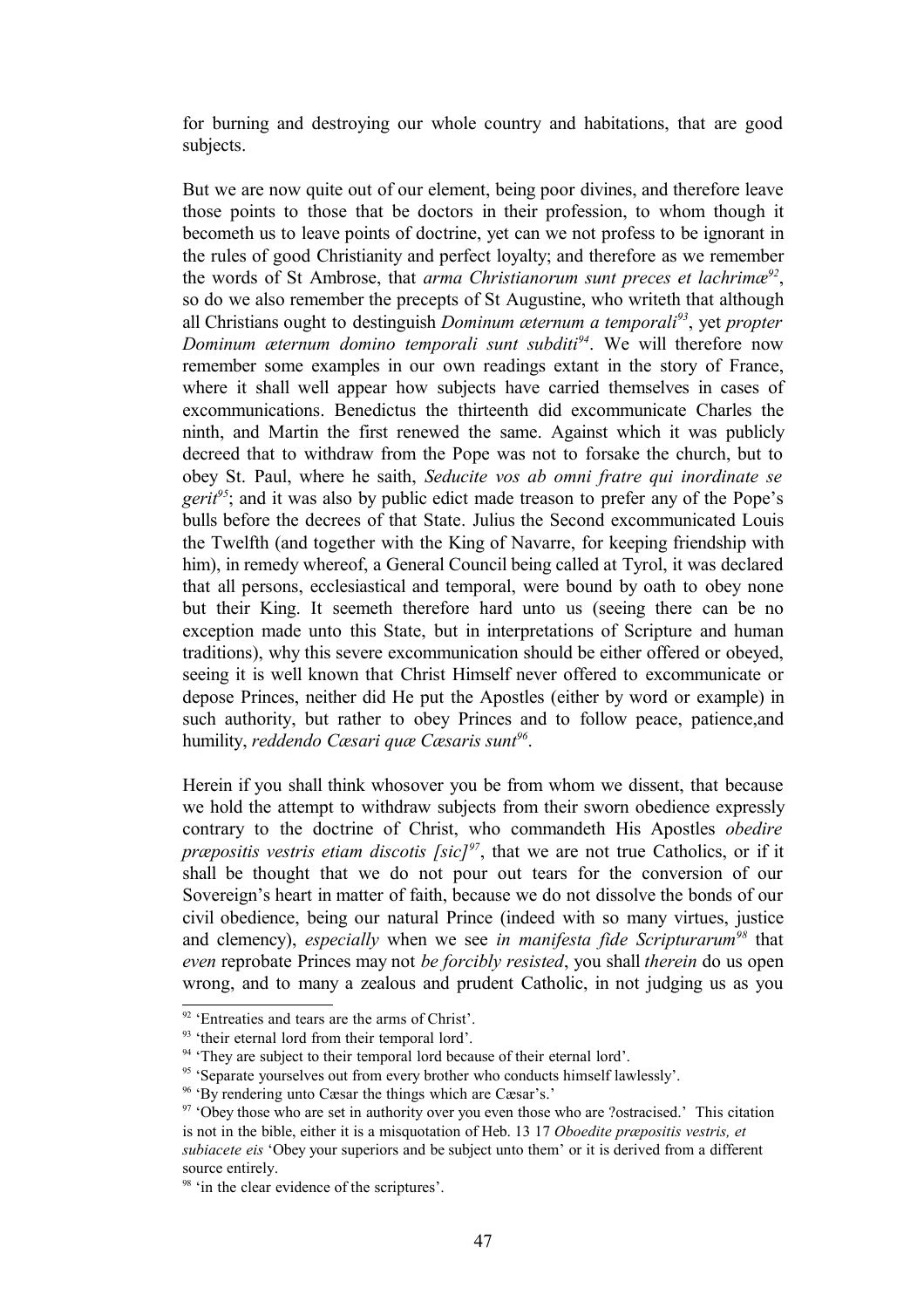would be judged. For we do not affirm it confidently, that even learned Papists themselves do teach that Popes cannot dispense in the ten commandments, nor in matter of the law of nature. What can then be a more evident taking the name of God in vain, than a dispensation to break the oath of obedience? Or what is more contrary to the law of natural justice, then violently to take from Princes their due, which is their subjects' allegiance, and only because they dissent in matters of positive constitution, wherein we have so many examples that God hath wrought into the hearts of many great Kings the *powerful* effects of conversion

Surely, surely, we can hardly think that those Bulls which he pretendeth (if any he have) are other than some remnant of the first, which were once suspended; or, if they be newly published, certainly we, that do reverence so much his holy ordinances, do verily believe it hath merely proceeded from some odious and false representation of some notorious persecutions to be here used by Her Majesty for matter of religion; by which means, with importunity, they have extorted from His Holiness these Bulls of excommunication against the person of Her Majesty, whereby out of zeal and passion to multiply the number of Catholic souls, he hath been induced to renew this sentence again. A matter very likely if you do read this pamphlet hereto annexed [*Sir Robert Cecil has written in the margin*: that shall be annexed], wherein they have not been ashamed to give out notorious lies of victories and triumphs, only because they would engage his Holiness in assisting his *unnatural rebellion*.

But we do hope by that time it shall appear with what liberty we live, to whom so little severity is used, as none of us all that have our consciences reserved, need either dissemble that profession, or go a mile from his house for exercise of our religion. And *when it shall appear* how much his Holiness hath been abused by this unworthy creature, we doubt not but it shall be found just in his gracious eyes by pronunciation of his heavy sentence against him, to deprive him of all human *society*, and to leave him to the course, which God hath declared against all such as are held in the sense of reprobates.

And now to come to you our good brethren, whereof some are seduced and enchanted with this rebel's *practices*, you plainly know in your consciences that his enterprise is treason, worse than theft, murder, or adultery, odious to God, pernicious to us all, and all that come of us.

Therefore consider in your consciences, between God and you, if it can be honourable for you to persist, to join with such a reprobate, upon whatsoever colourable words or pretences, in any action of so manifest malice, *and* to your own destruction.

For of Tyrone, you plainly know him to be a man for his own crimes proclaimed and prescribed; in his own life, insolent, cruel and loathsome; enemy to all virtue and civility; defiled with all sensualities, impieties, and barbarism (as in his own petty government you may daily behold), where he strangled with his own hands at one time his own cousin-german, Hugh Gavelocke, and at another time tortured his own natural brother, Tirlogh McHenry. And many of you being better than he (when he was at the best), how can you suffer him to affect to